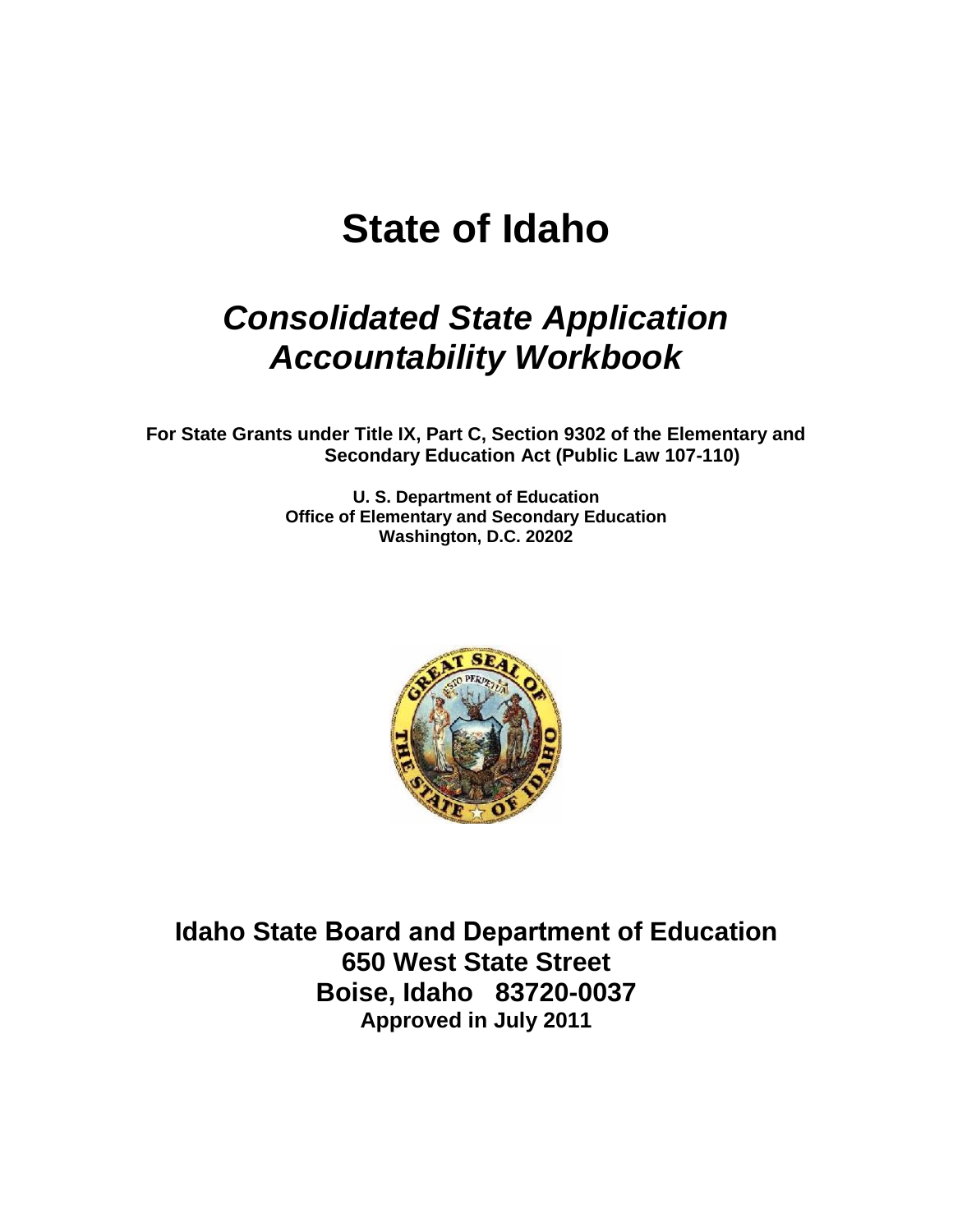# **PART I: Summary of Required Elements for the State Accountability Systems**

#### **Summary of Implementation Status for Required Elements of**

#### **State Accountability Systems**

|   | <b>Status</b>    | Idaho Statewide Assessment and Accountability Plan Element                                                                               | Page           |
|---|------------------|------------------------------------------------------------------------------------------------------------------------------------------|----------------|
|   |                  | <b>Principle 1: All Schools</b>                                                                                                          |                |
| F | 1.1              | Accountability system includes all schools and districts in the state.                                                                   | 1              |
| F | 1.2              | Accountability system holds all schools to the same criteria.                                                                            | $\overline{2}$ |
| F | 1.3              | Accountability system incorporates the academic achievement standards.                                                                   | 4              |
| F | 1.4              | Accountability system provides information in a timely manner.                                                                           | 7              |
| F | 1.5              | Accountability system includes report cards.                                                                                             | 8              |
| F | 1.6              | Accountability system includes rewards and sanctions.                                                                                    | 13             |
|   |                  | <b>Principle 2: All Students</b>                                                                                                         |                |
| F | 2.1              | The accountability system includes all students.                                                                                         |                |
| F | 2.2              | The accountability system has a consistent definition of full academic year.                                                             | 16<br>18       |
| F | 2.3              | The accountability system properly includes mobile students.                                                                             | 19             |
|   |                  | <b>Principle 3: Method of AYP Determinations</b>                                                                                         |                |
| F | 3.1              | Accountability system expects all student subgroups, public schools, and<br>LEAs to reach proficiency by 2013-14.                        |                |
|   |                  |                                                                                                                                          | 20             |
| F | 3.2              | Accountability system has a method for determining whether student<br>subgroups, public schools, and LEAs made Adequate Yearly Progress. | 23             |
| F | 3.2a             | Accountability system establishes a starting point.                                                                                      | 25             |
| F | 3.2 <sub>b</sub> | Accountability system establishes statewide annual measurable objectives.                                                                | 27             |
| F | 3.2 <sub>c</sub> | Accountability system establishes intermediate goals.                                                                                    | 28             |
|   |                  | <b>Principle 4: Annual Decisions</b>                                                                                                     |                |

F 4.1 The accountability system *determines annually the progress* of schools and districts. 29

#### **STATUS Legend**

**F** – Final state policy **P** – Proposed policy, awaiting Idaho State Board of Education approval **W** – Working to formulate policy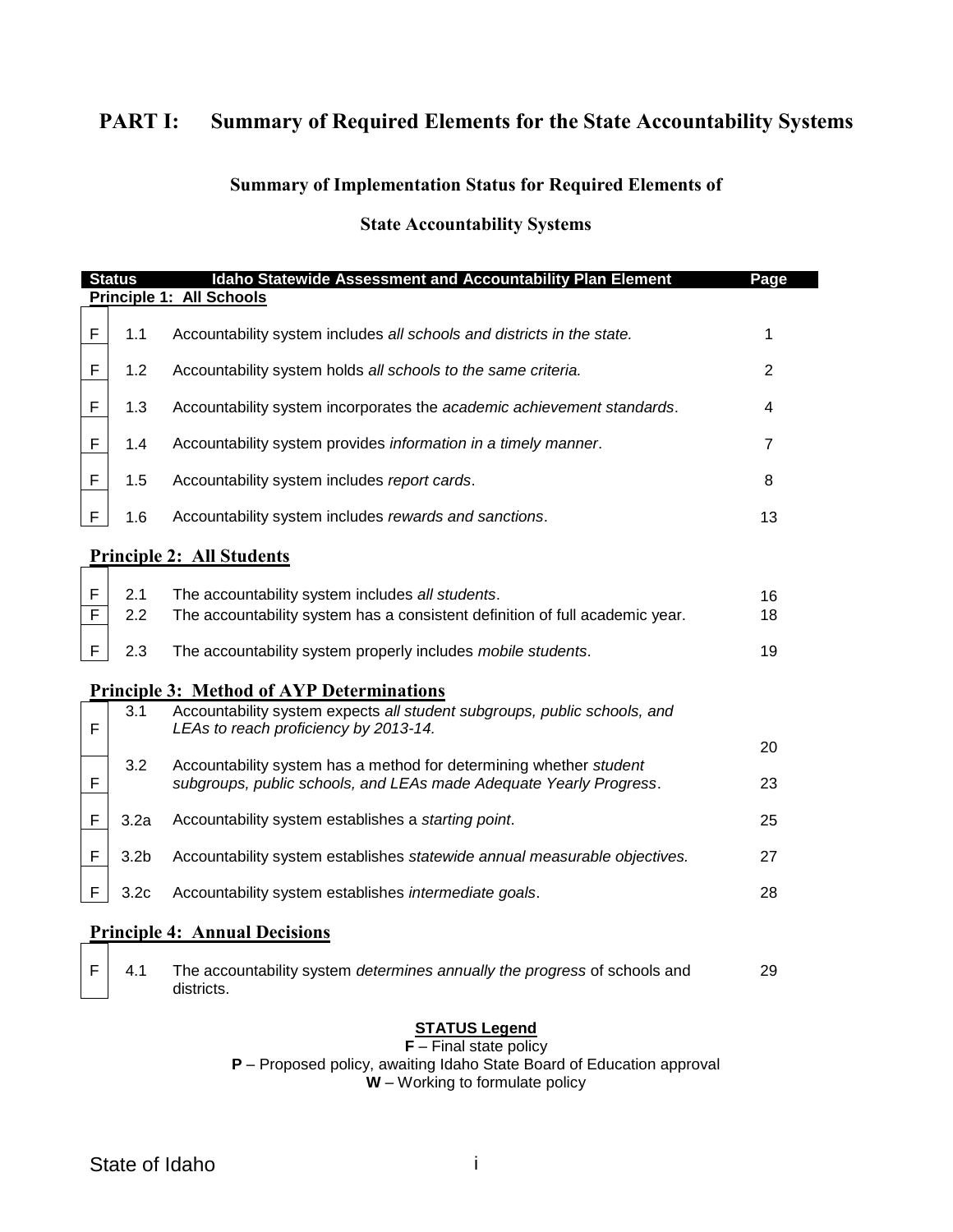|                     | <b>Status</b> | <b>State Accountability System Element</b>                                                                                                                                                                                                | Page |
|---------------------|---------------|-------------------------------------------------------------------------------------------------------------------------------------------------------------------------------------------------------------------------------------------|------|
|                     |               | <b>Principle 5: Subgroup Accountability</b>                                                                                                                                                                                               | I.   |
| F                   | 5.1           | The accountability system includes all the required student subgroups.                                                                                                                                                                    | 31   |
| $\mathbf{F}$        | 5.2           | The accountability system holds schools and LEAs accountable for the<br>progress of student subgroups.                                                                                                                                    | 33   |
| F                   | 5.3           | The accountability system includes students with disabilities.                                                                                                                                                                            | 34   |
| F                   | 5.4           | The accountability system includes limited English proficient students.                                                                                                                                                                   | 35   |
| F                   | 5.5           | The State has determined the minimum number of students sufficient to yield<br>statistically reliable information for each purpose for which disaggregated data<br>are used.                                                              | 37   |
| F                   | 5.6           | The State has strategies to protect the privacy of individual students in<br>reporting achievement results and in determining whether schools and LEAs<br>are making adequate yearly progress on the basis of disaggregated<br>subgroups. | 39   |
|                     |               | <b>Principle 6: Based on Academic Assessments</b>                                                                                                                                                                                         |      |
| $\mathsf{f}$        | 6.1           | Accountability Plan is based primarily on academic assessments.                                                                                                                                                                           | 40   |
|                     |               | <b>Principle 7: Additional Indicators</b>                                                                                                                                                                                                 |      |
| $\mathsf F$         | 7.1           | Accountability system includes graduation rate for high schools.                                                                                                                                                                          | 42   |
| F                   | 7.2           | Accountability system includes an additional academic indicator for<br>elementary and middle schools.                                                                                                                                     | 45   |
| $\mathsf{F}$        | 7.3           | Additional indicators are valid and reliable.                                                                                                                                                                                             | 47   |
|                     |               | <b>Principle 8: Separate Decisions for Reading and Mathematics</b>                                                                                                                                                                        |      |
| F                   | 8.1           | Accountability system holds students, schools and districts separately<br>accountable for reading and mathematics.                                                                                                                        | 48   |
|                     |               | <b>Principle 9 Plan Validity and Reliability</b>                                                                                                                                                                                          |      |
| F                   | 9.1           | Accountability system produces reliable decisions.                                                                                                                                                                                        | 49   |
| $\overline{F}$<br>F | 9.2           | Accountability system produces valid decisions.<br>State has a plan for addressing changes in assessment and student                                                                                                                      | 50   |
|                     | 9.3           | population.                                                                                                                                                                                                                               | 51   |
|                     |               | <b>Principle 10: Participation Rate</b>                                                                                                                                                                                                   |      |
| F                   | 10.1          | Accountability system has a means for calculating the rate of participation in<br>the statewide assessment.                                                                                                                               | 52   |
| F                   | 10.2          | Accountability system has a means for applying the 95% assessment criteria<br>to student subgroups and small schools.                                                                                                                     | 53   |
|                     |               | <b>Appendix A: Adequate Yearly Progress Accountability Procedures</b>                                                                                                                                                                     | 54   |
|                     |               | <b>STATUS Legend</b><br>$F$ – Final policy                                                                                                                                                                                                |      |

٠

**P** – Proposed Policy, awaiting Idaho State Board of Education approval **W** – Working to formulate policy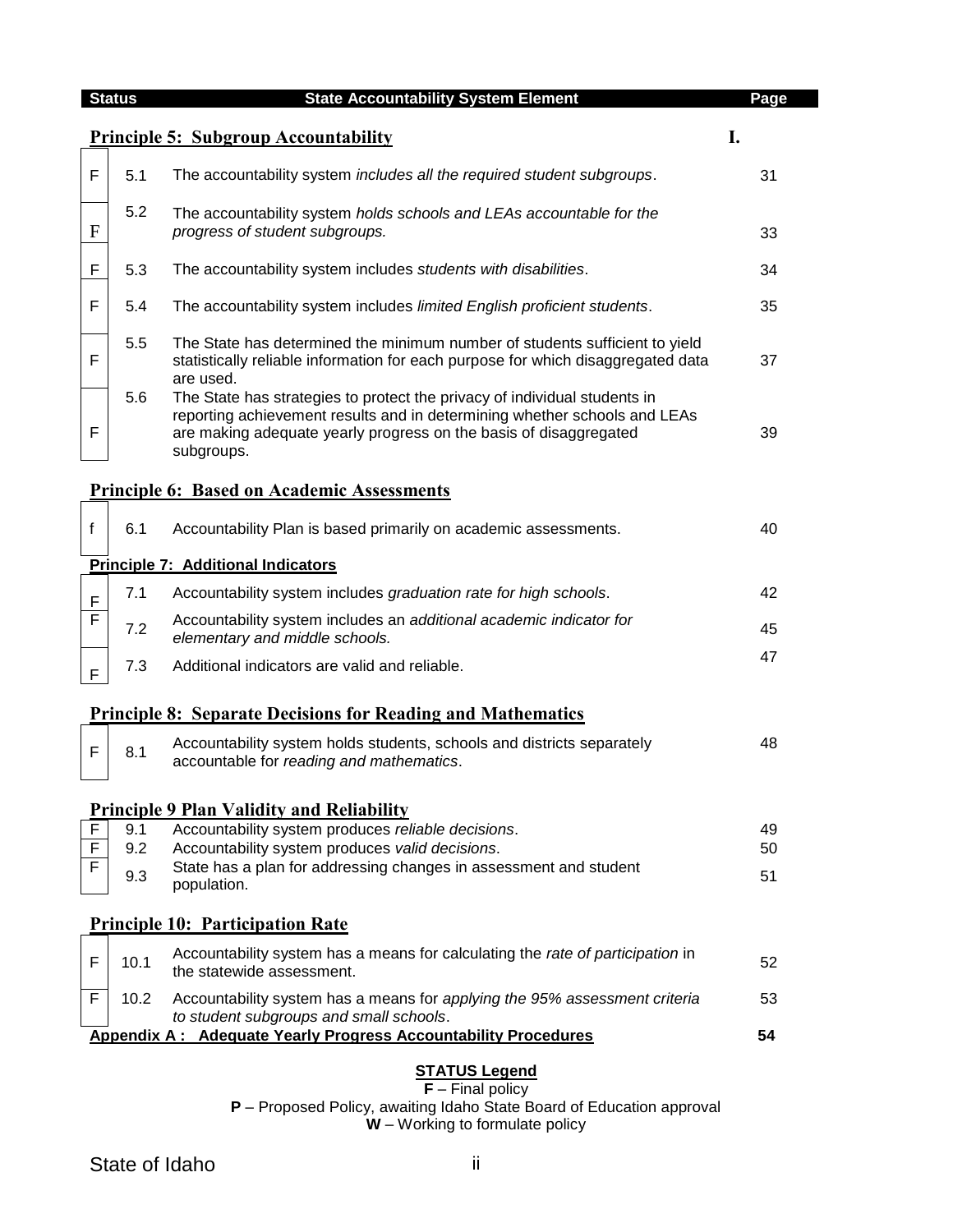# **A. LEGEND**

| Assessment<br><b>ADA</b><br><b>AYP</b>                    | Reference to both the Idaho Standards Achievement Tests and the<br><b>Idaho Alternative Assessment Test</b><br><b>Average Daily Attendance</b><br><b>Adequate Yearly Progress</b> |
|-----------------------------------------------------------|-----------------------------------------------------------------------------------------------------------------------------------------------------------------------------------|
| <b>Board</b>                                              | <b>Idaho State Board of Education</b>                                                                                                                                             |
| <b>ELP</b>                                                | Education Learning Plan (for LEP students)                                                                                                                                        |
| <b>FERPA</b>                                              | <b>Family Educational Rights and Privacy Act</b>                                                                                                                                  |
| <b>IDAPA</b>                                              | Rules adopted under the Idaho Administrative Procedures Act;<br>rules are enforceable as law in the state.                                                                        |
| Indicators                                                | Assessment, participation rate, graduation rate, proficiency rate,<br>additional academic indicator                                                                               |
| <b>IDEA</b><br><b>IEP</b><br><b>ISDE</b>                  | Individuals with Disabilities Education Act<br>Individualized Education Plan (for special education students)<br><b>Idaho State Department of Education</b>                       |
| <b>LEA</b><br><b>LEP</b>                                  | Local Education Agency (local school district)<br><b>Limited English Proficiency</b>                                                                                              |
| <b>NCES</b><br><b>NCLB</b><br><b>NWEA</b><br><b>NWREL</b> | <b>National Center for Educational Statistics</b><br>No Child Left Behind Act of 2001<br><b>Northwest Evaluation Association</b><br>Northwest Regional Education Laboratory       |
| Plan                                                      | Idaho Statewide Assessment and Accountability Plan                                                                                                                                |
| <b>SEA</b>                                                | <b>State Education Agency</b>                                                                                                                                                     |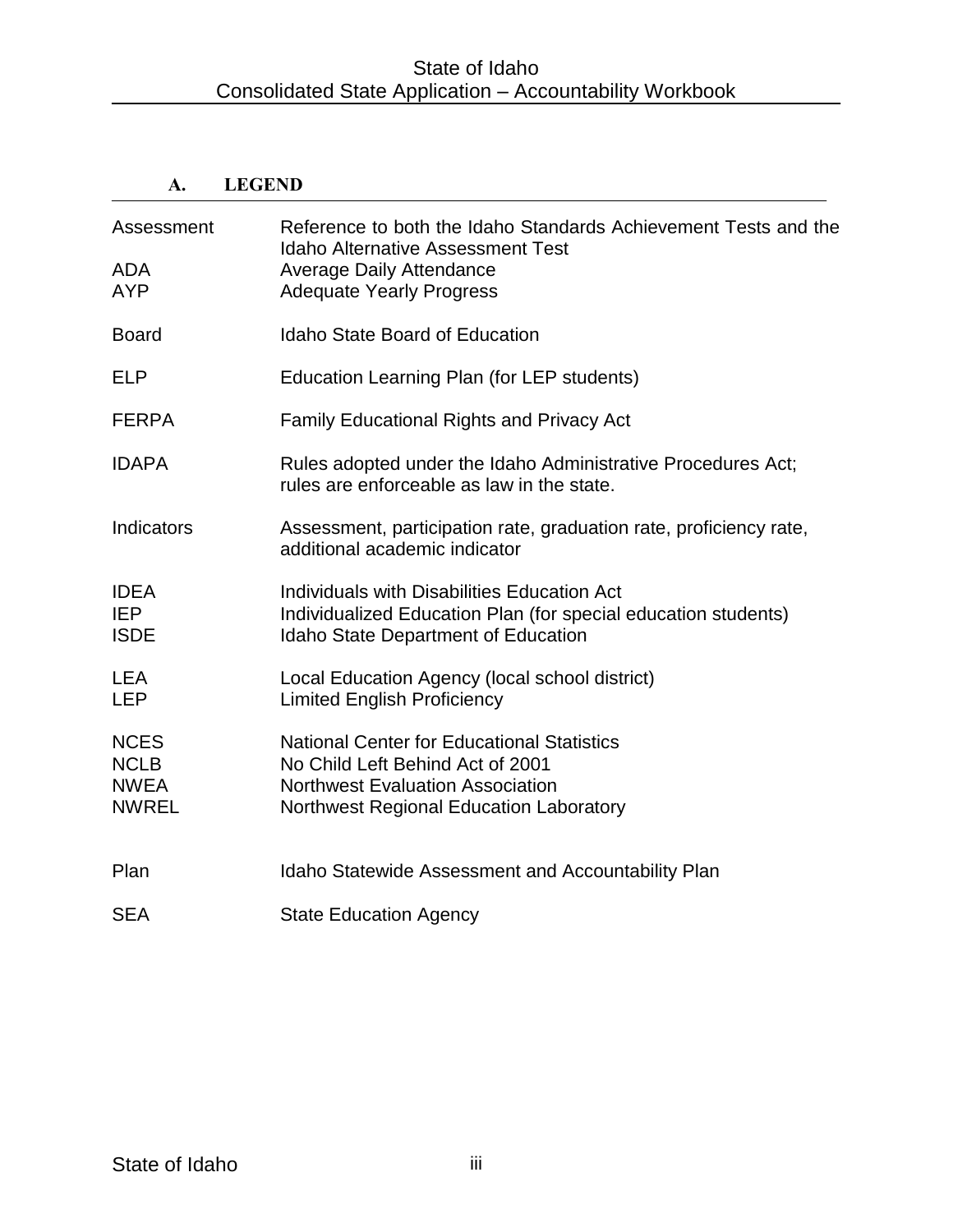### **PART II: State Response and activities for Meeting State Accountability System Requirements**

**PRINCIPLE 1. A single statewide Accountability System applied to all public schools and LEAs.**

# **1.1 How does the State Accountability System include every public school and LEA in the State?**

Each Idaho public school and Local Education Agency (LEA) is required to make Adequate Yearly Progress (AYP) and is included in the Idaho Statewide Assessment and Accountability Plan (Plan). The requirement to participate is specified in the Board approved Plan incorporated into Idaho Administrative Code (IDAPA) 08.02.03. AYP determinations for all public schools and districts have been made since summer 2003 based on the spring Idaho Standards Achievement Tests (ISAT) test scores.

For the purpose of determining AYP, Idaho public schools are defined as those elementary and secondary schools established and maintained at public expense through the total basic foundation program/state aid formula described in Idaho Code §33-1002 and governed by the Idaho State Board of Education described in Idaho Code §33-116. Schools will receive an AYP determination. Programs not accredited will be included with the sponsoring accredited school. For the purposes of AYP determination, an elementary school is one that has a grade configuration that may include grades K-4 but does not contain grade 8 or higher. A middle school is a school that does not meet the definition of an elementary school and contains grade 8 but does not contain grade 12. A high school is any school that contains grade 12. The LEA is defined as the local school district or a public charter school designated as an LEA.

The accountability of public schools without grades assessed by this system (i.e., K-2 schools) will be based on the third grade test scores of the students who previously attended the associated feeder school.

Within Idaho there are approximately 51 small schools that do not have a total of 34 students in the tested class levels. For those small schools, the Board and the Idaho State Department of Education (ISDE) will determine AYP using the total subgroup only and averaging the current year's Idaho State Achievement Test (ISAT) test scores plus scores from the previous two years and comparing the results to the current year's scores. The highest score will be used to determine the school's AYP. This approach rewards schools and districts for efforts that result in strong single year achievement gains and minimizes the potential for inaccurately inferring that a school or district has failed to make standards.

# **Evidence:**

Idaho Code §§33-116 and 33-1002 Idaho Administrative Code (IDAPA) 08.02.03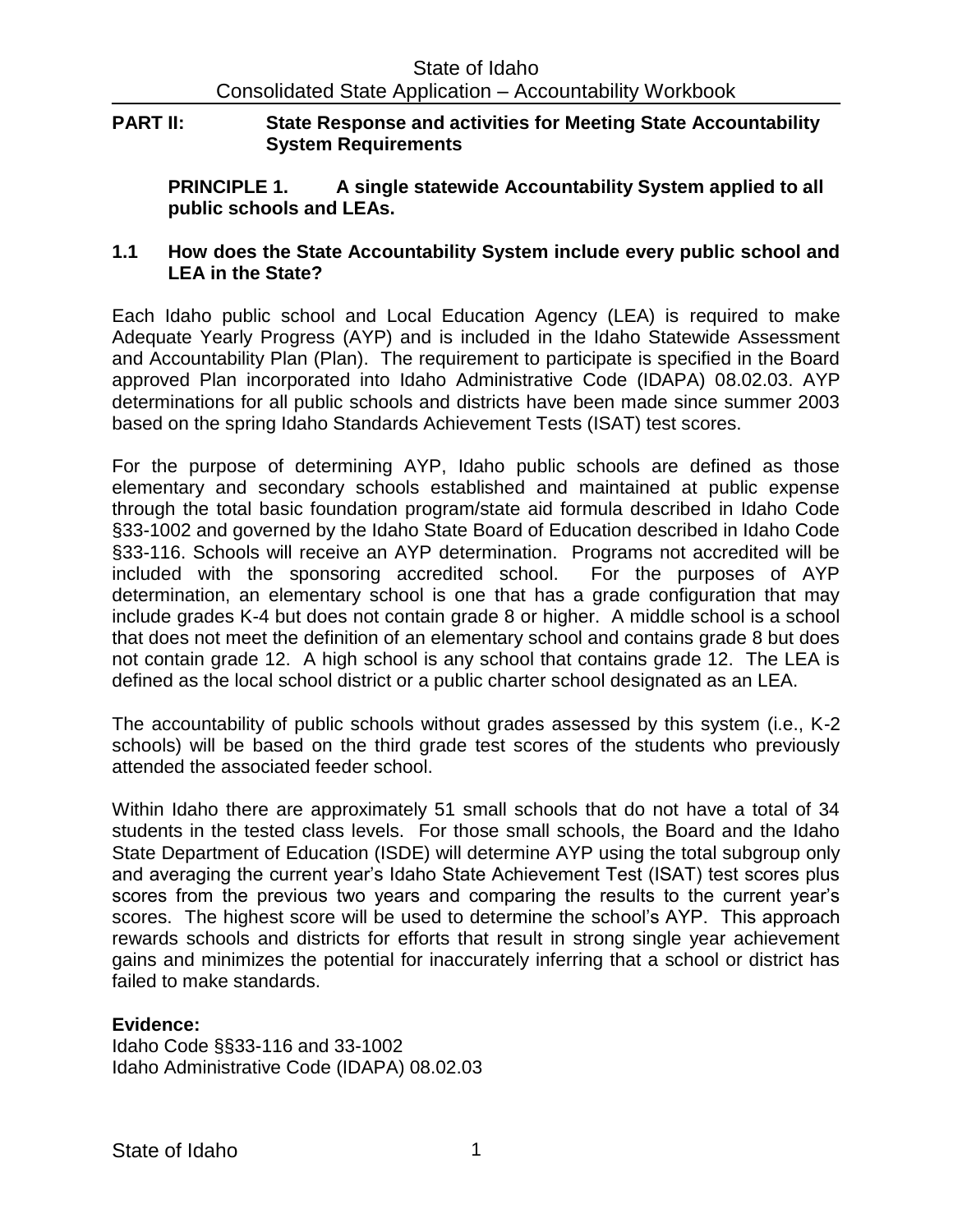#### **1.2How are all public schools and LEAs held to the same criteria when making an AYP determination?**

The baseline for AYP was calculated using scores from the spring 2003 administration of the ISAT. Achievement tests for reading/language arts and mathematics for grades 4, 8, and 10 were introduced in Spring 2003. Achievement tests for grades 3 and 7 were added in 2004. Tests for grades 5 and 6 followed in 2005. The system of assessment is defined in IDAPA 08.02.03.111, Rules Governing Thoroughness, State Board of Education.

The rule includes the state content assessments in the required subjects, participation rate requirements, a graduation rate for high schools, and a third indicator for elementary and middle schools. Under direction of the Board, ISDE uses the Plan to identify schools in need of improvement. In terms of accountability, the Board-approved Plan leads to AYP determination based on:

- An incremental increase of students in the aggregate and each subgroup scoring  $\bullet$ at proficiency. Scores from the spring 2003 ISAT test determined the baseline.
- A minimum of ninety-five percent (95%) of all students and each subgroup at the time of test-taking participating in the statewide assessment (ISAT and the Alternate Assessment or a three-year average of rates of participation.)
- A student performance rate for elementary and middle schools determined by the Board that indicates improvement by students over the rate from the preceding year or meeting the annual target on the state language usage test. See Section 7.2.
- The Board has adopted a student graduation rate target of 90% by 2012-13 for high schools with an annual rate improvement from present through 2013.

All Idaho public schools and LEAs are systematically judged on the basis of the same criteria when making an AYP determination.

For the purpose of determining AYP, Idaho public schools are defined as those elementary and secondary schools established and maintained at public expense through the total basic foundation program/state aid formula described in Idaho Code §33-1002 and governed by the Idaho State Board of Education (Idaho Code §33-116). For the purposes of AYP determination, an elementary school is one that has a grade configuration that may include grades K-4 but does not contain grade 8 or higher. A middle school is a school that does not meet the definition of an elementary school and contains grade 8 but does not contain grade 12. A high school is any school that contains grade 12. The LEA is defined as the local school district or public charter school designated as an LEA.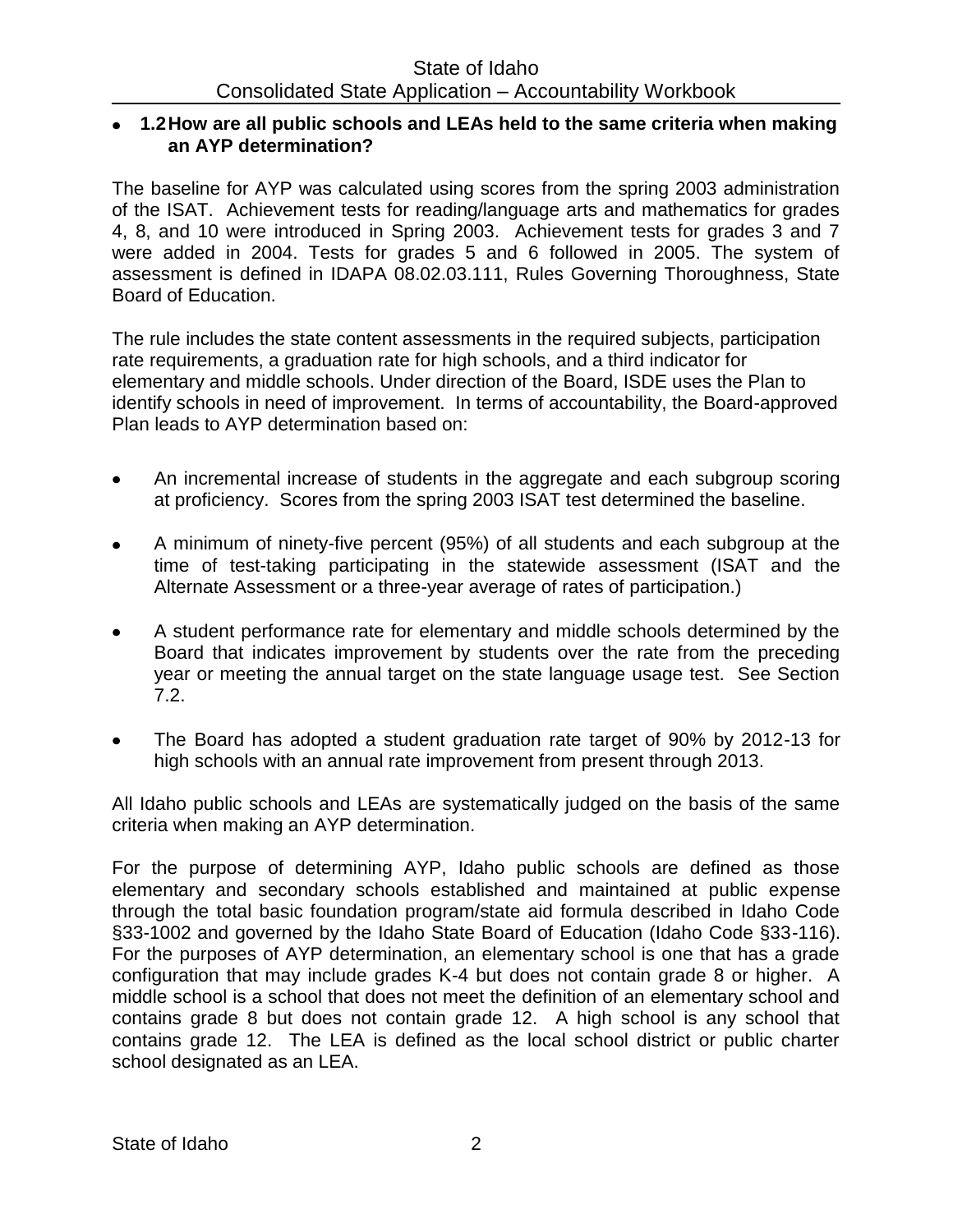The accountability of public schools without grades assessed by this system (i.e., K-2 schools) will be based on the third grade test scores of the students who previously attended that feeder school.

A "new school" for purposes of accountability is a wholly new entity receiving AYP determinations for the first time, or a school with a significant student population change of 35% or more as a result of schools being combined or geographic boundaries changing, or a result of successful school restructuring sanctioned by the Office of the State Board of Education.

All students with disabilities in Idaho public schools as defined under Section 602(3) of the Individuals with Disabilities Education Act (IDEA) will participate in the Plan. The Individualized Education Program (IEP) team will determine how students with disabilities will participate in the Plan. The Idaho Alternate Assessment yields reading and mathematics assessment results for inclusion in AYP determination.

Students' scores from the Idaho Alternate Assessment are aggregated with those from the ISAT for all students and each subgroup. See Section 5.3 for a description of the process that was developed to aggregate the scores from the Idaho Alternate Assessment with those from the ISAT for the school, LEA, and state results.

Idaho has identified four performance levels (See Section 1.3) for the ISAT. ISAT is comprised of custom-developed, computer-adaptive assessments that include multiple measures in the areas of reading and mathematics. The ISAT tests were first administered in grades 4, 8, and 10 in 2003. By the 2004-2005 school year Idaho was testing in grades 3 through 8 and in grade 10. For purposes of determining AYP, only the grade-level tests are used.

All of the required subgroups, including students with disabilities and LEP students, who are enrolled in a public school for a full academic year will be included in the performance measures that determine AYP status of schools. LEP students who are enrolled in their first 12 months of school in the United States may take the English Proficiency test in lieu of the reading/language arts ISAT but will be required to take the math, and science in grades offered, ISAT with accommodations or adaptations as determined by their English Learning Plan (ELP). These students are included in the participation rates but not in the proficiency calculations for their first administration of the ISAT as allowed by federal flexibility.

**Evidence:** Idaho Code §§33-116 and 33-1002 IDAPA 08.02.03 Board action, June 17, 2010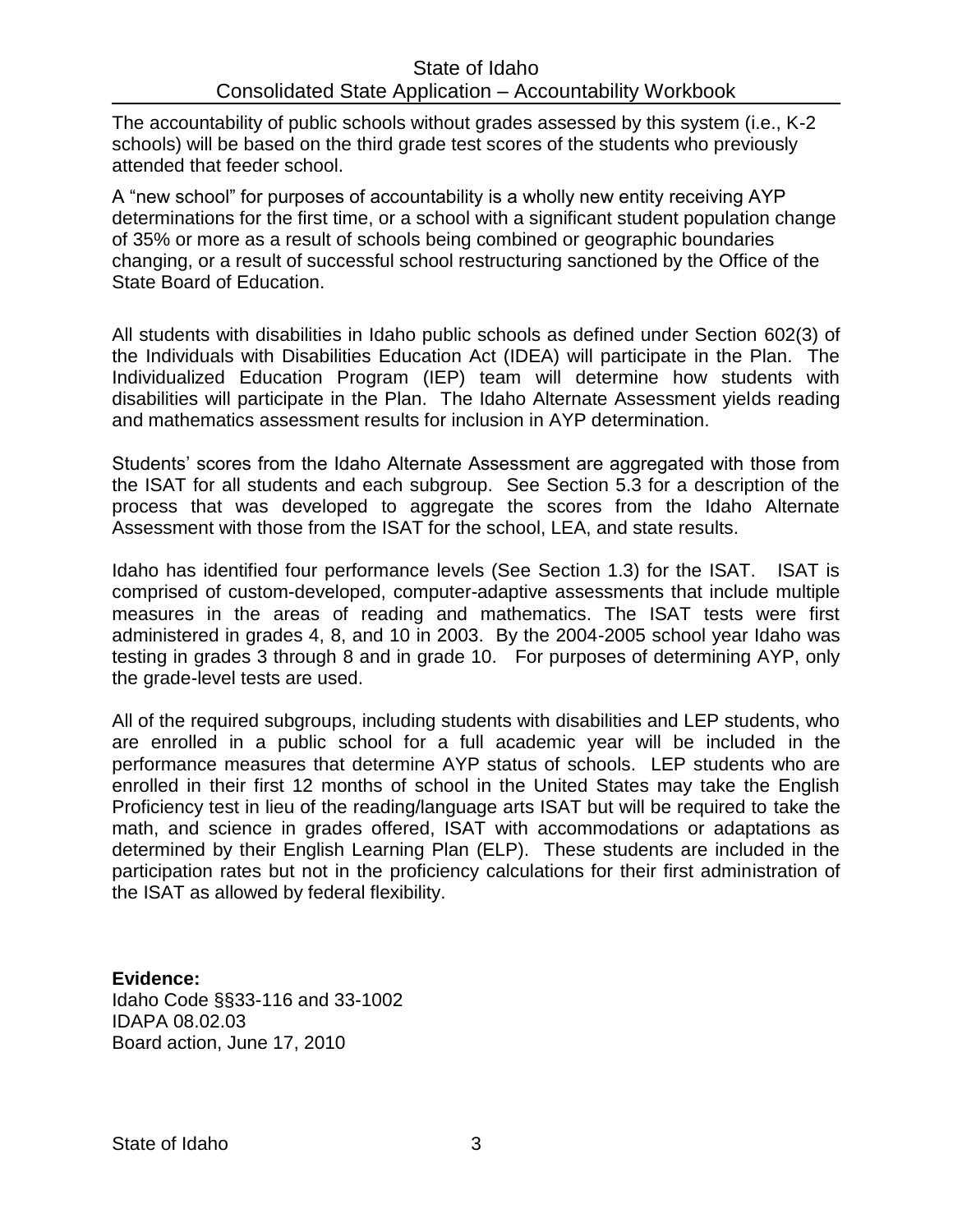#### **1.3 Does the State have, at a minimum, a definition of** *basic, proficient, and advanced* **student achievement levels in reading/language arts and mathematics?**

- (a) Idaho has defined four levels of student achievement for the ISAT: Advanced, Proficient\*\*, Basic, and Below Basic. A general description of each of the levels is listed below:
- **Advanced** Student demonstrates thorough knowledge and mastery of skills that allows him/her to function independently above his/her current educational level.
- **Proficient** Student demonstrates thorough knowledge and mastery of skills that allows him/her to function independently on all major concepts and skills at his/her educational level.
- **Basic** Student demonstrates basic knowledge and skills usage but cannot operate independently on concepts and skills at his/her educational level. Requires remediation and assistance to complete tasks without significant errors.
- **Below Basic** Student demonstrates a significant lack of knowledge and skills and is unable to complete basic skills or knowledge sets without significant remediation.

All of the ISAT assessments are aligned to the content standards for the content standards in reading, mathematics, and science performance level descriptors by subject by grade have been developed to describe what students know and are able to do at each of the four proficiency levels in each subject in each grade. Reading and mathematics tests are given in grades 3-8 and 10. Science is tested in grades 5, 7, and 10. The science test was piloted in 2005 and 2006; the test was delivered in 2007, and cut scores were set based on that administration. The science test is fully a part of the ISAT for 2007 going forward, but science scores are not a factor in AYP determinations.

Achievement standards (cut scores) for each performance level at each grade level have been set and approved by the Board. These scores are applied uniformly for all students in all public schools. Complete language of the performance level descriptors can be found at [http://www.sde.idaho.gov/site/assessment/ISAT/achievement.htm.](http://www.sde.idaho.gov/site/assessment/ISAT/achievement.htm)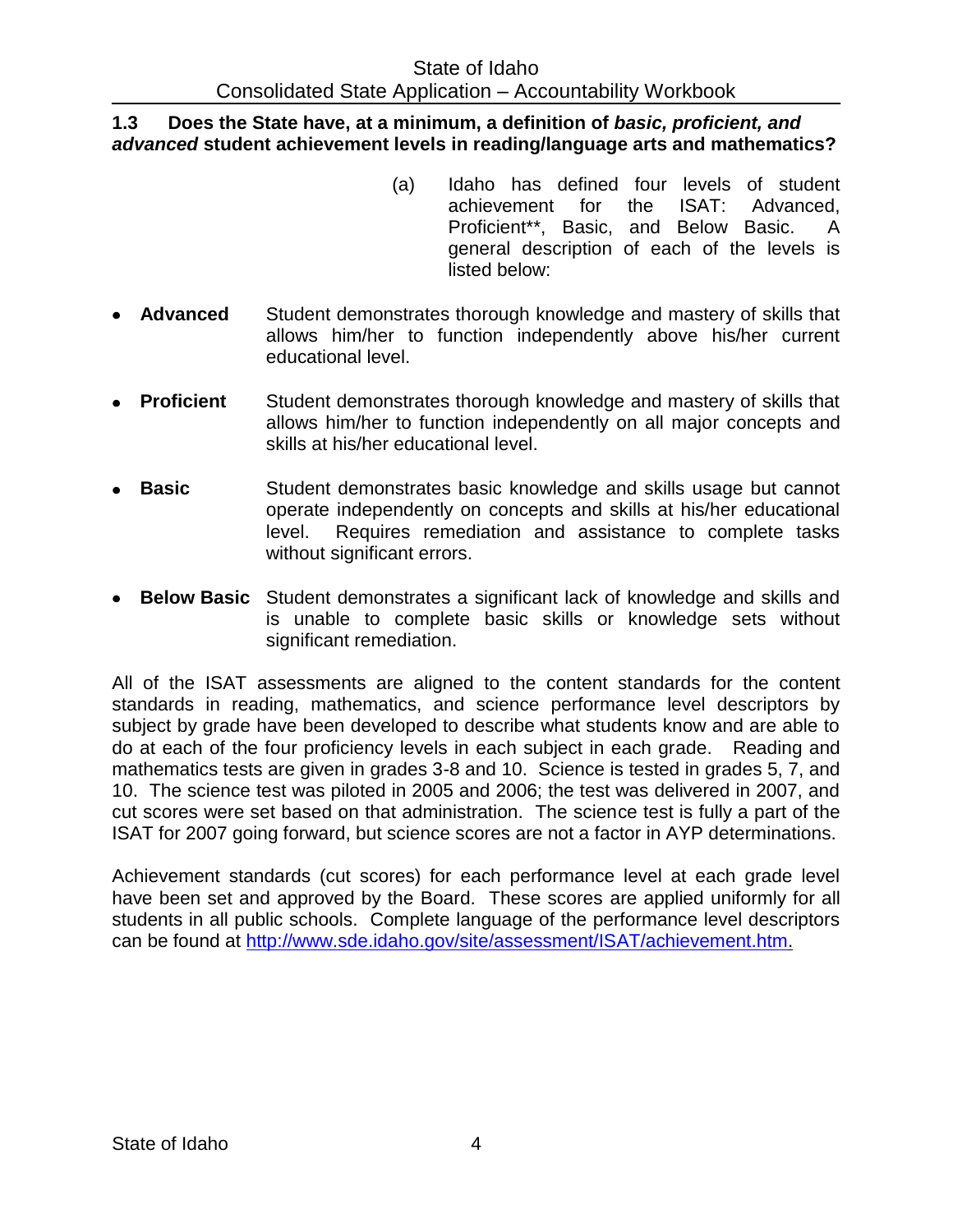|                          | Grade 3                 | Grade 4                 | Grade 5                 | Grade 6                 | Grade 7                 | Grade 8                 | Grade 9          | Grade 10                |
|--------------------------|-------------------------|-------------------------|-------------------------|-------------------------|-------------------------|-------------------------|------------------|-------------------------|
| <b>Reading</b>           |                         |                         |                         |                         |                         |                         |                  |                         |
| Advanced                 | 208 and<br>up           | $214$ and<br>up         | 219 and<br>up           | 223 and<br>up           | 227 and<br>up           | 229 and<br>up           | 232 and<br>up    | 235 and<br>up           |
| Proficient               | 192-207                 | 198-213                 | 204-218                 | 208-222                 | 212-226                 | 214-228                 | 217-231          | 220-234                 |
| <b>Basic</b>             | 187-191                 | 193-197                 | 197-203                 | 201-207                 | 204-211                 | 207-213                 | 209-216          | 211-219                 |
| <b>Below Basic</b>       | 186 and<br>below        | <b>192 and</b><br>below | <b>196 and</b><br>below | <b>200 and</b><br>below | 203 and<br>below        | 206 and<br>below        | 208 and<br>below | <b>210 and</b><br>below |
| Math                     |                         |                         |                         |                         |                         |                         |                  |                         |
| Advanced                 | 204 and<br>up           | 216 and<br>up           | <b>224 and</b><br>up    | 231 and<br>up           | 237 and<br>up           | 243 and<br>up           | 247 and<br>up    | 251 and<br>up           |
| Proficient               | 190-203                 | 201-215                 | 211-223                 | 218-230                 | 223-236                 | 229-242                 | 233-246          | 238-250                 |
| <b>Basic</b>             | 181-189                 | 193-200                 | 202-210                 | 209-217                 | 215-222                 | 220-228                 | 226-232          | 230-237                 |
| <b>Below Basic</b>       | <b>180 and</b><br>below | 192 and<br>below        | 201 and<br>below        | 208 and<br>below        | <b>214 and</b><br>below | 219 and<br>below        | 225 and<br>below | <b>229 and</b><br>below |
|                          | Grade 3                 | Grade 4                 | Grade 5                 | Grade 6                 | Grade 7                 | Grade 8                 | Grade 9          | Grade 10                |
| Language<br><b>Usage</b> |                         |                         |                         |                         |                         |                         |                  |                         |
| Advanced                 | 207 and<br>up           | <b>216 and</b><br>up    | 222 and<br>up           | 227 and<br>up           | 232 and<br>up           | 236 and<br>up           | 239 and<br>up    | 242 and<br>up           |
| Proficient               | 196-206                 | 203-215                 | 209-221                 | 214-226                 | 218-231                 | 221-235                 | 224-238          | 226-241                 |
| <b>Basic</b>             | 188-195                 | 195-202                 | 201-208                 | 206-213                 | 209-217                 | 213-220                 | 216-223          | 218-225                 |
| <b>Below Basic</b>       | 187 and<br>below        | <b>194 and</b><br>below | <b>200 and</b><br>below | 205 and<br>below        | 208 and<br>below        | <b>212 and</b><br>below | 215 and<br>below | 217 and<br>below        |
| <b>Science</b>           |                         |                         |                         |                         |                         |                         |                  |                         |
| Advanced                 |                         |                         | 216 and<br>up           |                         | 219 and<br>up           |                         |                  | 230 and<br>up           |
| Proficient               |                         |                         | 206-215                 |                         | 213-218                 |                         |                  | 219-229                 |
| <b>Basic</b>             |                         |                         | 194-205                 |                         | 206-212                 |                         |                  | 213-218                 |
| <b>Below Basic</b>       |                         |                         | 193 and<br>below        |                         | 205 and<br>below        |                         |                  | 212 and<br>below        |

# **Approved by the State Board of Education May 30, 2007**

State of Idaho 5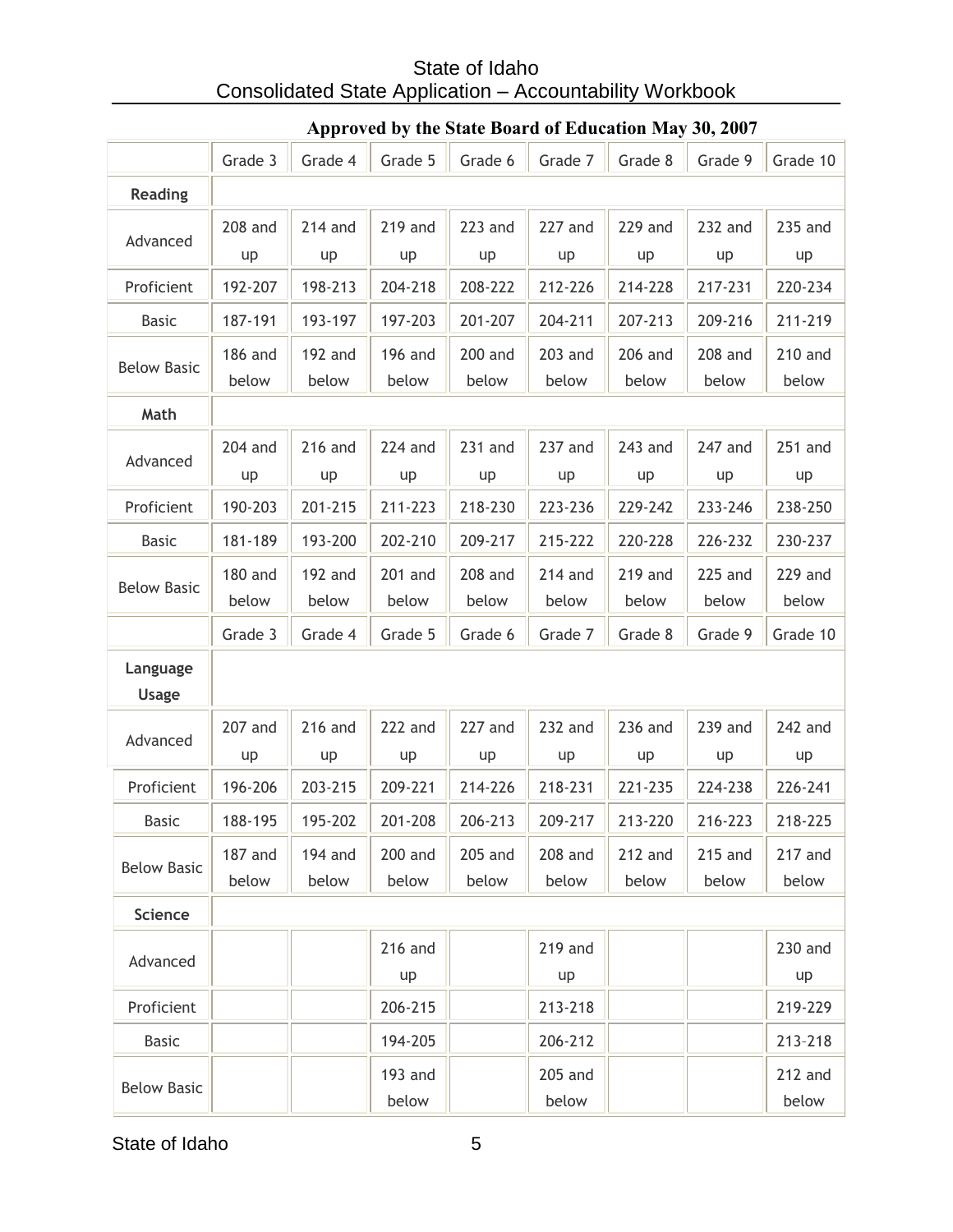\*\*Idaho has set the proficient level to meet the proficient level specified in *No Child Left Behind.*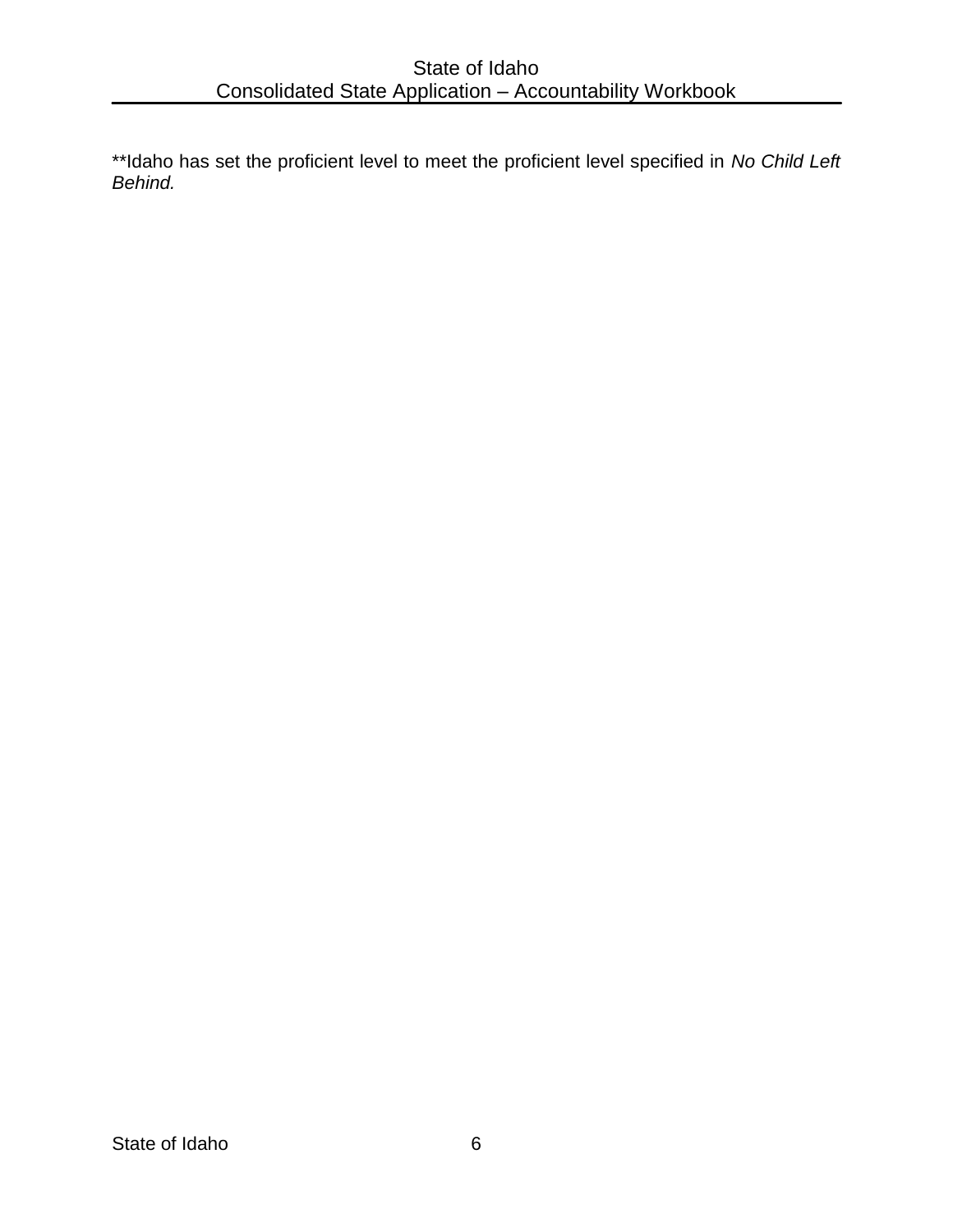#### **Evidence:**

Idaho State Board of Education action May 2007 IDAPA 08.02.03.111

Board action, December 10, 2009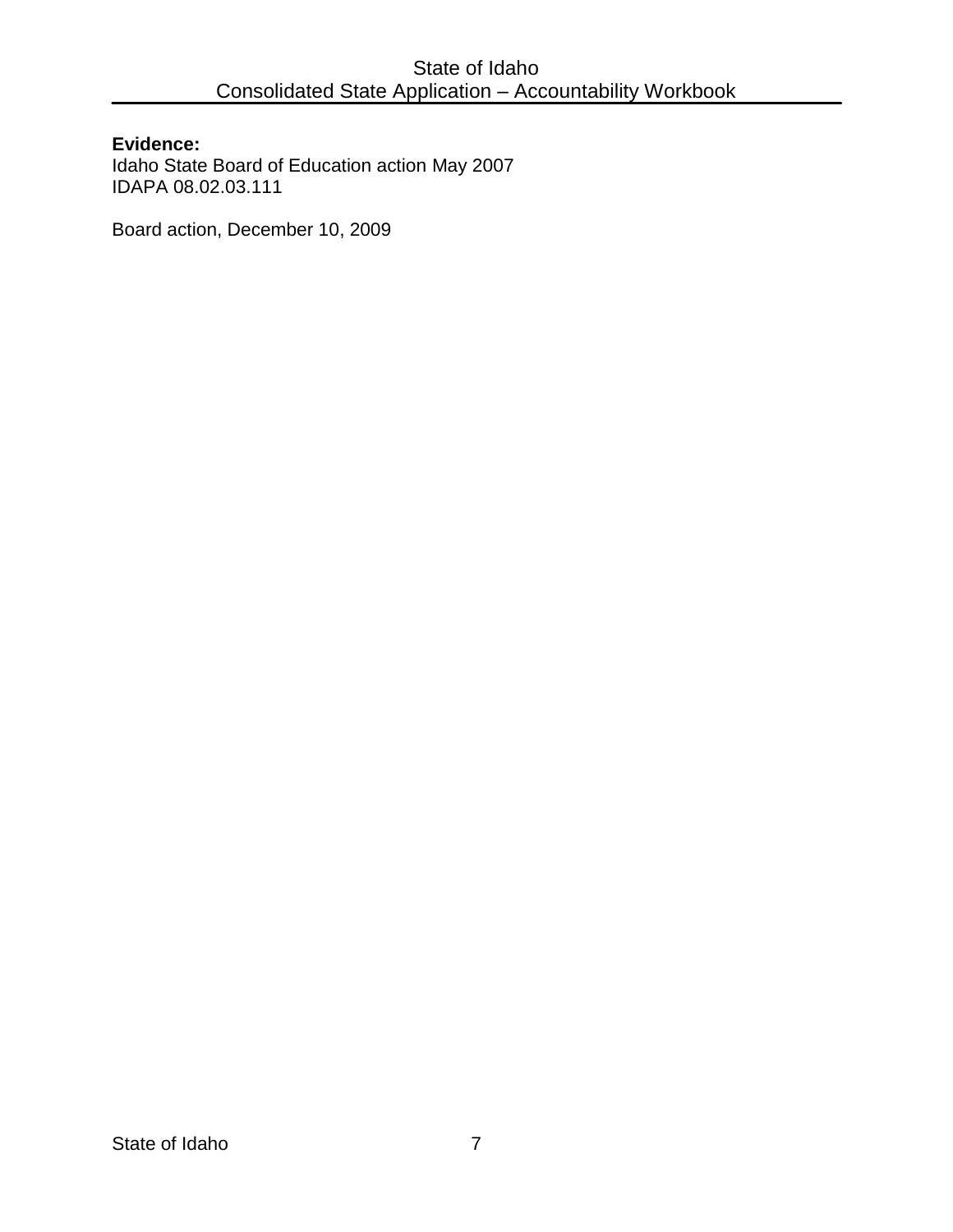#### 1.4 **How does the State provide accountability and adequate yearly decisions and information in a timely manner?**

Idaho will provide decisions about AYP in time for LEAs to implement the required provisions of *No Child Left Behind* before the beginning of the subsequent academic year.

For the purpose of determining AYP, the State Board will ensure that results of the state academic assessment will be available to the LEAs in a timely manner. (See Chart 1)

#### **Chart 1. Timeline**

| Timeline                                    | Activity                                |
|---------------------------------------------|-----------------------------------------|
| Mid-April to Mid-May Test Administration    | Statewide assessment administration     |
| Window (annually)                           |                                         |
| Throughout the testing window (annually)    | Collection of information on students   |
|                                             | enrolled for full academic year         |
| Approximately one month from                | Assessment vendor required to provide   |
| <b>Assessment Administration</b>            | assessment results to the Board         |
| June (annually)                             | Schools receive aggregate assessment    |
|                                             | results                                 |
| Late June-early July (annually)             | Schools are notified of preliminary AYP |
|                                             | status                                  |
| 14 days prior to the first day of school    | LEA notification to parents regarding   |
|                                             | school choice and supplemental services |
| No later than thirty days after preliminary | School/LEA appeals process ends         |
| identification of schools/LEAs not meeting  | Challenged agency renders final         |
| AYP (annually)                              | determination in response to appeal     |

AYP determinations are final at the close of the appeals window. When schools and districts receive preliminary determinations and make the decision they will not be challenging the determination, they then know what the final determination will be and can immediately prepare and issue the required notifications.

#### **Evidence:**

IDAPA 08.02.03.112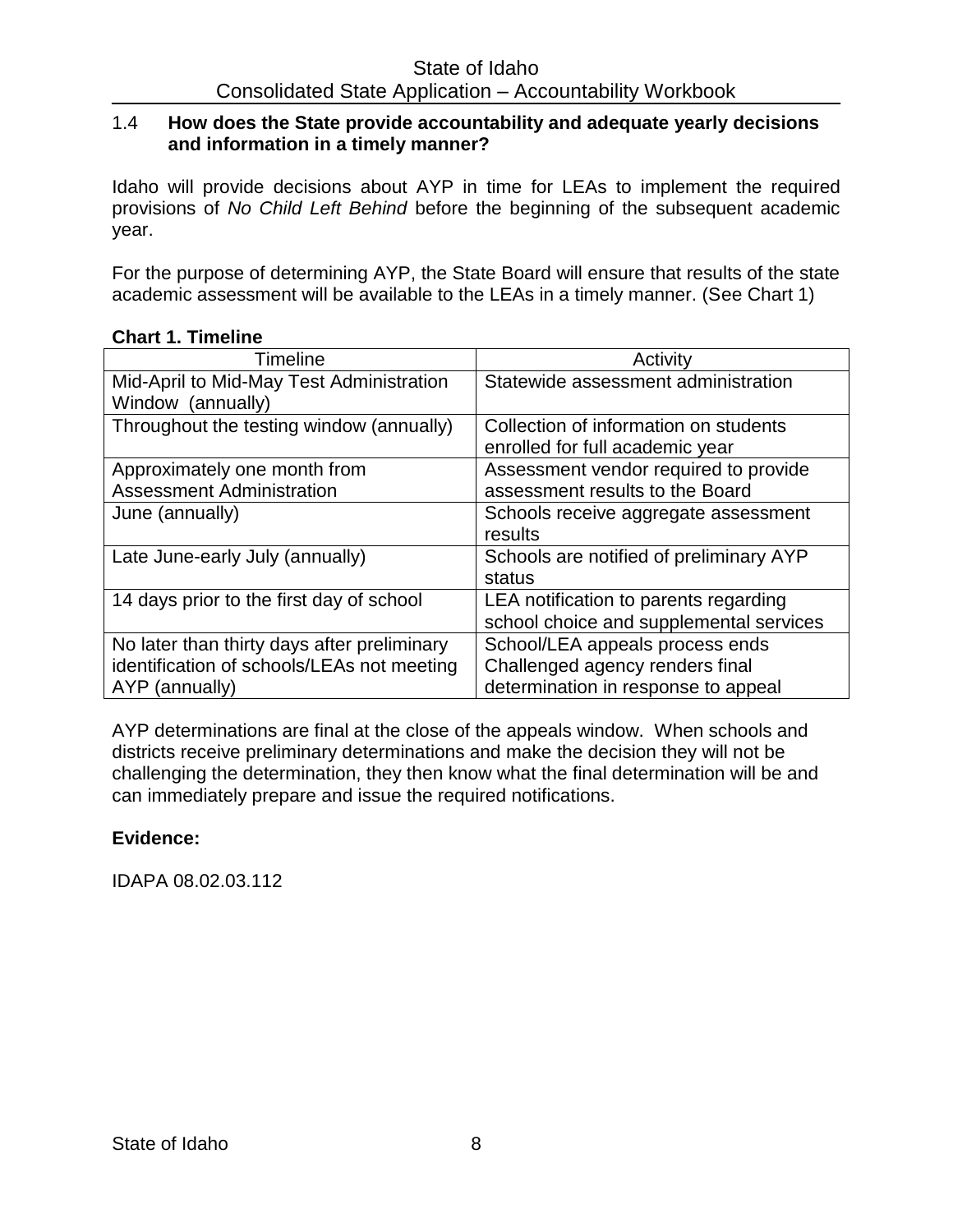#### **1.5 Does the Idaho State Accountability System produce an annual State Report Card?**

Yes. The Idaho State Department of Education produces an annual School Report Card that includes the required state information and also information on every LEA and school. LEAs are required to disseminate LEA - and school-level report cards.

The state releases accountability reports, assessment data, graduation, and other information as it becomes available for the state, districts, and schools.

The State and LEA School Report Cards include the required assessment, accountability, and teacher quality data as outlined below:

#### Assessment Data

The State School Report Card includes detailed assessment reports for the state, all LEAs, and all schools from the Idaho Standards Achievement Tests (ISAT) in reading, math, and language taken by students each spring.

The state phased in its assessments required under the Elementary and Secondary Education Act (ESEA) over a three year period. The 2004-05 Report Cards includes the full range of assessments in grades  $3-8$  and  $10<sup>th</sup>$  grade. The 2008-09 Report Card includes results from the science assessment.

The assessment reports are different from the accountability reports in several ways:

- 1. The minimum "n" for reporting results is 10 for all students and subgroups.
- 2. The reports are by grade level.
- 3. The reports include all students tested, not just those enrolled for a full academic year.

For each grade and subject tested, the State School Report Card includes --

- 1. Information on the percentage of students tested. This information is disaggregated by the following subgroups:
	- All Students Major Racial & Ethnic groups Students with Disabilities Limited English Proficient Economically Disadvantaged Migrant Gender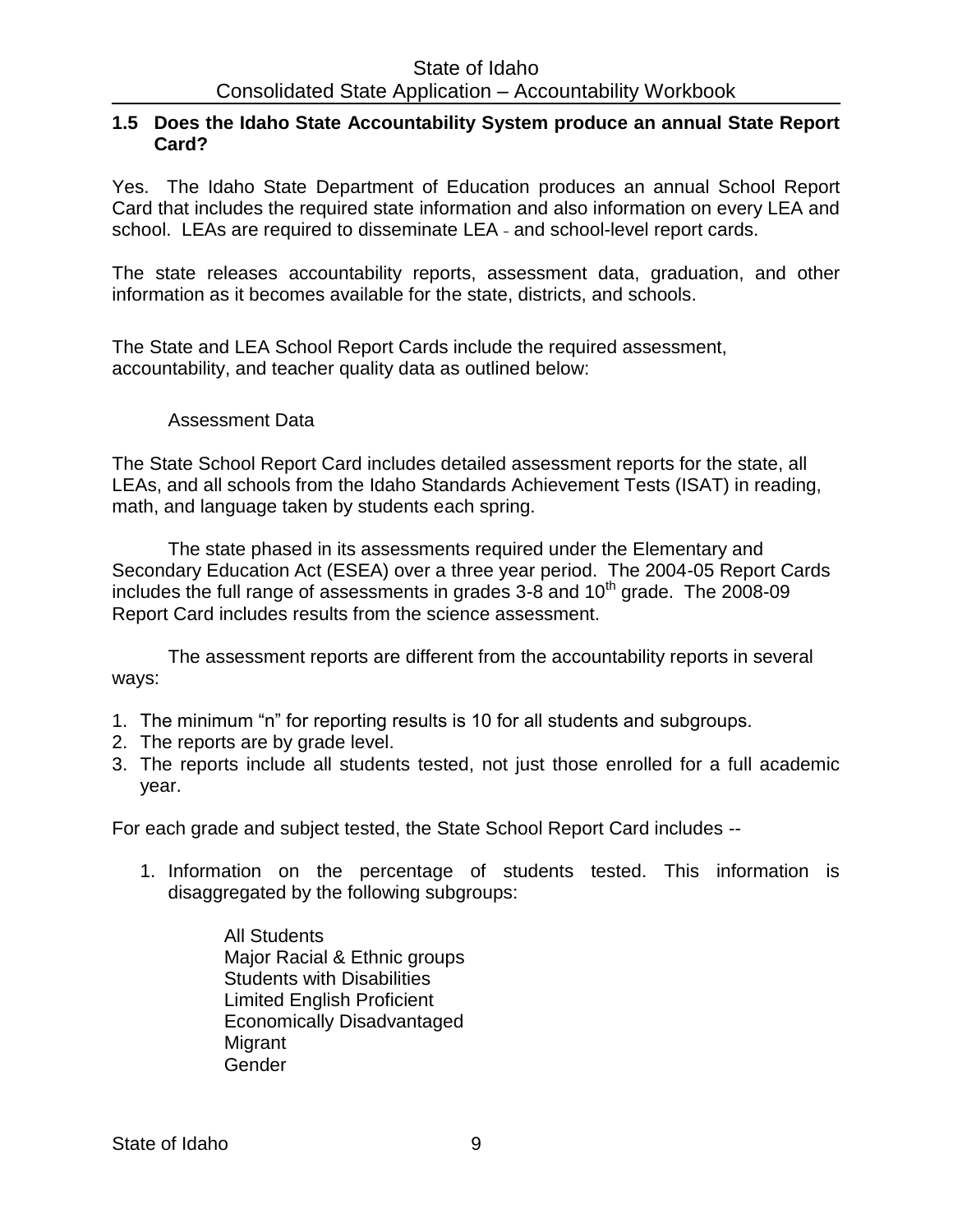2. Information on student achievement at each proficiency level. In Idaho, the proficiency levels are: advanced, proficient, basic, below basic; the data is disaggregated by the following subgroups:

> All Students Major Racial & Ethnic groups Students with Disabilities Limited English Proficient Economically Disadvantaged **Migrant** Gender

3. The assessment data include the most recent 2-year trend data in student achievement for each subject and for each grade it is available.

#### **II. Accountability Data**

The state Report Card includes required accountability data for the state, its LEAs, and all schools, including a comparison between student achievement levels and the state's annual measurable objectives in reading and math, and data on student performance on the state's additional academic indicators used in making adequate yearly progress (AYP) determinations, and information on districts and schools making AYP.

Specifically, the State Report Card includes:

1. A comparison between the actual achievement levels and the State's annual measurable objectives in reading and mathematics for the following subgroups:

All Students Major Racial & Ethnic Groups Students with Disabilities Limited English Proficient Economically Disadvantaged

2. A comparison between the actual participation rate and the State's annual measurable objective of 95 percent tested for the following subgroups:

All Students Major Racial & Ethnic Groups Students with Disabilities Limited English Proficient Economically Disadvantaged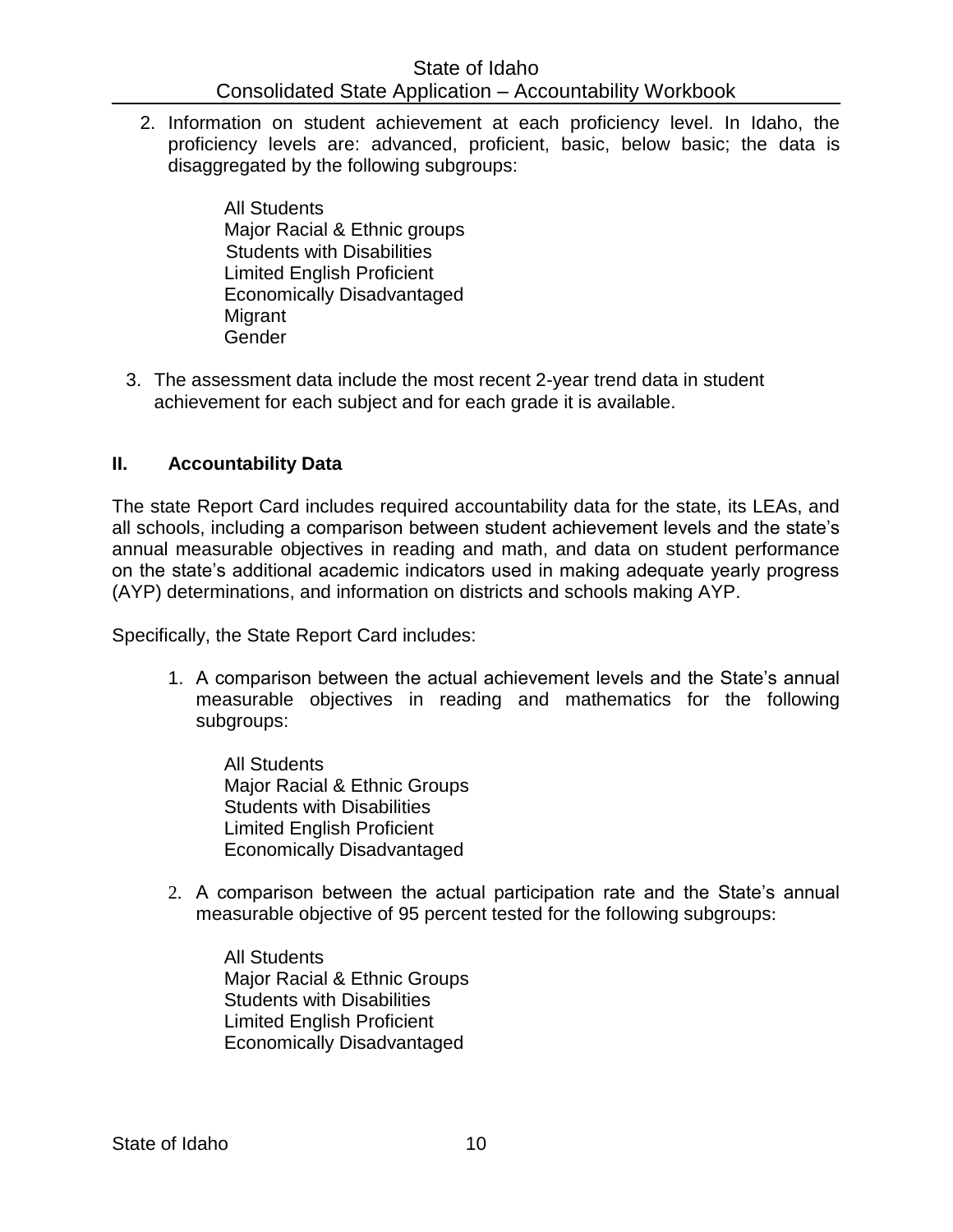3. Information on the third academic indicator used by the State for AYP determinations. (See Sections 7.1 and 7.2 for descriptions.) The information is disaggregated for the following groups:

All Students Major Racial & Ethnic Groups Students with Disabilities Limited English Proficient Economically Disadvantaged

The state reports aggregate graduation and drop out rates for the State, its LEAs that graduate students, and all high schools. Beginning with the 2006- 2007 school year the department reports disaggregated information for the following groups:

All Students Major Racial & Ethnic Groups Students with Disabilities Limited English Proficient Economically Disadvantaged

- 4. The State Report Card also includes the following accountability information:
	- Adequate Yearly Progress determinations for each LEA and school.
	- A list of schools identified for improvement and the sanctions each faces
	- A list of LEAs identified for improvement and the sanctions each faces
- 5. The state Report Card goes beyond the federal requirements and includes important student safety information for the state, its LEAs and all schools. Those indicators include the number of incidents of:
	- Substance (Tobacco, Alcohol, Other Drugs) Distribution, Use, and Possession on campuses
	- **In-School and Out-of-School Suspensions**
	- **Truancies, Expulsions, and Fights on campuses**
	- **Insubordination, Harassment, Bullying, and Vandalism on campuses**
	- Weapons, and non-firearm weapons on campuses
	- Data on violent crimes that committed on their campuses used to identify "persistently dangerous" schools.

# **III. Teacher Quality Data**

The Idaho State Report Card includes Teacher Quality Data in three areas:

- 1. The professional qualifications of all public elementary and secondary school teachers in the State, as defined by the State;
- 2. The percentage of all public elementary and secondary school teachers teaching with emergency or provisional credentials; and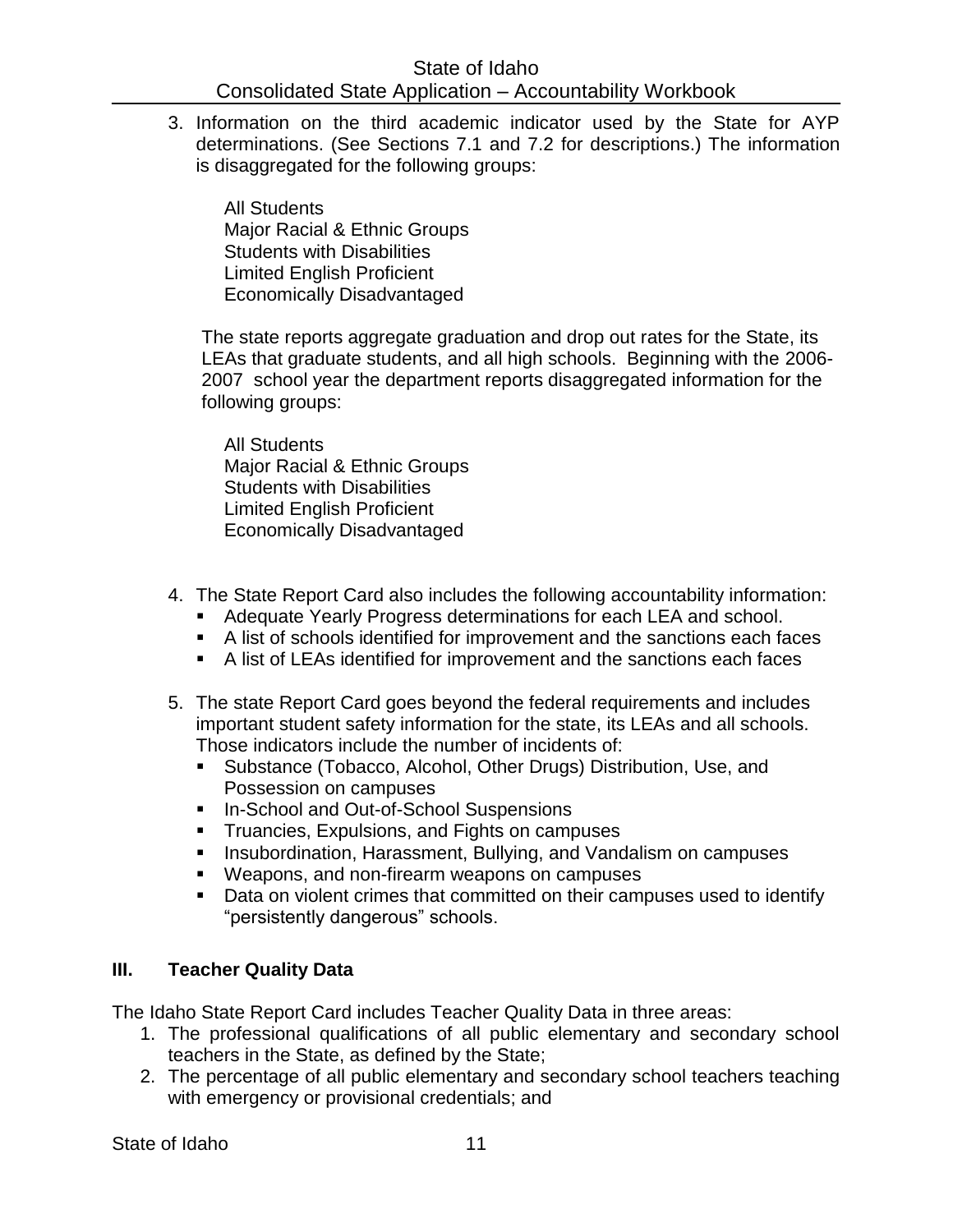3. The percentage of classes in the State taught by highly qualified teachers (as the term is defined in Section 9101(23) of the ESEA), percentage of classes in the State not taught by highly qualified teachers, in the aggregate and disaggregated by high-poverty compared to low-poverty schools which (for this purpose) means schools in the top quartile of poverty and the bottom quartile of poverty in the State.

#### **Dissemination**

https://www.sde.idaho.gov/reportcard/

#### **State dissemination**

The ISDE produces its State School Report Card as an interactive web-based version, which is posted on the ISDE website. Results from the National Assessment of Educational Progress (NAEP) are reported to reflect results from Idaho participation in NAEP administrations.

The State School Report Card web version is available in Spanish.

# **LEA dissemination**

The ISDE publishes web-based Report Cards for each LEA and every school.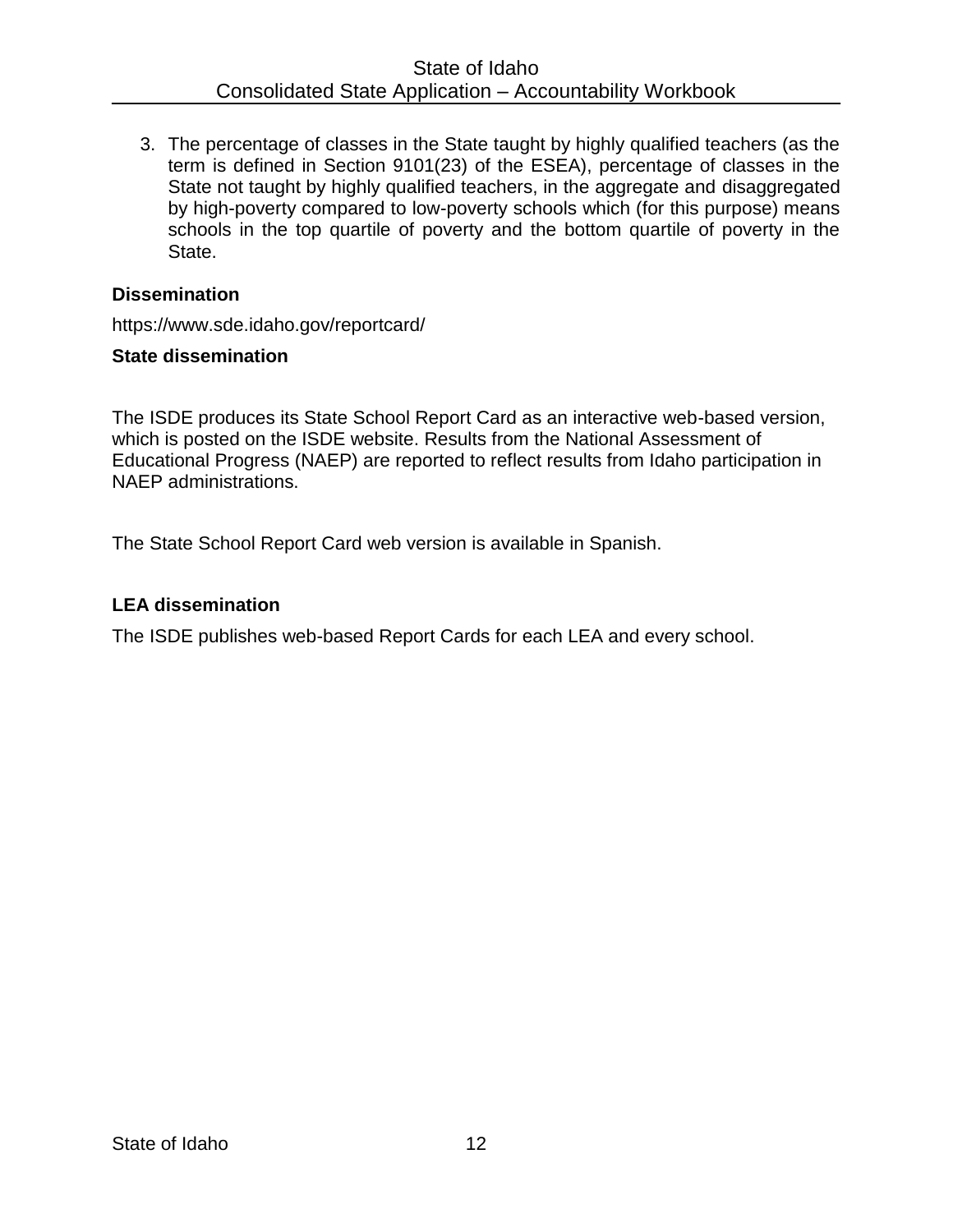**Evidence:** The Idaho State Report Card with accountability and assessment information for the state, its LEAs, and all schools is available at https://www.sde.idaho.gov/reportcard/.

Board action, December 10, 2009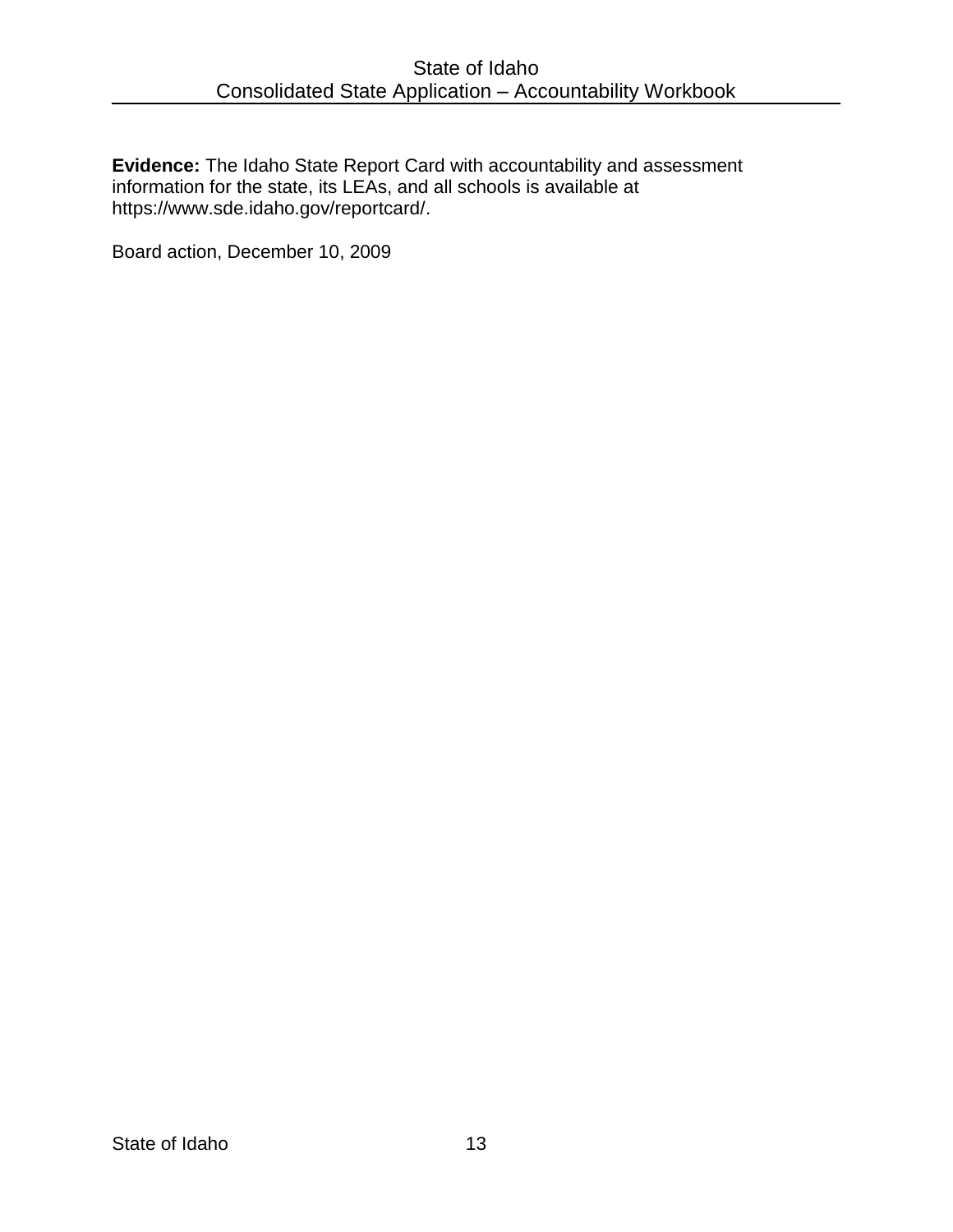#### **1.6 How does the State Accountability System include rewards and sanctions for public schools and LEAs?**

Idaho developed annual measurable objectives determined by the computations for AYP during the transition period of 2002-03. Beginning in 2002-2003, Idaho administered the ISAT assessments to determine AYP for Idaho school systems. The system of assessment is defined in IDAPA 08.02.03.111, Rules Governing Thoroughness, State Board of Education.

Idaho's current Statewide Assessment and Accountability Plan is reflected in a state accountability system that includes rewards and sanctions for public schools and LEAs. The Board approved the plan in 2003 and the State Legislature approved it in 2004. The plan prescribes consequences for schools/LEAs that do not meet accreditation standards. These consequences range from development of a School Improvement Plan to possible state takeover of the school or LEA. In addition, all Idaho Title I public schools and Idaho Title 1 districts are subject to the requirements of Section 1116 of NCLB. (See Chart 2: Idaho School and LEA Sanctions)

All Idaho schools will follow the State Department of Education Procedures for School Improvement.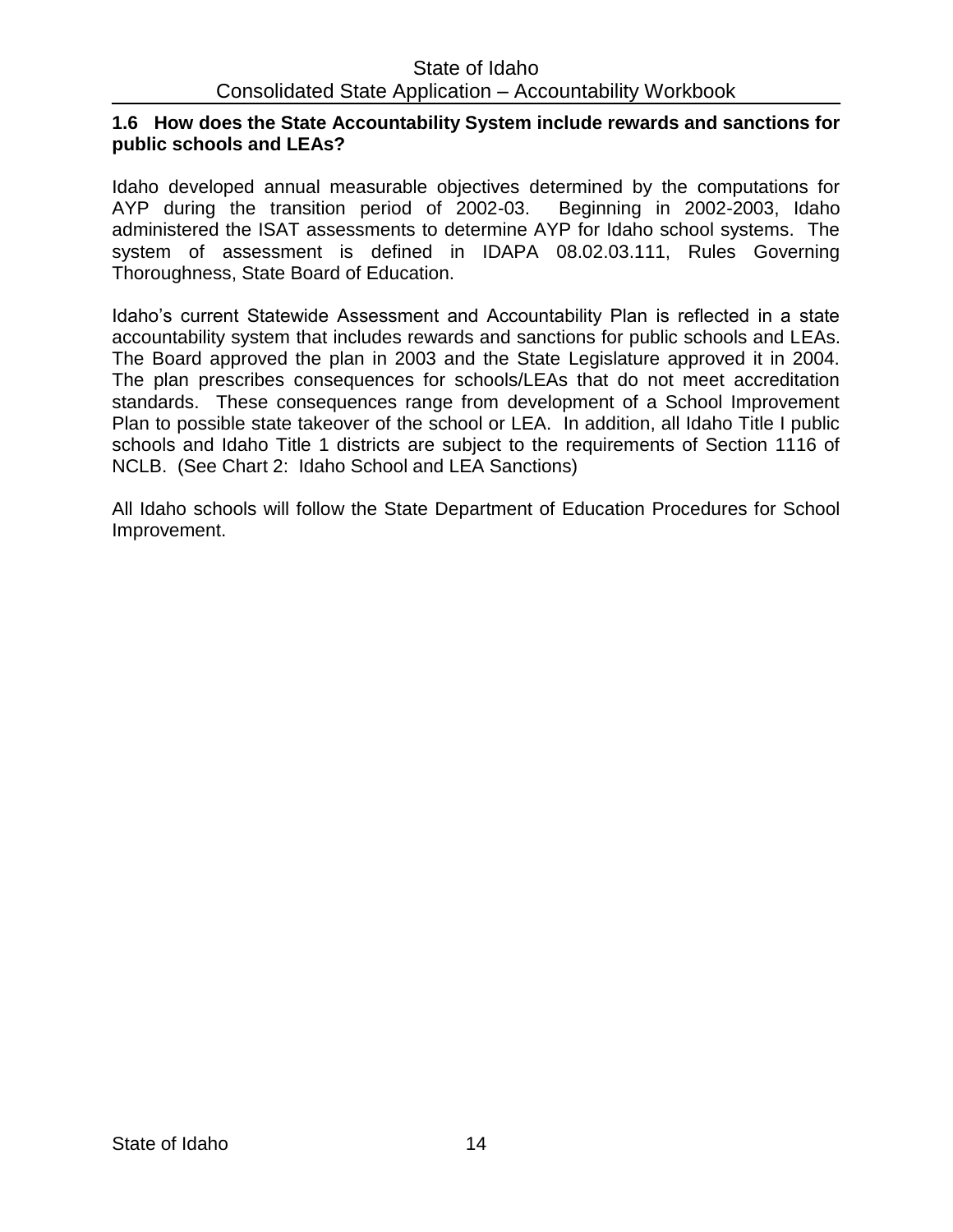| <b>Not</b><br>Meeting<br><b>AYP</b> | <b>Schools</b>                                                                                                                                                                                                                                            | LEAs                                                                                                                                     |
|-------------------------------------|-----------------------------------------------------------------------------------------------------------------------------------------------------------------------------------------------------------------------------------------------------------|------------------------------------------------------------------------------------------------------------------------------------------|
| <b>Year 1 &amp; 2</b>               | Identified as not achieving AYP                                                                                                                                                                                                                           | Identified as not achieving AYP                                                                                                          |
| Year <sub>3</sub>                   | School Improvement<br><b>Technical Assistance from LEA</b><br>Choice<br>$\bullet$<br>Develop and Implement an<br>Intervention School Improvement<br>Plan<br>Supplemental Services for eligible<br>students in reading and math if<br>choice not available | <b>LEA Improvement</b><br><b>Technical Assistance from</b><br><b>SDE</b><br>Develop and implement an<br>Intervention Improvement<br>Plan |
| Year <sub>4</sub>                   | School Improvement<br><b>Technical Assistance from LEA</b><br>Choice<br><b>Supplemental Services</b><br>Implement Intervention School<br>Improvement Plan                                                                                                 | <b>LEA Improvement</b><br><b>Technical Assistance from</b><br><b>SDE</b><br>Implement the Intervention<br>٠<br>Improvement Plan          |
| Year <sub>5</sub>                   | <b>Corrective Action</b><br>Choice<br><b>Supplemental Services</b><br><b>Technical Assistance from LEA</b><br><b>Implement Corrective Action</b>                                                                                                          | <b>Corrective Action</b><br>$\bullet$<br><b>Technical Assistance from</b><br><b>SDE</b><br><b>Implement Corrective Action</b>            |
| Year <sub>6</sub>                   | School Improvement<br>Choice<br><b>Supplemental Services</b><br>Develop a Restructuring Plan                                                                                                                                                              | <b>Corrective Action</b><br><b>Technical Assistance from</b><br><b>SDE</b><br><b>Implement Corrective Action</b>                         |
| Year <sub>7</sub>                   | School Improvement<br>Choice<br><b>Supplemental Services</b><br><b>Implement Alternative Governance</b><br>$\bullet$                                                                                                                                      |                                                                                                                                          |

# **Chart 2: Idaho School and LEA Sanctions**

Title I schools and non- Title I schools are served under the Idaho State Department of Education Procedures for Schools in Improvement. (Appendix A) The plan requires a differentiated level of participation based on the year. The plan requires that schools offer tutoring services to student in underperforming subpopulations, school improvement planning and implementation, participation in SDE training and professional development and reporting.

Note: For non-Title 1 schools identified for School Improvement (year 3, 4, 5, 6 & 7), see page 11 of Appendix A for alternate options for offering Supplemental Services.

**Rewards**

State of Idaho 15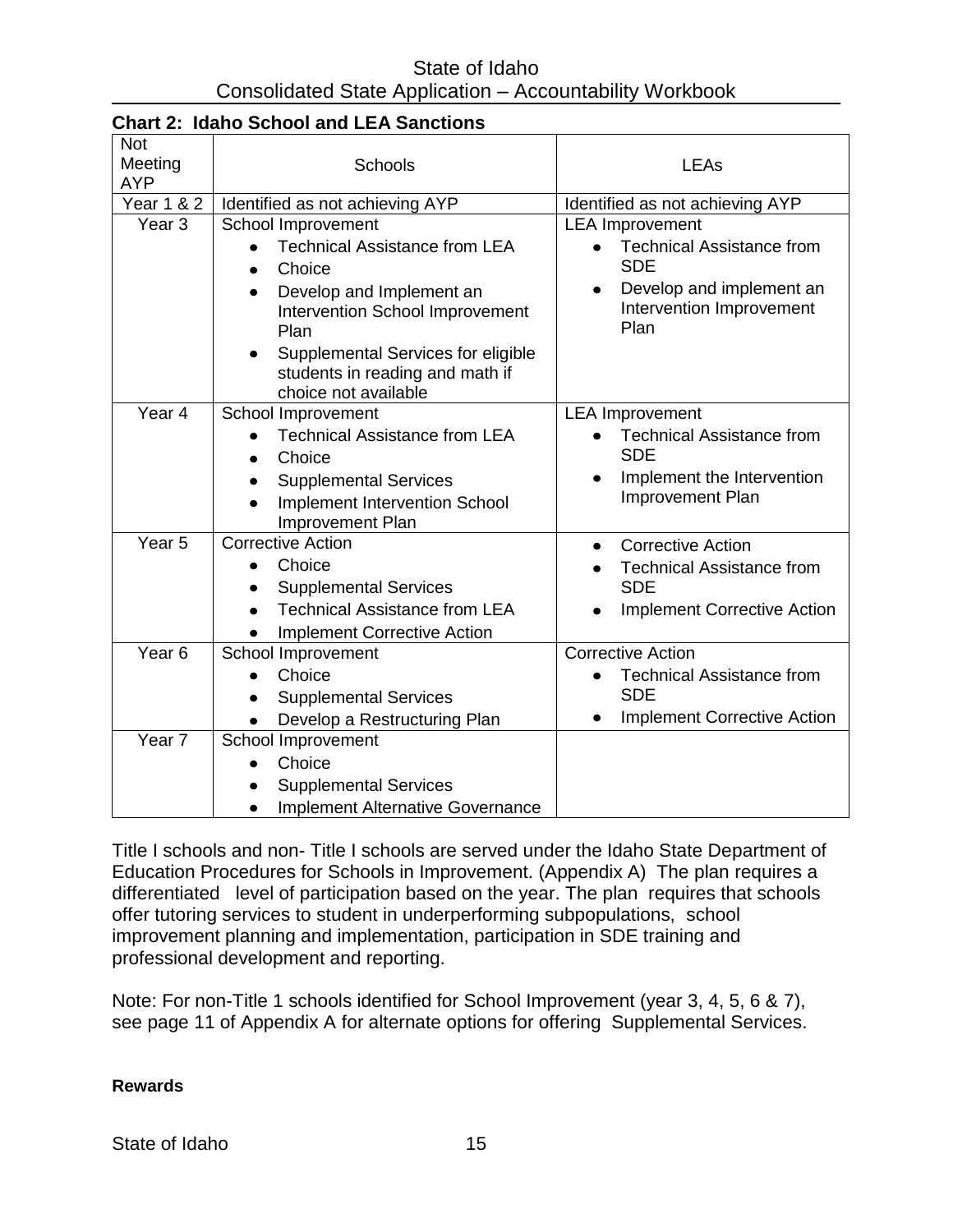**Distinguished Schools**. The State Board of Education may recognize as "Distinguished Schools," the top five percent (5%) of schools exceeding the Idaho Adequate Yearly Progress (AYP) intermediate targets listed in Subsection 112.02 and significantly reducing the gaps between subgroups listed in Subsection 112.03.d.

**Additional Yearly Growth (AYG) Award**. Schools demonstrating improved proficiency levels of subpopulations or in the aggregate by greater than ten percent (10%) will be considered to have achieved AYG. The school must have achieved Adequate Yearly Progress (AYP) to be eligible for this award.

EVIDENCE: IDAPA 08.02.03, Section 113 Board action, revised January 2008 Idaho Request for Proposal for Supplemental Services Providers State of Idaho - Approved List of Supplemental Services Providers State Board approved Accountability Procedures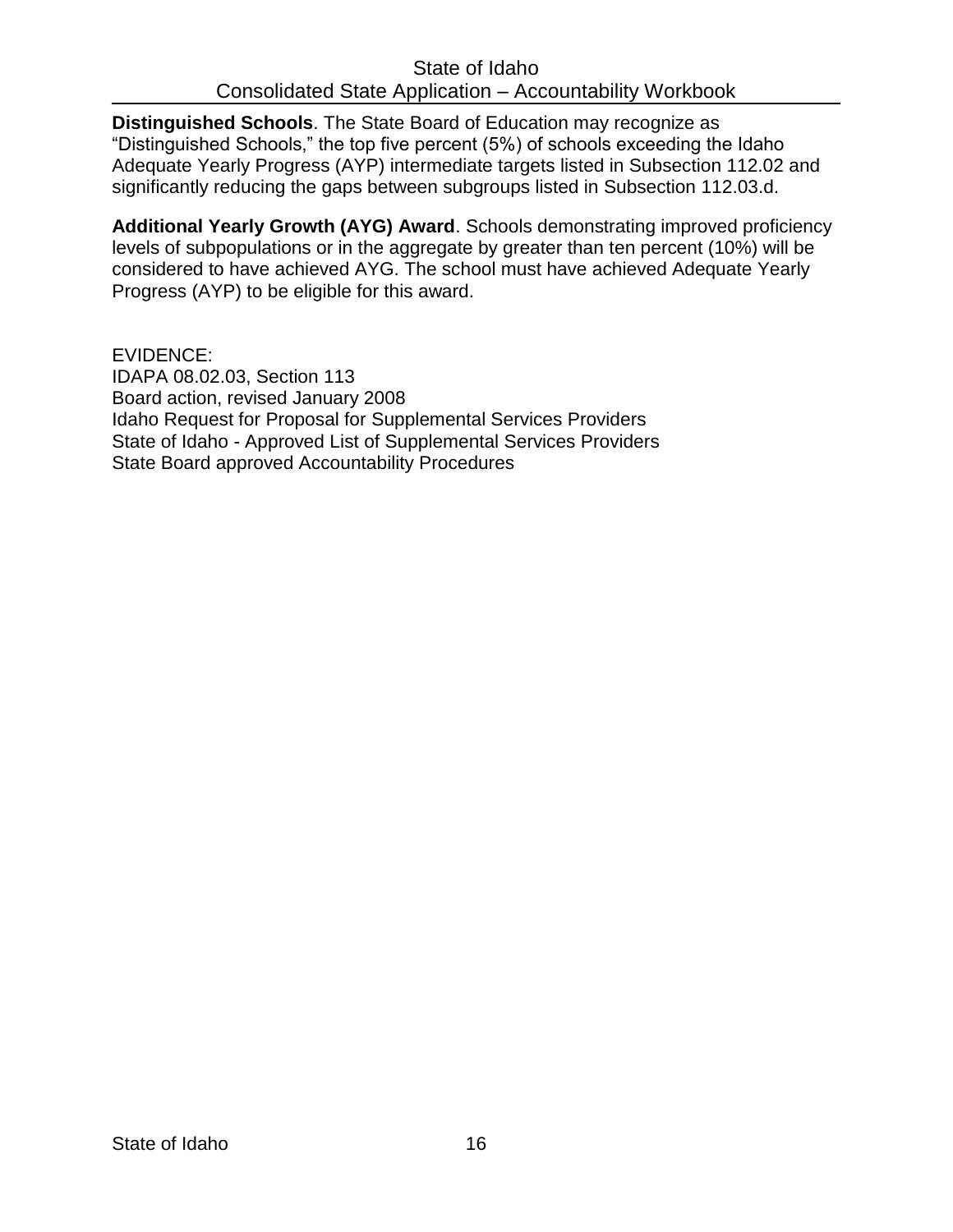# **PRINCIPLE 2. All students are included in the State Accountability System.**

# **2.1 How does the State Accountability System include all students in the State?**

All Idaho public schools and LEAs are systematically judged on the basis of the same criteria when making an AYP determination using data collected through the test enrollment process by the technical vendor overseen by ISBE.

The state contractor will use a web-based data collection system to collect data for all subpopulations included in NCLB requirements. This data will be included in reports prepared by the current vendor, Data Recognition Corporation, and the Bureau of Technology Services, to create reports for the schools, LEAs, and state for AYP determination.

For the purpose of determining AYP, Idaho public schools are defined as those elementary and secondary schools established and maintained at public expense through the total basic foundation program/state aid formula outlined in Idaho Code §33-1002 and governed by the Idaho State Board of Education (Idaho Code §33-116). For the purposes of AYP determination, an elementary school is one that has a grade configuration that may include grades K-4 but does not contain grade 8 or higher. A middle school is a school that does not meet the definition of an elementary school and contains grade 8 but does not contain grade 12. A high school is any school that contains grade 12. The LEA is defined as the local school district or a public charter school designated as an LEA.

The accountability of public schools without grades assessed (i.e., K-2 schools) will be based on the third grade test scores of the students who previously attended the associated feeder school.

All Idaho school students with disabilities as defined under section 602(3) of the Individuals with Disabilities Education Act (IDEA) amendments of 1997 and Board policy will participate in the Plan. The Individualized Education Program (IEP) team will determine how students with disabilities will participate in the Plan (i.e., ISAT or Idaho Alternate Assessment Program) as defined in Board policy. For testing purposes, those students who have been exited from a special education program will be coded SPEX1 and SPEX2 for first and second year of exited status. The Idaho Alternate Assessment will yield reading and mathematics assessment results for inclusion in AYP determination.

Idaho's assessment window includes five calendar weeks. The first four weeks of the testing window are considered the test administration window and the fifth week is considered the make-up window.

All LEP students in Idaho public schools are required to participate in the Plan. LEP, when used with reference to individuals, denotes: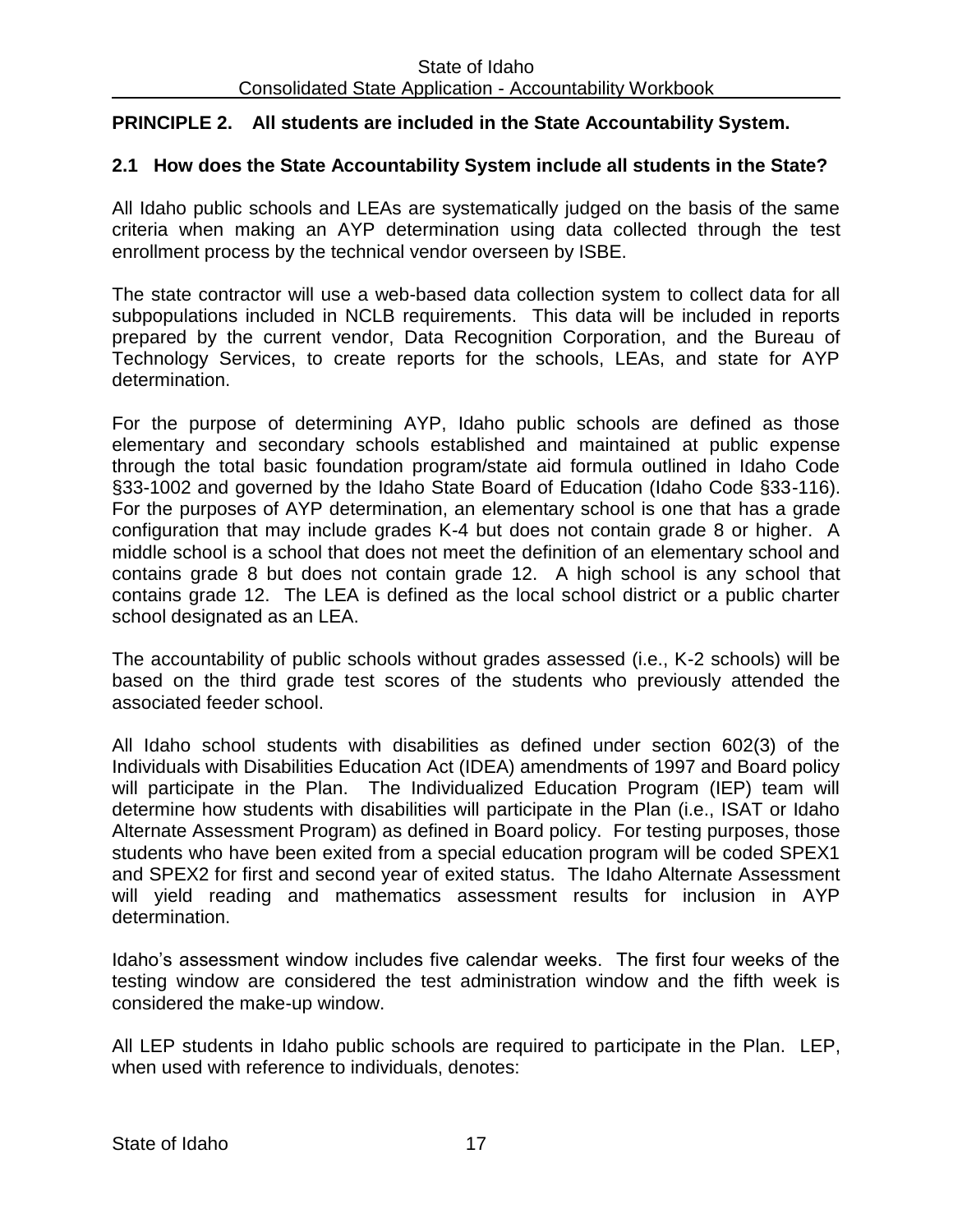- Individuals whose native language is a language other than English.
- Individuals who come from environments where a language other than English is dominant.
- Individuals who are American Indian and Alaskan natives and who come from environments where a language other than English has had a significant impact on their level of English language proficiency, and who, by reason thereof, have sufficient difficulty speaking, reading, writing, or understanding the English language to deny such individuals the opportunity to learn successfully in classrooms, where the language of instruction is English.

For accountability purposes, all LEP students are included. LEP students, who receive a score in the low range on the State Board of Education approved language acquisition proficiency test and have an Education Learning Plan (ELP), shall be given the ISAT with accommodations or adaptations as outlined in the ELP. For AYP purposes students can be categorized as LEP students for two (2) years after testing proficient on the language proficiency test and exiting the LEP program. However, exited LEP students are not included in the LEP subgroup unless the number of LEP students in the subgroup already meets the minimum "n" size of 34. For testing purposes, exited LEP students will be coded LEPX1 and LEPX2 for first and second year of exited and monitored status. LEP students who do not have an ELP or a language acquisition score will be given the regular ISAT without accommodations or adaptations. LEP students who are enrolled in their first year of school in the United States may take the English Proficiency test in lieu of the reading/language usage ISAT but will still be required to take the math, and science in grades offered, ISAT with accommodations or adaptations as determined by the ELP and language proficiency score. Their participation will count positively in the 95% participation requirement for both the reading and math assessment. However, neither the math nor reading scores will be counted in the proficiency calculations. For testing purposes, first year LEP students will be coded as LEP1.

All of the required subgroups, including students with disabilities and LEP students within the flexibility parameters allowed by the US Education Department, who are enrolled in an Idaho public school for a full academic year, will be included in the performance level measures that determine AYP and accountability status of schools.

#### **Evidence:**

Idaho Code §§33-116 and 33-1002 IDAPA 08.02.03 Board action, December 10, 2009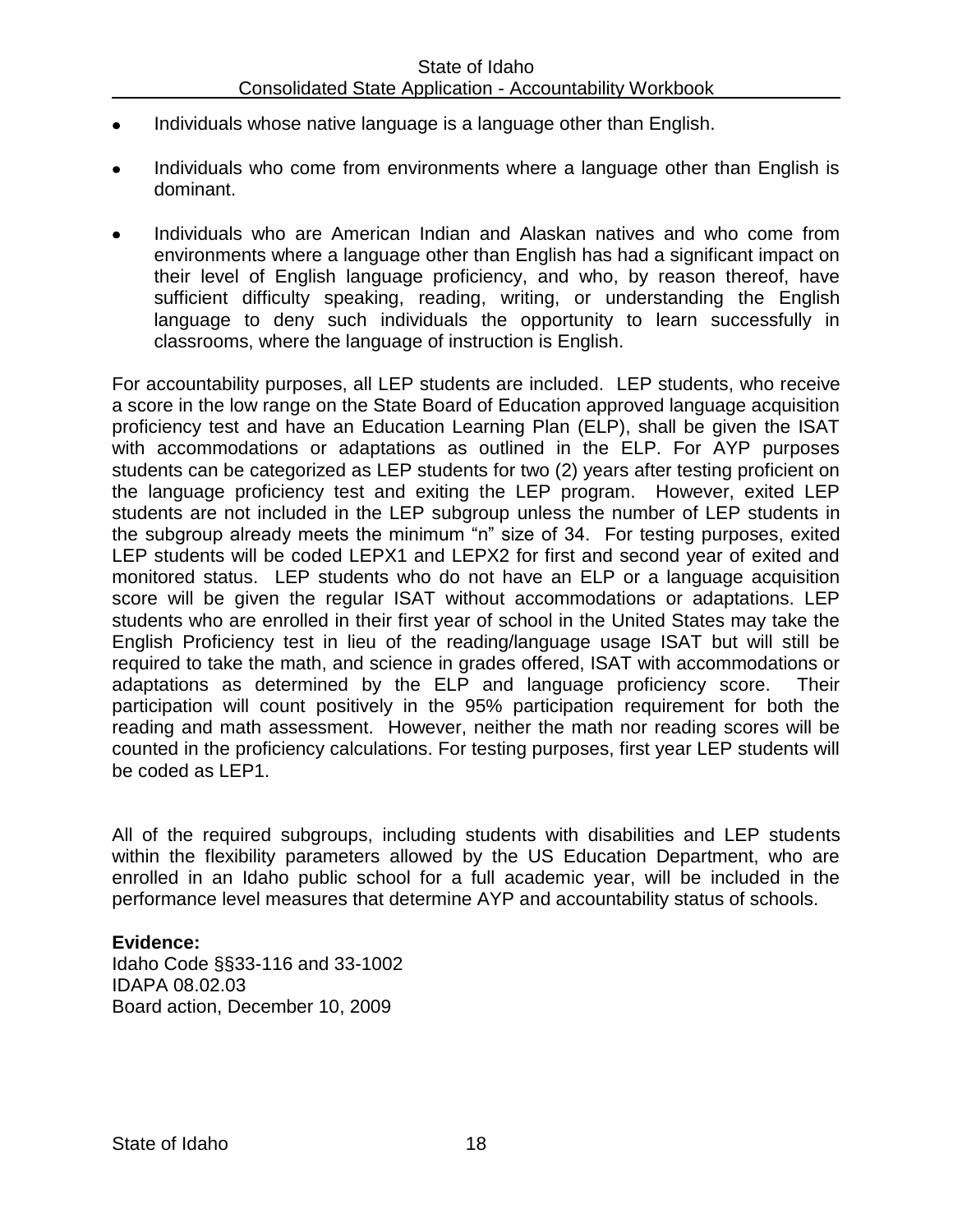### **2.2 How does the State define "full academic year" for identifying students in AYP decisions?**

As defined in Board Rule, the following students are to be included in the Plan through the completion of a full academic year.

a. For inclusion in AYP determination

A student is continuously enrolled if s/he has not transferred or dropped-out or been expelled from a public school. Students who are serving suspensions are still considered to be enrolled students. Expulsion policies in Idaho are used at the district level; students expelled at one school do not typically re-enroll at another school within the same district. A student who is enrolled continuously in the LEA from the end of the first eight (8) weeks or fifty-six (56) calendar days of the school year through the spring testing administration period will be included when determining if the LEA has achieved AYP. A student who is enrolled continuously in a public school within Idaho from the end of the first eight (8) weeks or fifty-six (56) calendar days of the school year through the spring testing administration period, excluding the make up portion of the test window, will be included when determining if the state has achieved AYP.

# **Evidence:**

IDAPA 08.02.03, Section 112.03 Board action December 10, 2009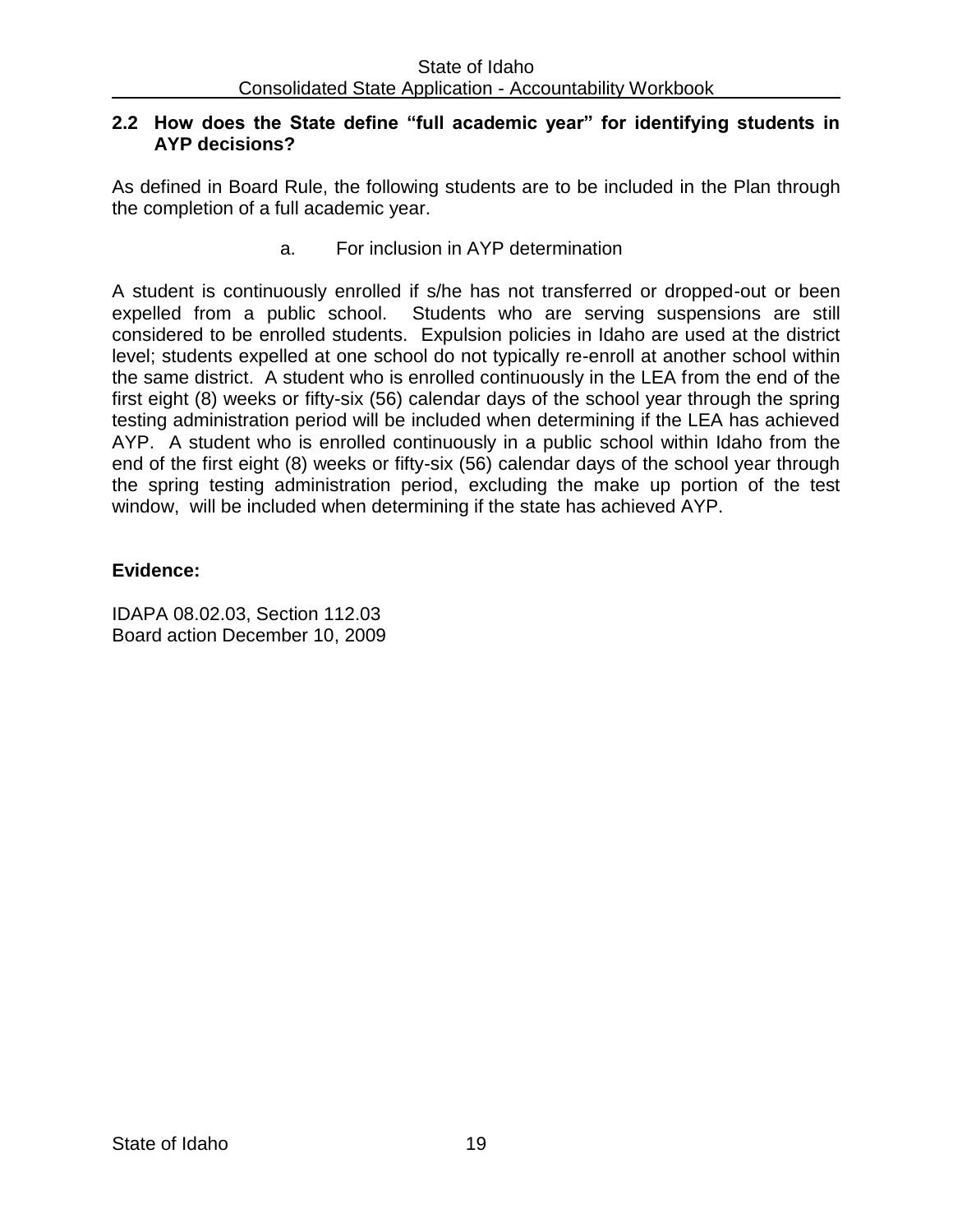#### **2.3 How does the State determine which students have attended the same public school and/or LEA for a full academic year?**

The following definition of students to be included in the Plan through the completion of a full academic year has been developed by a statewide citizen committee appointed by the Board and will be included in the Plan.

b. For inclusion in AYP determination

All of the following student subgroups are held accountable to the AYP indicators:

- A student who is enrolled continuously in the same public school from the end of the first eight (8) weeks or fifty-six (56) calendar days of the school year through the spring testing administration period will be included in the calculation to determine if the school achieved AYP. A student is continuously enrolled if he/she has not transferred or dropped-out or been expelled from a public school. Students who are serving suspensions are still considered to be enrolled students.
- A student who is enrolled continuously in the LEA from the end of the first eight (8)  $\bullet$ weeks or fifty-six (56) calendar days of the school year through the spring testing administration period will be included in the calculation to determine if the LEA achieved AYP.
- A student who is enrolled continuously in the state from the end of the first eight (8) weeks or fifty-six (56) calendar days of the school year through the spring testing administration period will be included in the calculation to determine if the state achieved AYP.

# **Evidence:**

IDAPA 08.02.03 Board action, December 10, 2009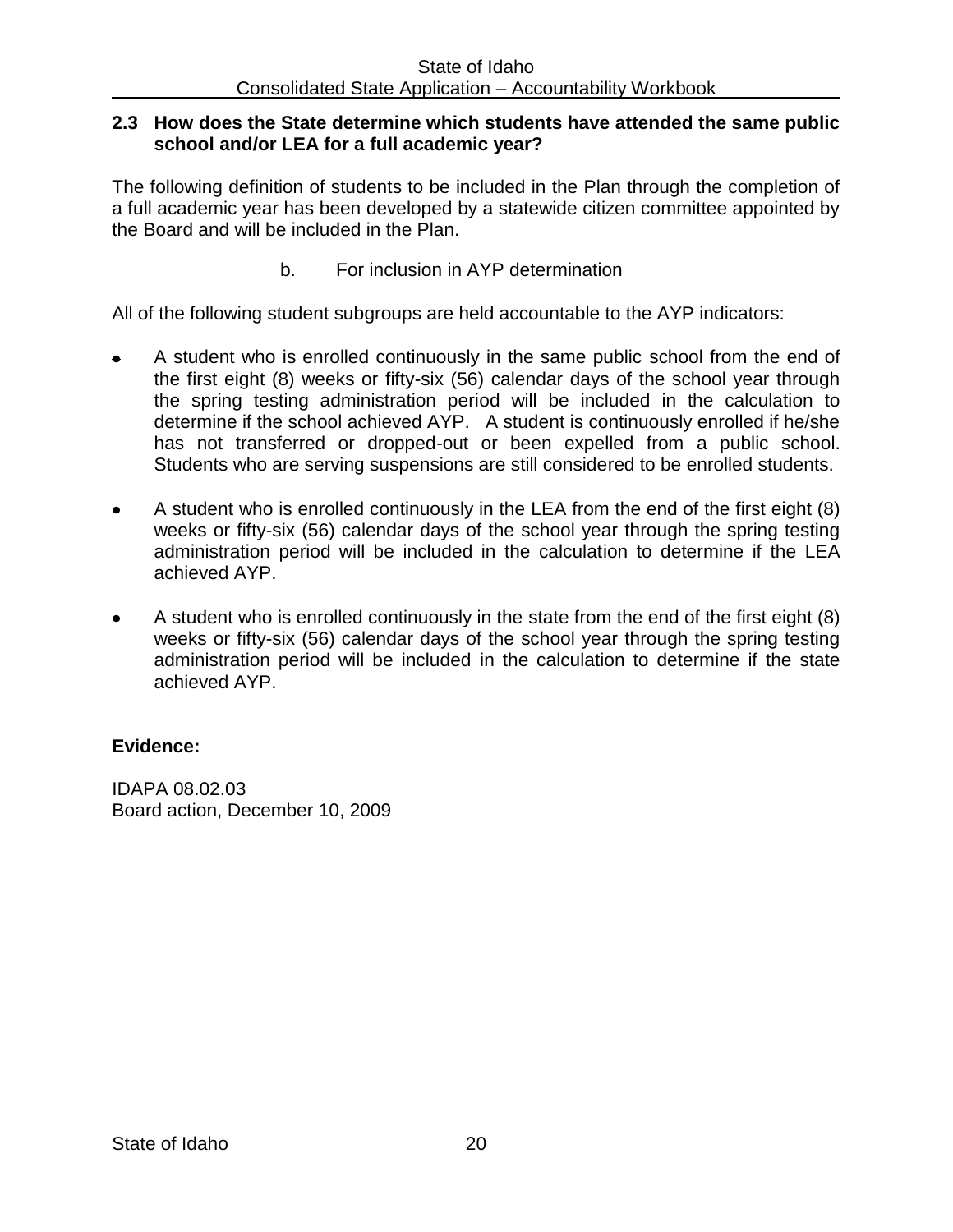**PRINCIPLE 3. State definition of Adequate Yearly Progress (AYP) is based on expectations for growth in student achievement that is continuous and substantial, such that all students are proficient in reading and mathematics by no later than 2013-2014.**

### **3.1 How does the state's definition of AYP require all students to be proficient in reading and mathematics by the 2013-2014 school year?**

Idaho's definition of AYP requires all students to be proficient in reading and mathematics by the end of the 2013-2014 school year. It also requires all students and each subgroup to be held accountable to meet all of the academic indicators used to measure AYP (percent proficient in reading and mathematics; percent of participation in the assessments). Graduation rate for secondary schools and an additional academic indicator for elementary and middle schools will also be used to determine if a school has made AYP. See Chart 3 for 2007-2008 disaggregation of high school graduation rate that will be available for use in safe harbor calculations.

High school students take the ISAT in grade 10. The online test is presented multiple times each year for the purpose of meeting the graduation requirements. If a student meets the proficiency requirement in an administration prior to the spring assessment, that student will be counted as meeting standard for purposes of calculating AYP. Idaho will include retesting 11<sup>th</sup> grade students in 2009 and  $11<sup>th</sup>$  and  $12<sup>th</sup>$  grade student retesters in 2010 for high school proficiency calculations for AYP.

Idaho's Technical Advisory Committee recommended a validation of the Achievement Standards and Proficiency Level Descriptors (PLDs) after the 2007 ISAT was operational in 2007. The PLDs were reviewed and revised by 25-30 teachers per content area in March 2007. Academic Achievement Standards were validated using the Modified Bookmarking method immediately following the first administration of the ISAT (May 2007) after changing vendors in 2006. Statewide teams of 25-30 teachers in each content area reviewed student achievement using ordered item booklets and PLDs.

Idaho PLDs define proficiency in terms of general understanding of grade level content and skills. Students at the Basic level are expected to demonstrate limited (partial) proficiency of grade level content and skills. The lower end scale scores for basic leave a wide range for the Below Basic category.

Applying a weighted average value to Basic scale scores will support the PLDs and give partial credit for student achievement. Idaho Standard Achievement Tests scale scores are set on a vertical scale of  $0 - 300$ . Idaho chose to keep the same scale when the test was revised in 2007 to maintain continuity for schools and districts data files. Student achievement in every grade level ranges from 160-300, further compressing the spread of students' scale scores. This issue does not allow breaking Basic proficiency band without jeopardizing the validity when some bands are as narrow as five scale score points with a standard error of three.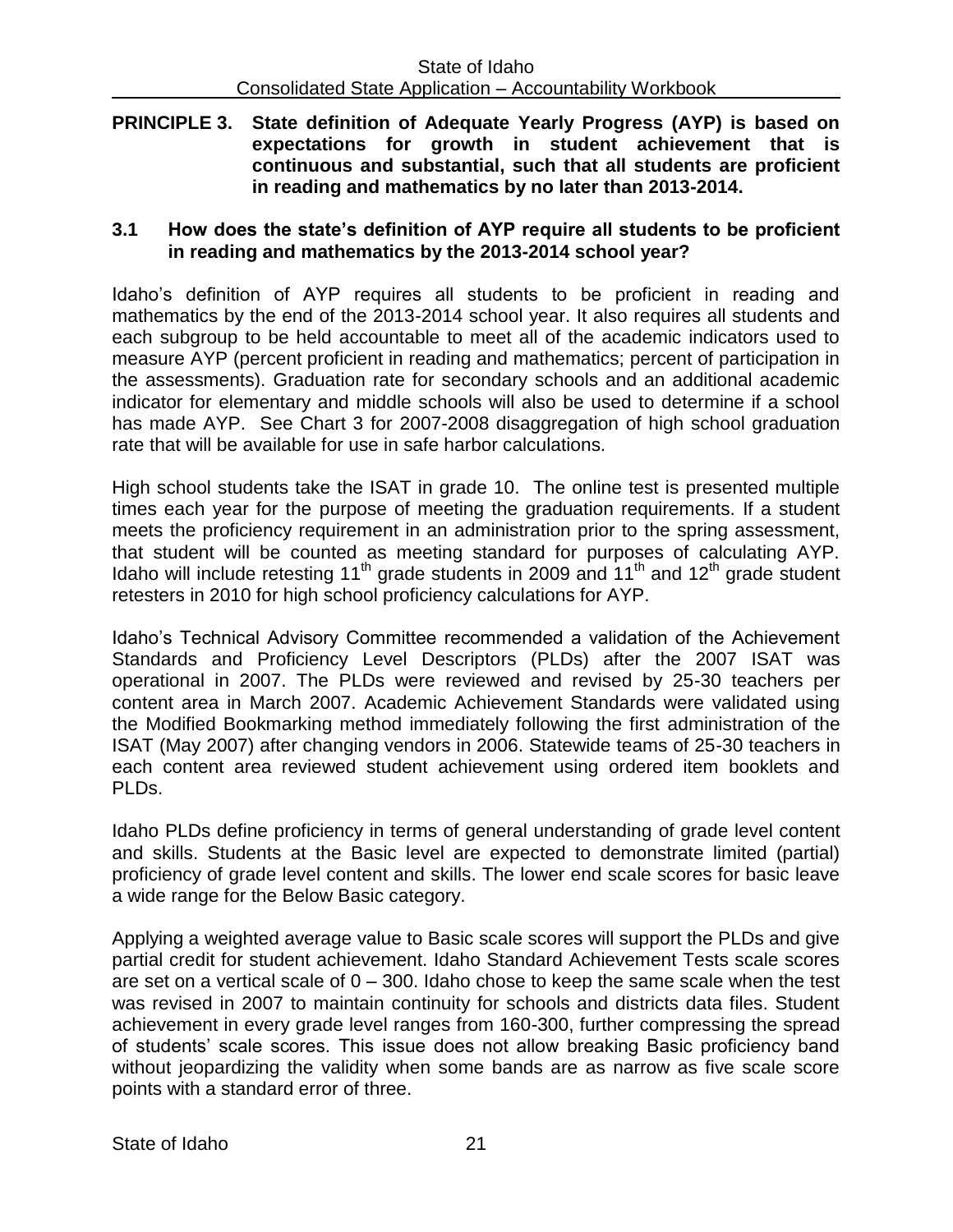Reviewing Idaho student data from 2008 administration and the range of scale scores for each proficiency band, we have adapted the weighted model to create an equitable and fair assignment of partial credit.

# Table I: Weighted Average in Proficiency Bands

| <b>Proficiency Level</b>    |   | <b>Index Points</b> |
|-----------------------------|---|---------------------|
| <b>Level 1: Below Basic</b> |   | 0                   |
| Level 2: Basic              | 2 | 50                  |
| <b>Level 3: Proficient</b>  |   | 100                 |
| <b>Level 4: Advanced</b>    |   |                     |

Table I.a: AYP Calculation Table by Weighted Average in Proficiency Bands

|                            | <b>Idaho Adequate Yearly</b><br><b>Progress - Status</b>                                                                                                                                                                                                                                                                                                 |  |                                                                                           | District:                                                                                                                     |                                                                                                                             |                                          |                                                                                                                         |
|----------------------------|----------------------------------------------------------------------------------------------------------------------------------------------------------------------------------------------------------------------------------------------------------------------------------------------------------------------------------------------------------|--|-------------------------------------------------------------------------------------------|-------------------------------------------------------------------------------------------------------------------------------|-----------------------------------------------------------------------------------------------------------------------------|------------------------------------------|-------------------------------------------------------------------------------------------------------------------------|
| <b>School Index Report</b> |                                                                                                                                                                                                                                                                                                                                                          |  |                                                                                           | <b>School:</b><br><b>ELEMENTARY</b>                                                                                           |                                                                                                                             |                                          |                                                                                                                         |
|                            |                                                                                                                                                                                                                                                                                                                                                          |  | <b>School ID:</b><br>Grade:                                                               |                                                                                                                               |                                                                                                                             |                                          |                                                                                                                         |
| Group                      | <b>Performance Index Points Earned</b><br><b>Below</b><br>$N$ - (Total<br>Basic<br>Number of<br>Level 1<br>Level 2<br>Students in<br>Number of<br>this group)<br><b>Students</b><br>NOTE:<br>Scoring at<br>AYP<br>Scaled<br>Scaled<br>proficiency<br>Score<br>Score<br>not<br>Range 1<br>determined<br>with 33 or<br>$n1 \times 0 +$<br>less<br>students |  | <b>Basic</b><br>Number of<br><b>Students</b><br>Scoring at<br>Range 2<br>$n2 \times 50 +$ | <b>Proficient</b><br>Level 3<br>Number of<br><b>Students</b><br>Scoring at<br>Scaled<br>Score<br>Range 3<br>$n3 \times 100 +$ | <b>Advanced</b><br>Level 4<br>Number of<br><b>Students</b><br>Scoring at<br>Scaled<br>Score<br>Range 4<br>$n4 \times 100 =$ | Sum of<br>totals<br>Across<br>row<br>Sum | <b>Calculation</b><br>Group<br><b>Performance Index</b><br><b>Score</b><br>Divide Sum by N<br>count<br>Rounded to Tenth |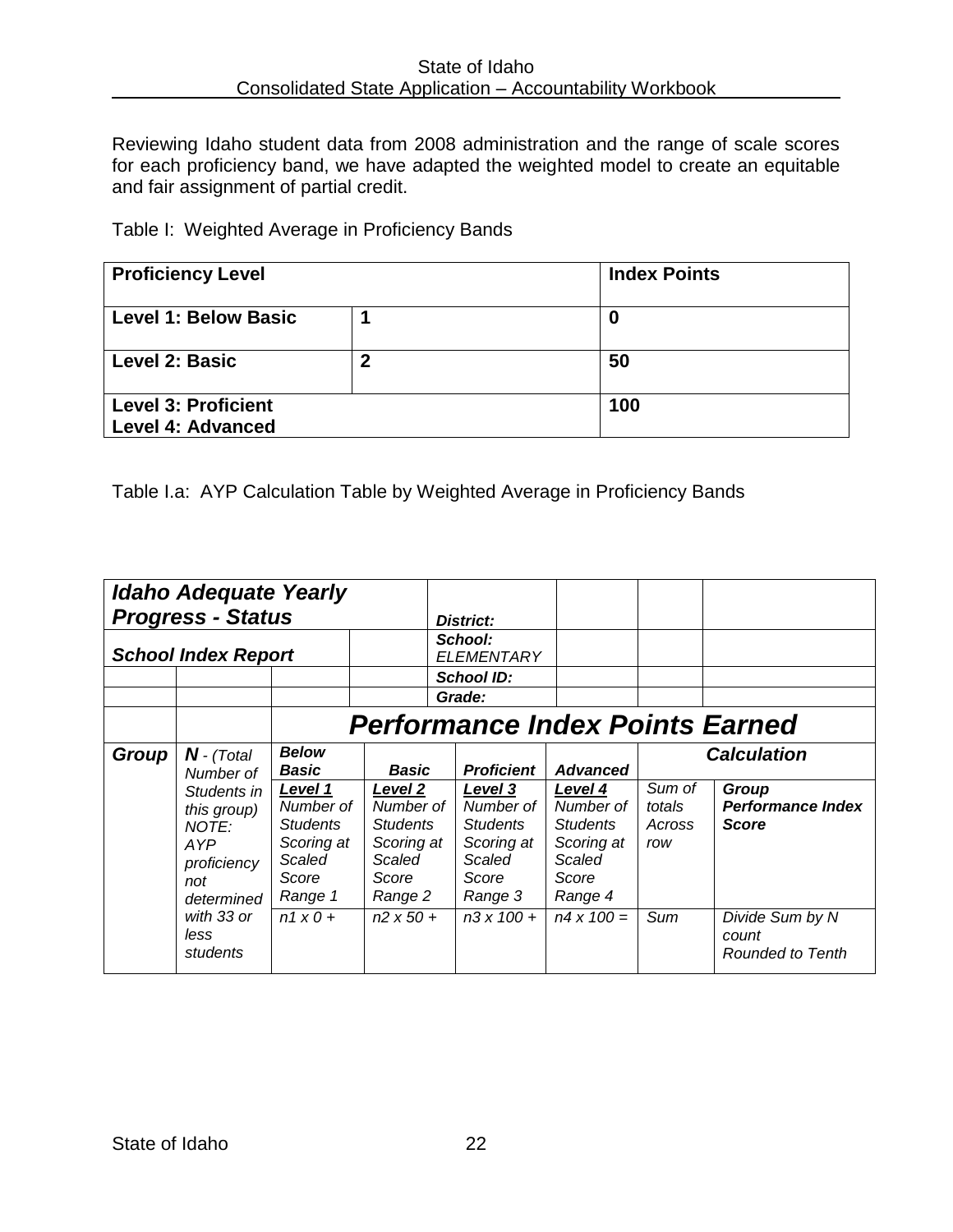All subgroups will be held accountable for the academic indicators of reading and mathematics participation rate. Disaggregation of the graduation rate for 2006-2007 will be available for AYP determination in the 2007-2008 school year.

In the 2009 amendment to the Accountability Workbook, Idaho used spring 2007-2008 ISAT scores as the baseline for calculating the weighted average index model for AYP determinations. A timeline was established for public schools to reach the goal of 100% of students proficient in reading and mathematics by the end of the 2013-14 school year. Annual intermediate goals were established beginning in the 2008–09 school year with subsequent goals in 2011-12, 2012-13 and 2013-14 to assure increases in the percent of students proficient in reading and mathematics.

|                    | 2008-09<br>2009-10<br>2010-11 | 2011-12 | 2012-13 | 2013-14 |
|--------------------|-------------------------------|---------|---------|---------|
| Reading            | 85.6                          | 90.4    | 95.2    | 100     |
| <b>Mathematics</b> | 83.0                          | 88.7    | 94.3    | 100     |
| Language Arts      | 75.1                          | 83.4    | 91.7    | 100     |

# Table II: Percent "Proficient or Higher" Required to Meet AYP Idaho Partial Proficiency Weighted Model

Table II displays the Annual Measurable Objectives that plot growth toward 100% by 2014. This table replaces the previous version that was based on a status model that did not award partial proficiency for students scoring in the Basic range on the Idaho Achievement Standards.

# GROWTH OBJECTIVE ("Safe Harbor" Provision)

If any student subgroups do not meet or exceed the Idaho's annual measurable objectives, the public school or LEA may be considered to have achieved AYP if the percent of students in the non-proficient subgroup:

- 1. Decreased by 10% from the preceding school year on the reading and mathematics indicators, as applicable,
- 2. Made progress on one or more of the other indicators, or is at/above the target goal for that indicator, and
- 3. Attained a 95% participation rate

State of Idaho 23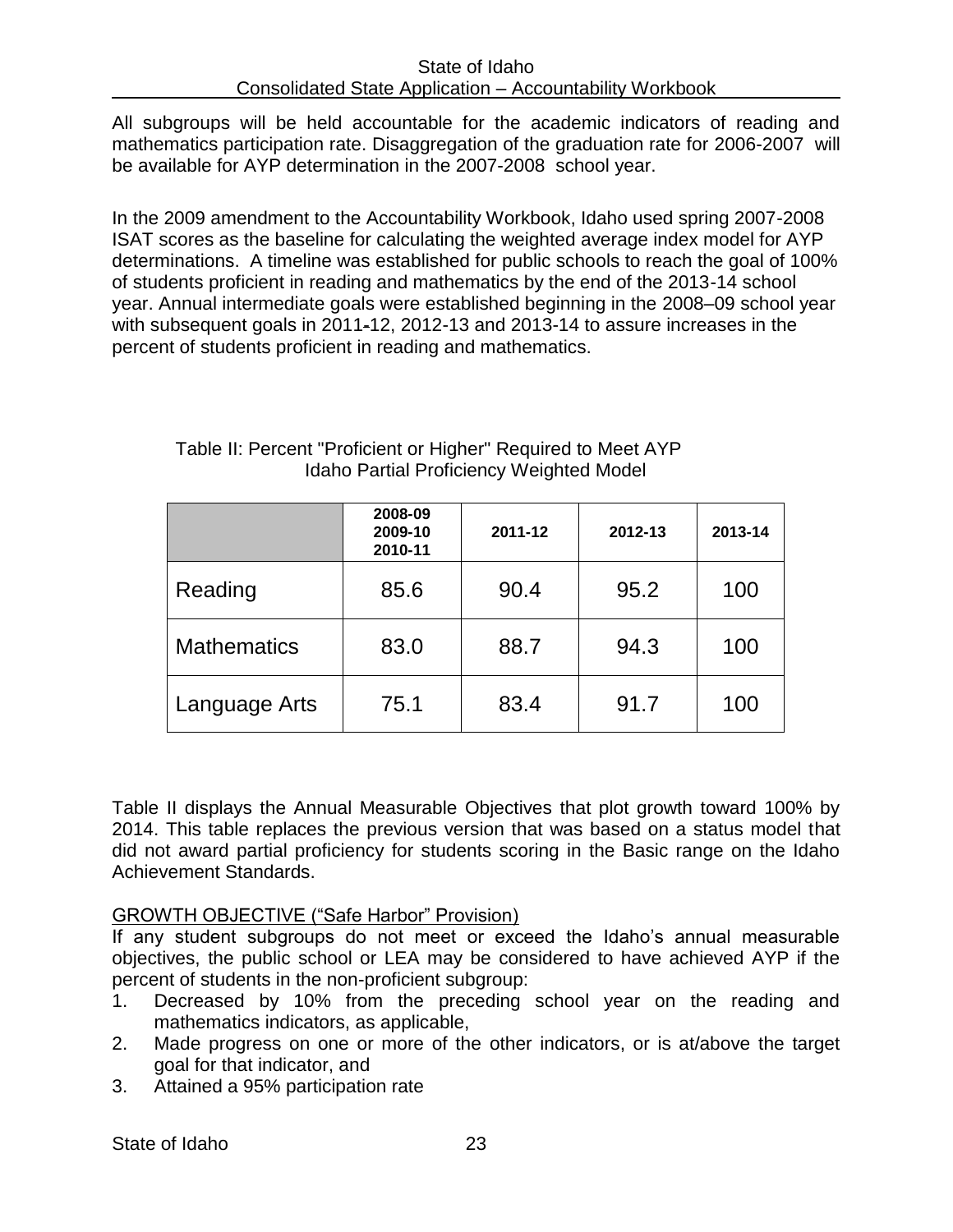EVIDENCE: Board action August 2006 Board Information February 28, 2008 Board action, December 10, 2009 Board action, July 29, 2011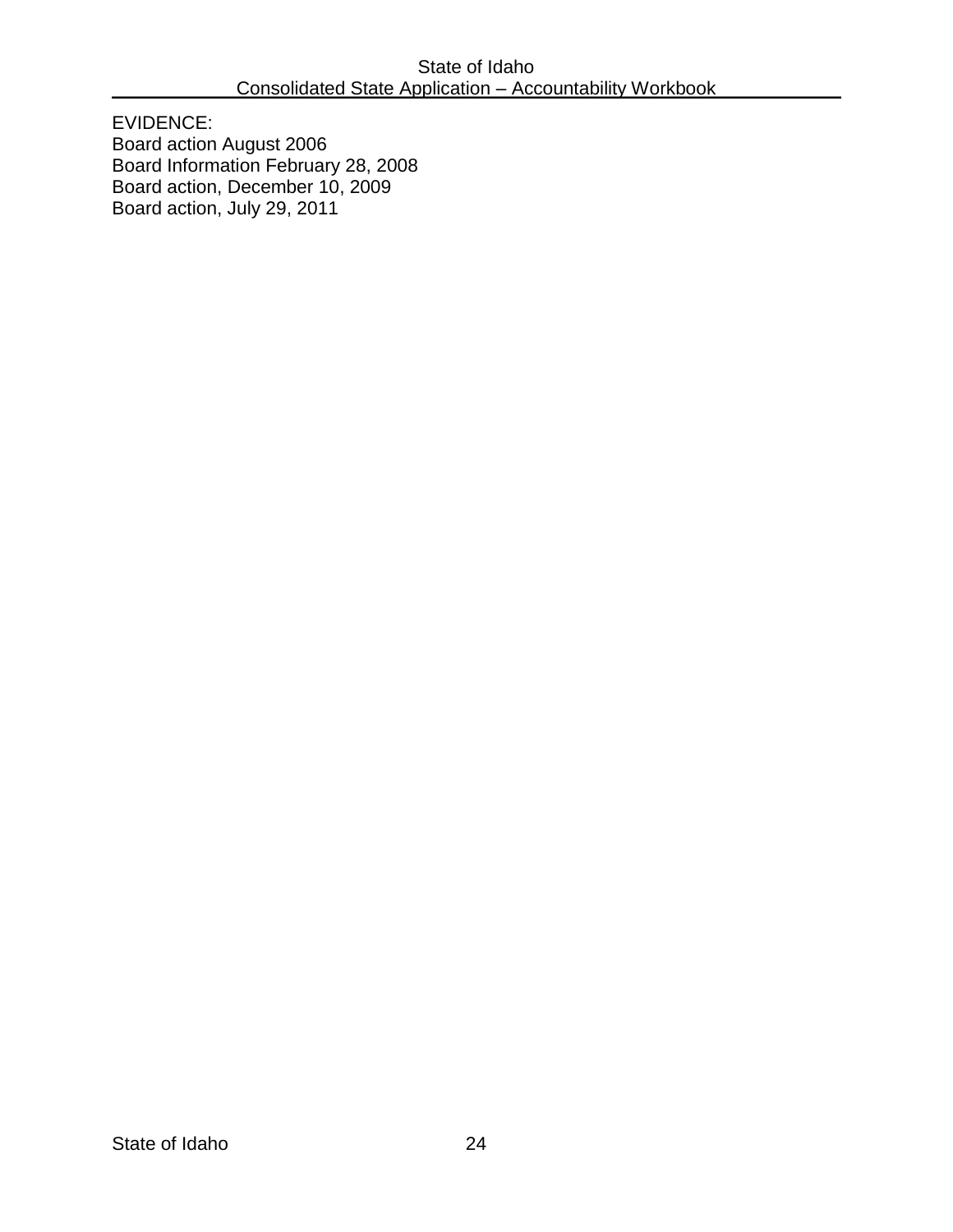#### **3.2 How does the State Accountability System determine whether each student subgroup, public school, and LEA achieves AYP?**

The Plan bases the annual determination of whether each subgroup, public school, and LEA achieves AYP on the achievement of all students, including the following subgroups:

- 1. Economically disadvantaged
- 2. Racial/ethnic
- 3. Students with disabilities
- 4. Limited English Proficient

Idaho's AYP calculation also incorporates additional academic indicators of graduation rate (for secondary schools) and language usage for elementary and middle schools beginning in the 2004-2005 school year. Use of the third indicator is described in Section 7.2. Disaggregation of the 2006-2007 graduation rate will be available for AYP determinations in 2007-2008. (See Chart 3.)

(NOTE: For accountability purposes, the requirement to disaggregate graduation rate and growth index data into the subgroups is effective on when the public school or LEA must use the "Safe Harbor" provision to achieve AYP.)

Idaho will use a decreasing trend calculation under the "Safe Harbor" provision to identify schools that failed to achieve AYP by the method outlined in Chart 3. An Idaho public school or LEA may be considered to have achieved AYP if the percent of students in the non-proficient subgroup:

- Part 1: Decreased by 10% from the preceding school year,
- Part 2: Made progress on the additional academic indicators, or is at/above the target for that academic indicator, and
- Part 3: Attained a 95% participation rate

An LEA is identified for improvement when it misses AYP in the same subject and same grade span for two consecutive years, or misses the other academic indicator in the same grade span for two consecutive years.

Beginning in 2002-2003 Idaho introduced the ISAT in grades 4, 8, and 10. With this phased-in introduction, many subgroups did not appear to have missed a target in reading or math because there were less than 34 students (see section 5.5). With the introduction of more grades, more subgroups now have 34 or more students. To avoid the over-identification of schools and districts in "need of improvement," Idaho will apply safe harbor (the reduction of not proficient students by 10%) to subgroups' results from 2003 even when the "n" is less than 34.

- The safe harbor formula used is
-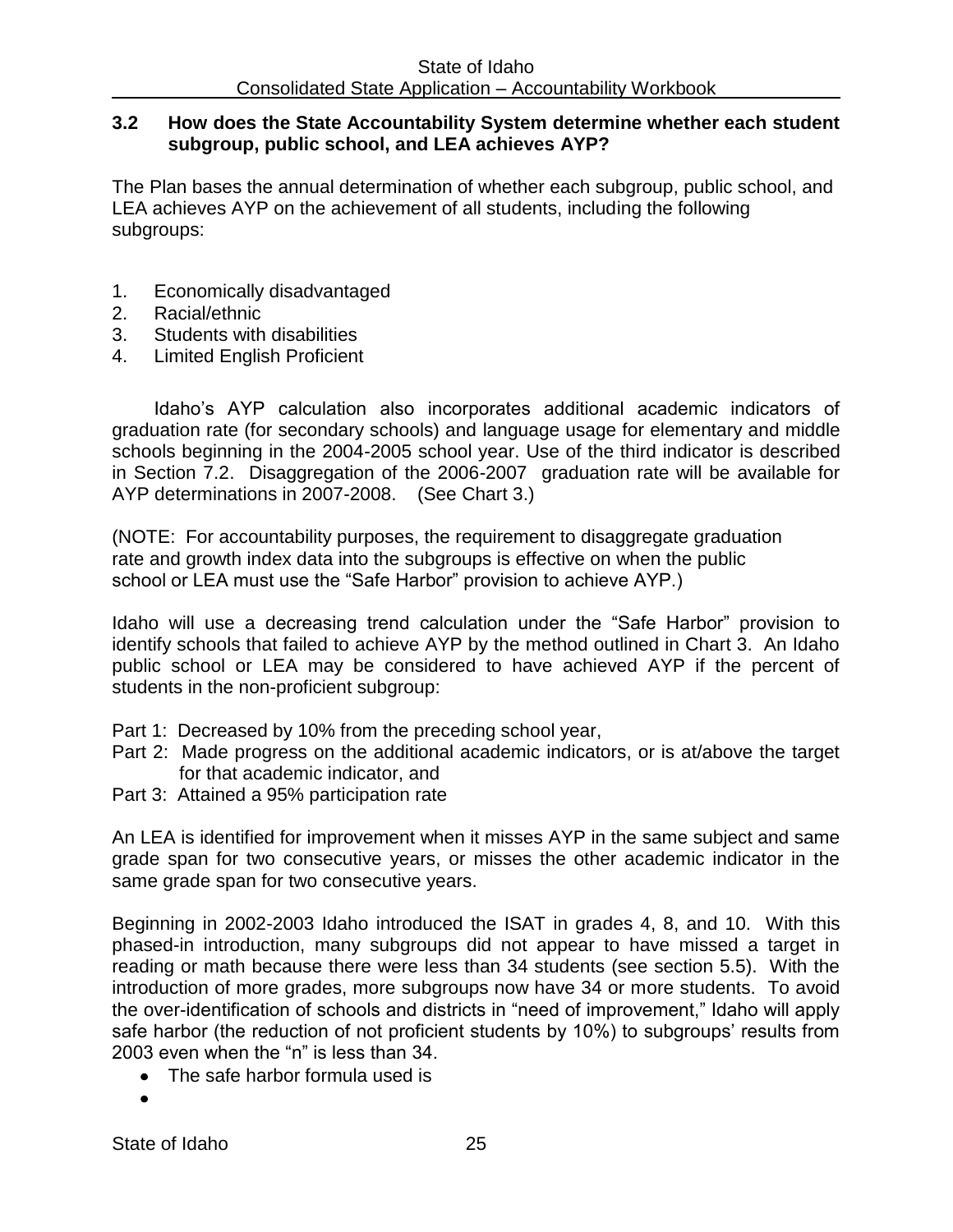% of not proficient students, year 1 - % of not proficient students, year 2

% of not proficient students, year 1

- Idaho will use the % of not proficient students in year 1 even when "n" is less than 34
- The "n" for year 2 data must be equal to or greater than 34

Completion of the introduction of the ISAT in grades 3-8 and 10 significantly reduced the use of data from groups less than 34 to apply Part 1 of safe harbor.

# **Chart 3. "Safe Harbor" Provision for AYP Determination with Accountability**

|                                    | Academic Indicators          |                              |               | <b>Participation Rate</b> |                                            |
|------------------------------------|------------------------------|------------------------------|---------------|---------------------------|--------------------------------------------|
|                                    | Reading                      | <b>Mathematics</b>           | Reading       | <b>Mathematics</b>        | Graduation /<br><b>Additional Academic</b> |
|                                    | % Meeting                    | % Meeting                    |               |                           | Indicator*                                 |
|                                    | Standard                     | Standard                     |               |                           |                                            |
|                                    | Decrease by                  | Decrease by                  | Attained a    | Attained a 95%            | Meets or shows                             |
|                                    | 10% that percent             | 10% that percent             | 95%           | Participation             | progress toward this                       |
|                                    | of students not              | of students not              | Participation | Rate                      | indicator by that sub-                     |
|                                    | proficient from              | proficient from              | Rate          |                           | group                                      |
|                                    | the preceding<br>year in the | the preceding<br>year in the |               |                           |                                            |
|                                    | school                       | school                       |               |                           |                                            |
|                                    |                              |                              |               |                           |                                            |
| <b>All Students</b>                |                              |                              |               |                           |                                            |
| Economically                       |                              |                              |               |                           |                                            |
| Disadvantaged                      |                              |                              |               |                           |                                            |
| American                           |                              |                              |               |                           |                                            |
| Indian/Alaskan                     |                              |                              |               |                           |                                            |
| <b>Native</b>                      |                              |                              |               |                           |                                            |
| Asian                              |                              |                              |               |                           |                                            |
| Black/African                      |                              |                              |               |                           |                                            |
| American                           |                              |                              |               |                           |                                            |
| <b>Native</b>                      |                              |                              |               |                           |                                            |
| Hawaiian/Other<br>Pacific Islander |                              |                              |               |                           |                                            |
| White                              |                              |                              |               |                           |                                            |
| Hispanic or                        |                              |                              |               |                           |                                            |
| Latino Ethnicity                   |                              |                              |               |                           |                                            |
| Students with                      |                              |                              |               |                           |                                            |
| <b>Disabilities</b>                |                              |                              |               |                           |                                            |
| <b>LEP Students</b>                |                              |                              |               |                           |                                            |

Subgroups and Indicators

The requirement to disaggregate graduation rate and additional academic indicator data into the subgroups for accountability is effective only when the public school and LEA must use the "Safe Harbor" provision to achieve AYP.

The state contractor, now Data Recognition Corporation, will employ its current webbased system to collect and report data for all subgroups.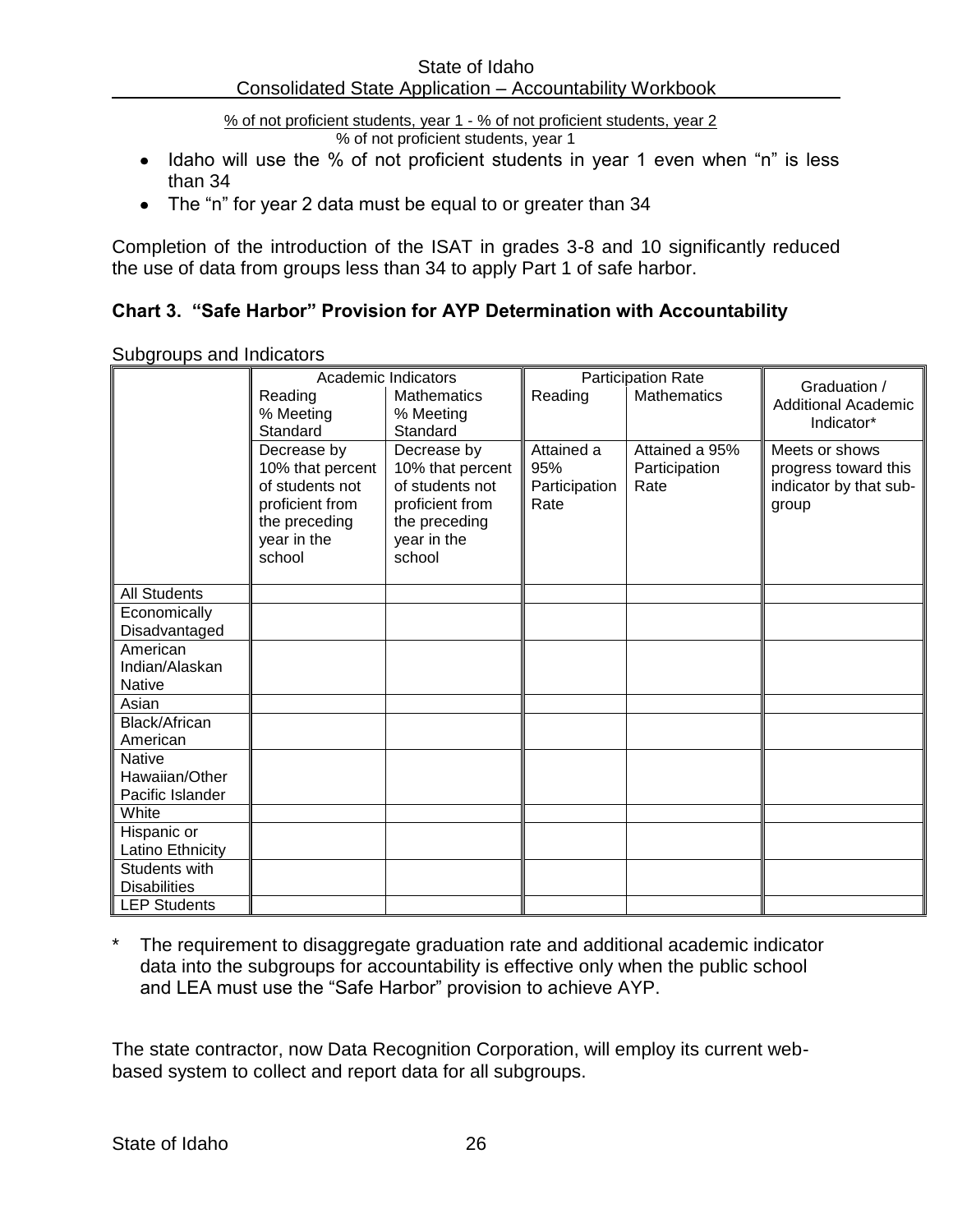**Evidence:**  Board action August 15, 2003 IDAPA 08.02.03, §114.07 Board action, December 10, 2009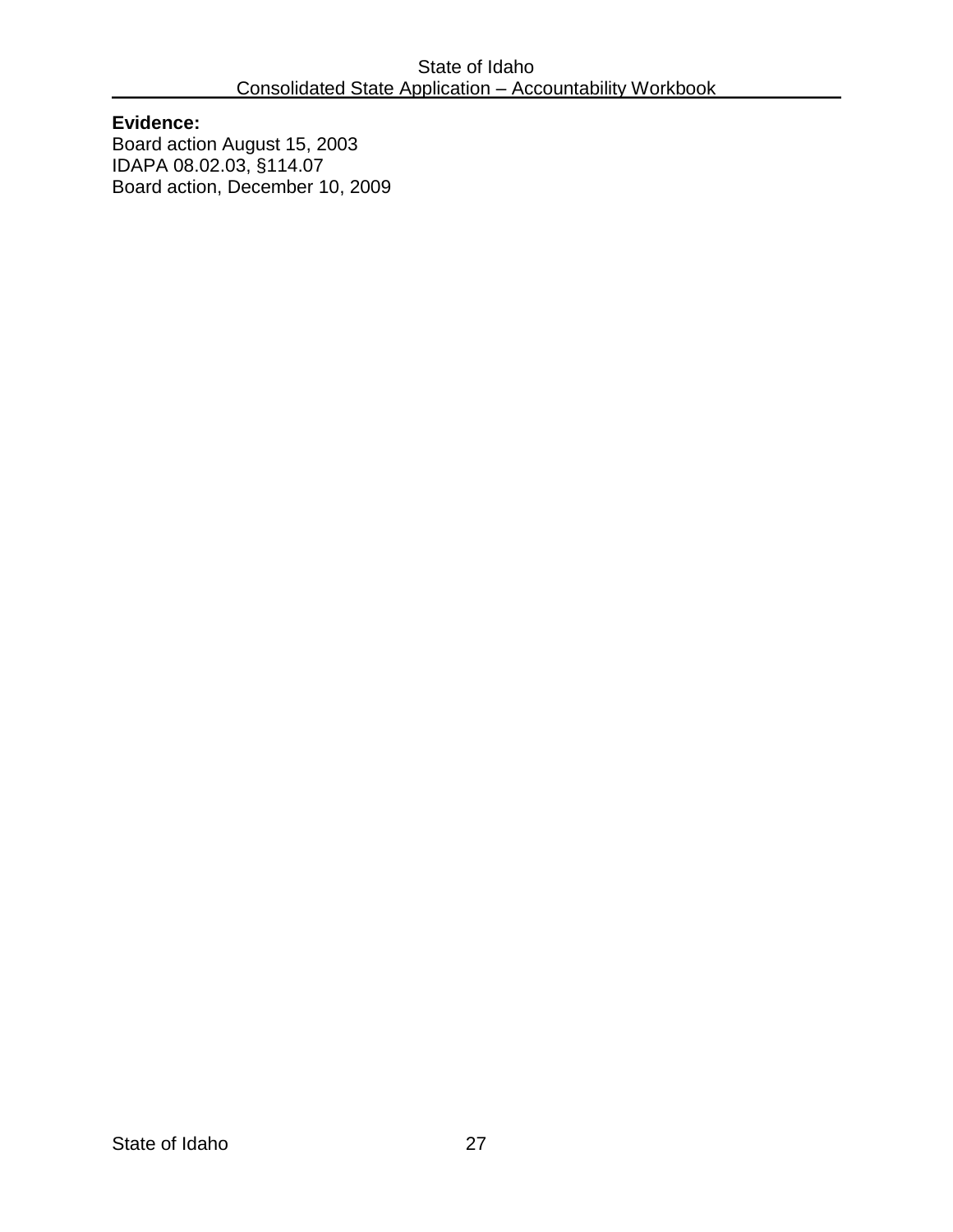# **3.2a What is the State's starting point for calculating Adequate Yearly Progress?**

In 2009, Idaho amended the accountability workbook to implement an indexing model requiring recalculation of the starting point. Idaho used student scores from the Spring 2007-2008 school year ISAT test for the starting point to calculate AYP. Based on those scores, Idaho set separate starting points for reading and mathematics for public schools with the goal of having a common starting point statewide for all public schools with similar grade configurations based on the ISAT. These averages were used to determine intermediate goals and annual measurable objectives.

The vendor assigns proficiency levels based on achievement standards approved by the State Board (see section 1.3). The State Board contracts with the vendor to report proficiency levels on individual student, school, district, and state reports.

(1) Calculating the Starting Point for AYP

Because it provided the higher starting point of two options, the following method was used for establishing the starting point for AYP.

- Rank all Idaho public schools in order according to the percent of students who scored at the proficient level or above in reading in Spring 2008. The same process was used to calculate the starting point for mathematics. (In Steps 1 through 5, references are made to Chart 4, Example A, found on the following page.)
	- 1. In a chart similar to Example A, record the total students in the enrollment records for each school after they have been ordered based on the percent of students who scored at the proficient level or above.
	- 2. Beginning with the school with the smallest percent of proficient students in reading, calculate the cumulative enrollment. Referring to Example A, the cumulative enrollment for School X is 397  $\{200 \text{ (School Z)} + 65 \text{ (School Y)} +$ 132 (School X)}.
	- 3. Multiply the total student enrollment for Idaho public schools (top cumulative enrollment number) by 20 percent (.20) to find 20 percent of the total student enrollment. In the example, 20 percent of 1619 is 323.8. Rounding yields 324.
	- 4. Count up from the school with the smallest percent of students proficient in reading to identify the public schools whose combined school populations represent 20 percent of the total student enrollment (cumulative enrollment). From Example A, 20 percent of the total student enrollment is 324. To reach this number, the student populations from School X, School Y, and School Z are combined.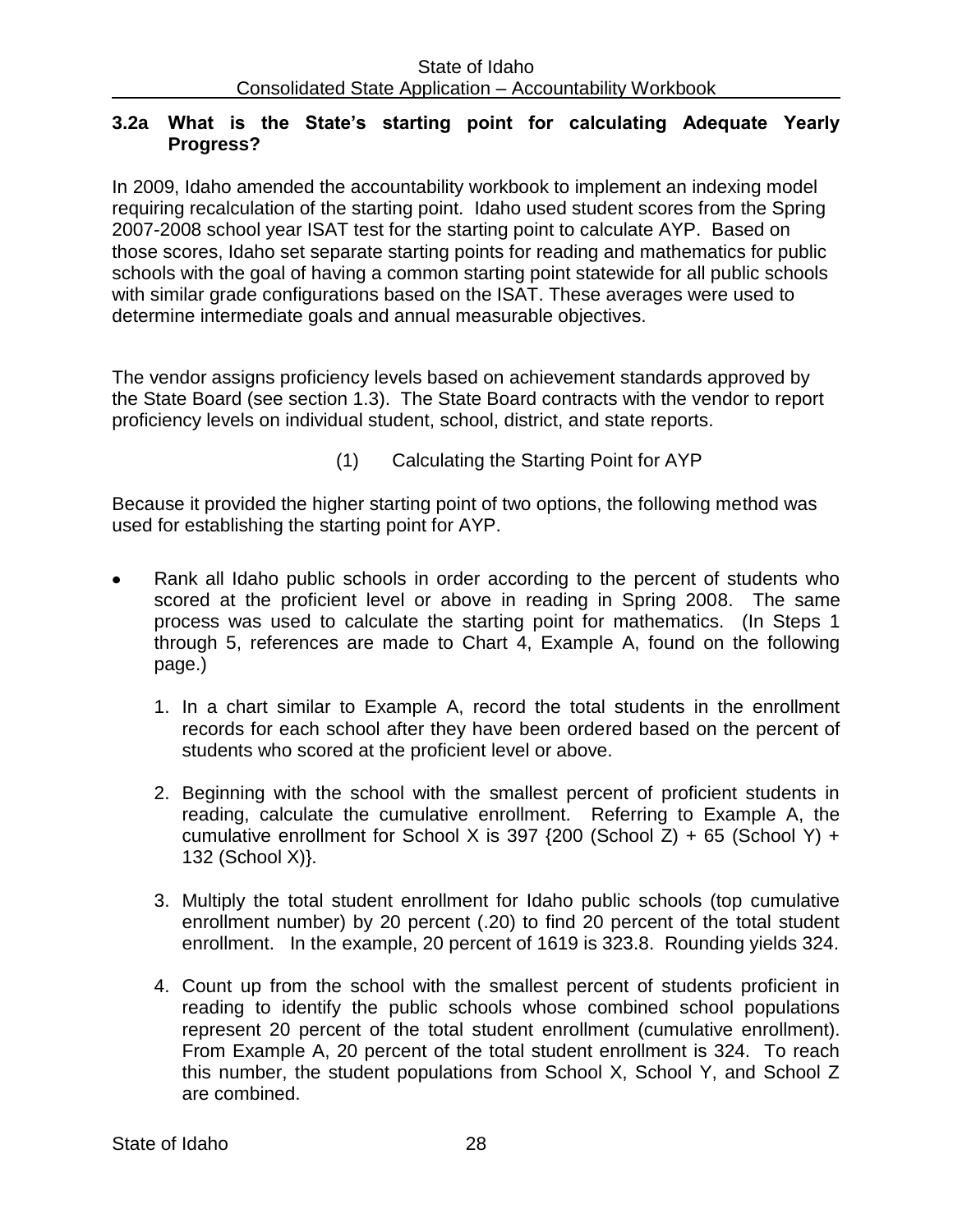5. Use the percent of students who scored at the proficient level in reading and mathematics from the public schools identified in Step 4. This percent is the minimum starting point for reading and mathematics. In Chart 4, Example A, the minimum starting point is 30 percent (the percent of proficient students at School X).

# **Chart 4. Example**

| <b>School Name</b> | Percent of<br><b>Students</b> | Total students in<br>enrollment | <b>Cumulative enrollment</b> |
|--------------------|-------------------------------|---------------------------------|------------------------------|
|                    | Proficient in                 | records                         |                              |
|                    | Reading and Math              |                                 |                              |
| School A           | 54 %                          | 235                             | $1619(1384 + 235)$           |
| School B           | 40 %                          | 400                             | $1384(984 + 400)$            |
| School W           | 38 %                          | 587                             | $984(397+587)$               |
| School X           | 30 %                          | 132                             | $(265 + 132)$<br>397         |
| School Y           | 29 %                          | 65                              | $265$ $(200 + 65)$           |
| School Z           | 20 %                          | 200                             | 200                          |

#### **Evidence:**

IDAPA 08.02.03, Section 112

Board action, August 15, 2003 Board action, May 30, 2007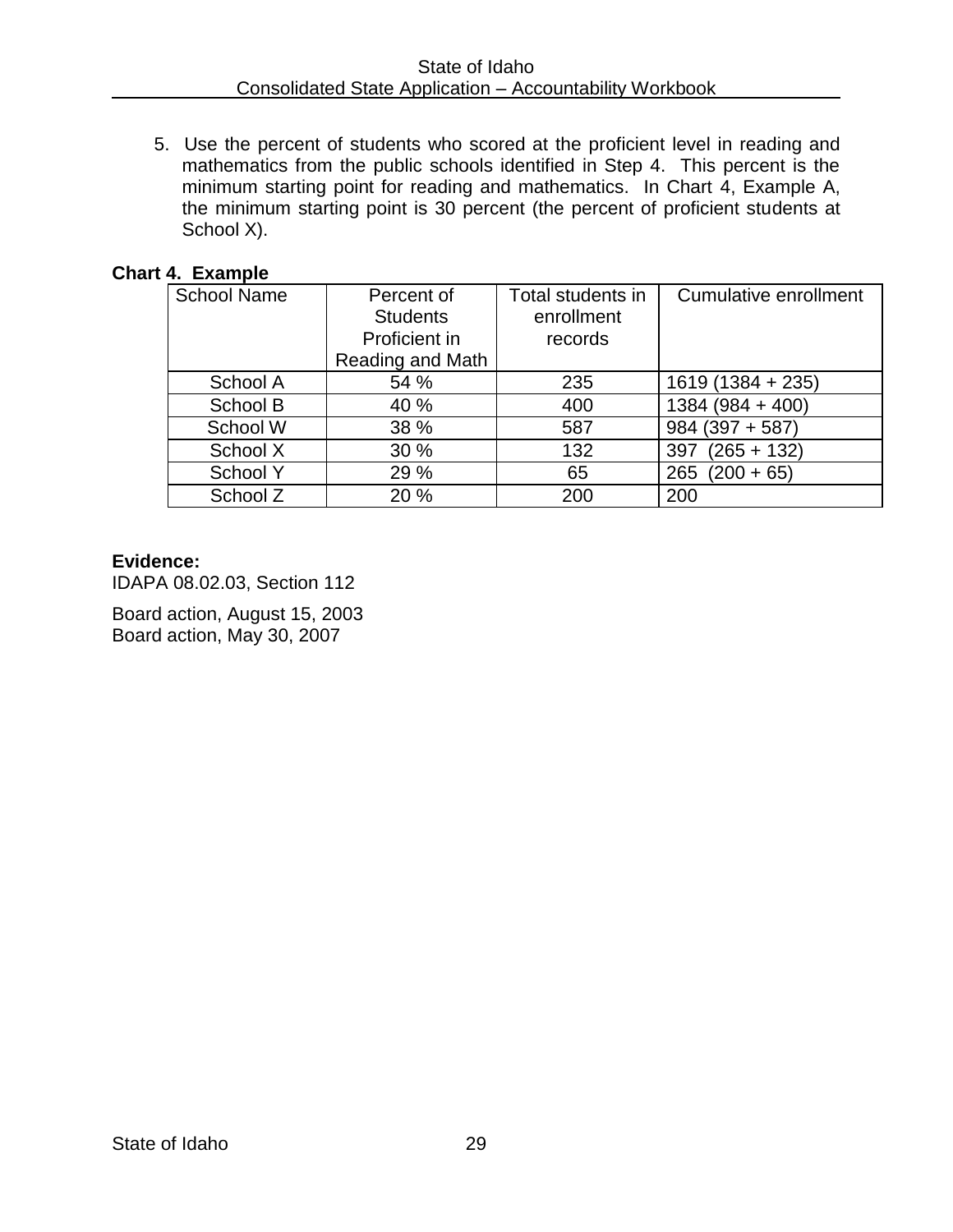#### **3.2b What are the State's annual measurable objectives for determining Adequate Yearly Progress?**

Idaho reset starting points in 2009 based on 2007-2008 student achievement data. Idaho has established annual measurable objectives/intermediate goals for reading and mathematics. These goals/objectives will identify a single percent of students who must meet or exceed the proficient level of performance on the ISAT and the Idaho Alternate Assessment.

Idaho has set annual measurable objectives/intermediate goals separately for reading and mathematics. Beginning in 2007-2008 the annual intermediate goals/objectives will be used to determine AYP and serve as a guide to public schools in reaching the target goal by the end of the 2013-14 school year. The goals/objectives are the same for all public schools and LEAs for each grade configuration. The goals/objectives may be the same for more than one year. Idaho has set the goals/objectives and will use them to determine AYP for each public school and LEA by each student subgroup through 2013-14. (Refer to Section 3.1.)

|                    | 2008-09<br>2009-10<br>2010-11 | 2011-12 | 2012-13 | 2013-14 |
|--------------------|-------------------------------|---------|---------|---------|
| Reading            | 85.6                          | 90.4    | 95.2    | 100     |
| <b>Mathematics</b> | 83.0                          | 88.7    | 94.3    | 100     |
| Language Arts      | 75.1                          | 83.4    | 91.7    | 100     |

Table II: Percent "Proficient or Higher" Required to Meet AYP Idaho Partial Proficiency Weighted Model

# **Evidence:**

Board action, August 15, 2003 Board Information, February 21, 2008 Board action, December 10, 2009 Board action, July 29, 2011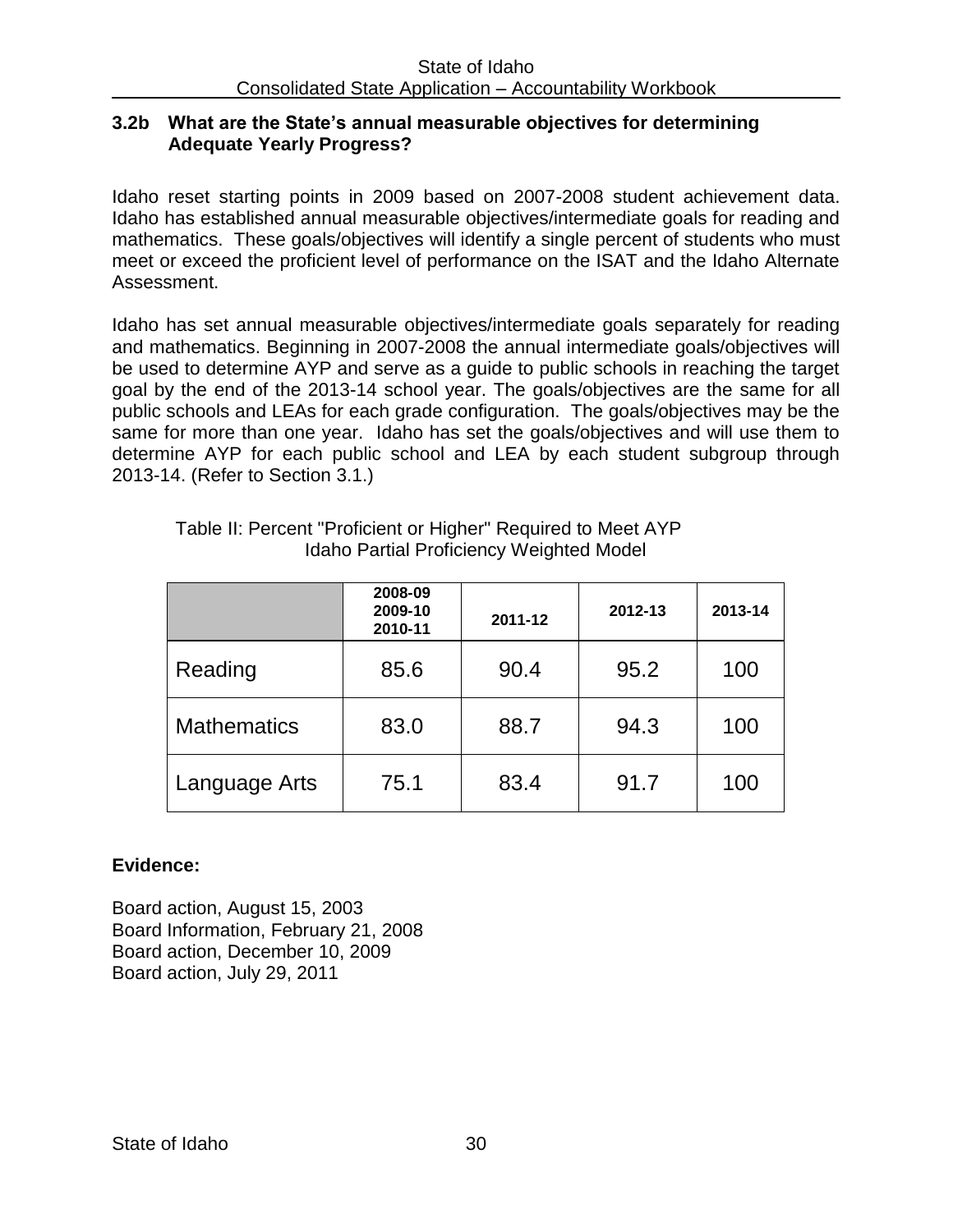#### **3.2c What are the State's intermediate goals for determining Adequate Yearly Progress?**

Idaho has set intermediate goals that will be applied to all school configurations (elementary, middle, and high school) by allowing multiple years at a specific target level. These targets lead to the ultimate goal of having 100% of students proficient in 2013-14. See chart in Section 3.2b.

Idaho Peer Review for 2006 required significant changes in the ISAT. As such, revised proficiency level descriptors were developed in March 2007. Based on revised PLDs and Spring 07 student data, performance standards were reset in May 2007.

#### **Evidence:**

Board action, August 2006 Board Information, 2006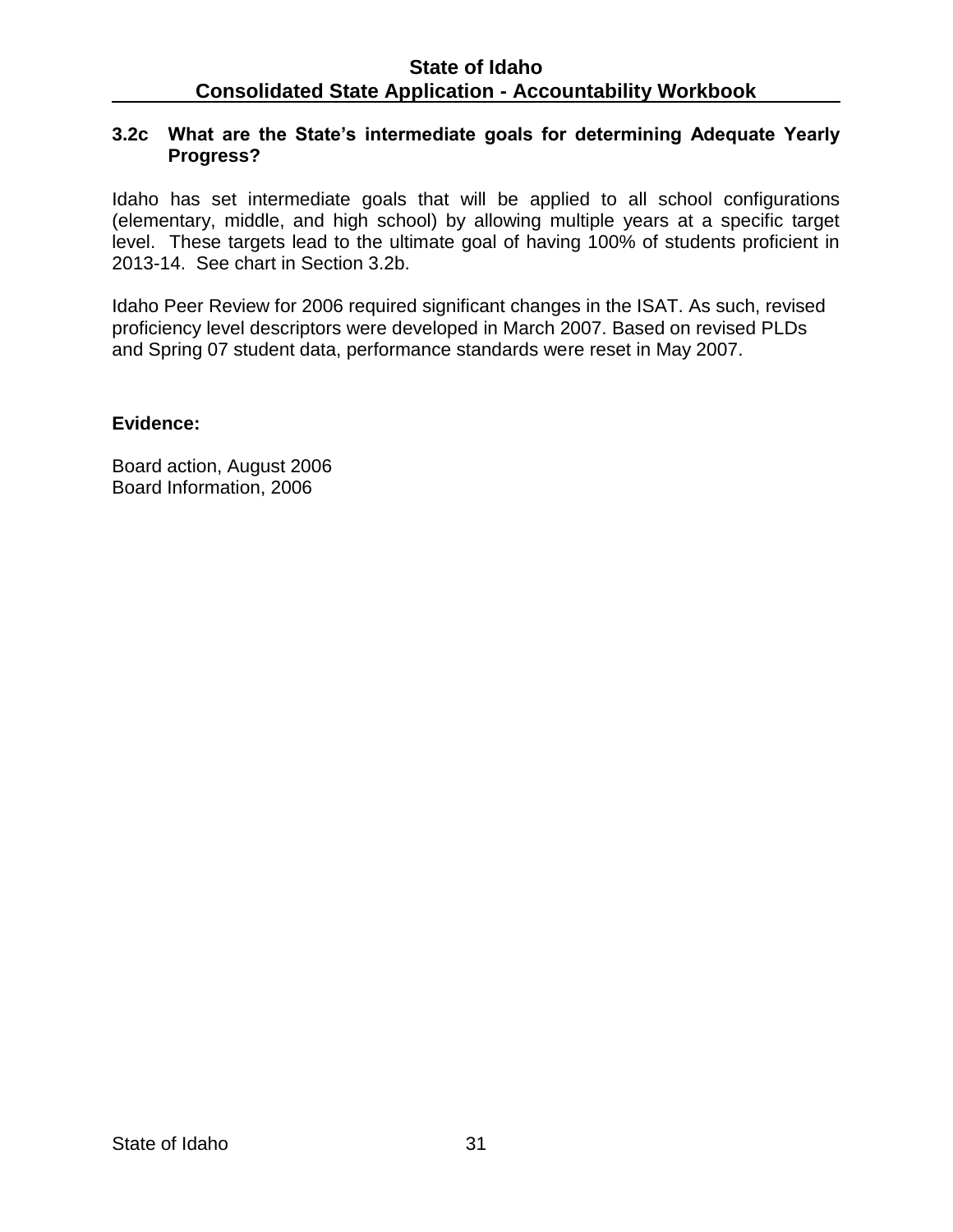#### **PRINCIPLE 4. State makes annual decisions about the achievement of all public schools and LEAs.**

4.1 How does the State Accountability System make an annual determination of whether each public school and LEA in the State makes AYP?

Idaho makes annual determinations of AYP for all public schools and LEAs. Idaho Code requires that ISDE publish an annual report of school, LEA, and state performance. Idaho Code § 33-4502 and IDAPA 08.02.03, Section 112, require annual decisions before the beginning of each school year regarding school performance.

Information used for AYP determination includes:

- The proficiency status of each student tested in the state based on the assessment results for the student. (Each student will have a total mathematics and a reading score and students' proficiency will be determined for each test as provided by the testing company contracted to score and report test results.)
- Whether each student has completed a full academic year at the school, LEA, or state level as determined by a comparison of the roster of students enrolled from the end of the first eight weeks or fifty-six (56) calendar days of the school year who were continuously enrolled through the spring testing window. A student is continuously enrolled if he/she has not transferred or dropped-out or been expelled from a public school. Students who are serving suspensions are still considered to be enrolled students. Expulsion policies in Idaho are used at the district level; students expelled at one school do not typically re-enroll at another school within the same district.
- The number of students enrolled for a full academic year determined by comparing the number of continuously enrolled students with the number of tested students.
- The percent of students enrolled for a full academic year.
- The graduation rate for public high schools as determined by the formula indicated in Section 7.1 with information coming from the current Tenth Month Enrollment Report (June) and prior year dropout reports (by student)
- Performance on the additional academic indicators: See Section 7.2 for description of the third academic indicator for public elementary and middle schools.

Disaggregated test results, percent tested, and a third academic indicator and for elementary and middle schools the academic indicator described in Section 7.2 across all required subgroups. Disaggregation of the 2006-2007 graduation rate will be available for AYP determinations in 2007-2008.

All required subgroups are identified based on subgroup membership indicated in the March testing collection. Idaho will notify schools and LEAs of any subgroup that initially does not achieve AYP in one year on any indicator (i.e., reading, mathematics, participation rate, additional academic indicator, or graduation rate).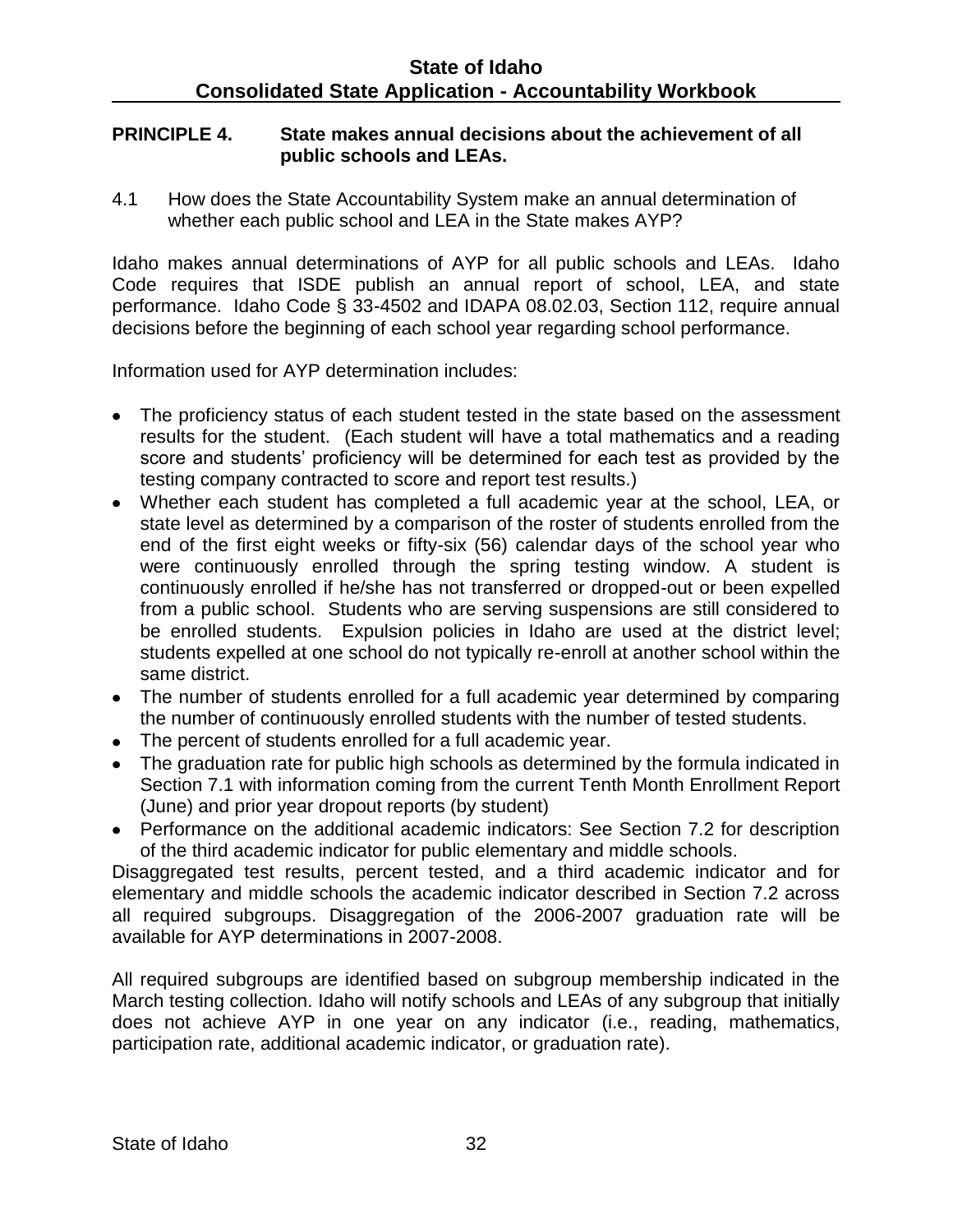Each school, LEA, and sub-group will be required to meet the AMO's and the intermediate goals. Each school and LEA, including all subgroups, will be required to meet the 95% assessment participation rate indicator.

An LEA or school is identified for improvement when it misses AYP for any group for two consecutive years, or misses the other academic indicator for two consecutive years. Idaho will move to a model where an LEA is identified for improvement when it misses AYP in the same subject and same grade span for two consecutive years, or misses the other academic indicator in the same grade span for two consecutive years when Idaho's technology allows more precise calculations.

Public schools will be accountable for all students who have been enrolled in the school for a full academic year. The LEA is accountable for all students who have been enrolled for a full academic year in that LEA. The State Education Agency (SEA) is accountable for all students who have been enrolled for a full academic year in state schools. (See Section 2.2)

The decision about whether a school has achieved AYP is the responsibility of the State Department of Education. All accountability decisions will be based on the information collected by the test vendor, using the following electronic collections:

- Enrollment of Students at the end of the first eight weeks or fifty-six calendar days of the school year
- Student Enrollment File (SEF)
- Tenth Month Enrollment Report (June)
- Total Year Student Registration Record
- Assessment Results by Student

The State Department of Education receives student data from the vendor in an SQL table. Calculations for AYP are done using additional information listed above. The appeals site for AYP is maintained at ISDE and approval and denials are determined by the Office of the State Board.

### **Evidence:**

Idaho State Code § 33-4502 IDAPA 08.02.03 Board action, August 15, 2003 Board action, December 10, 2009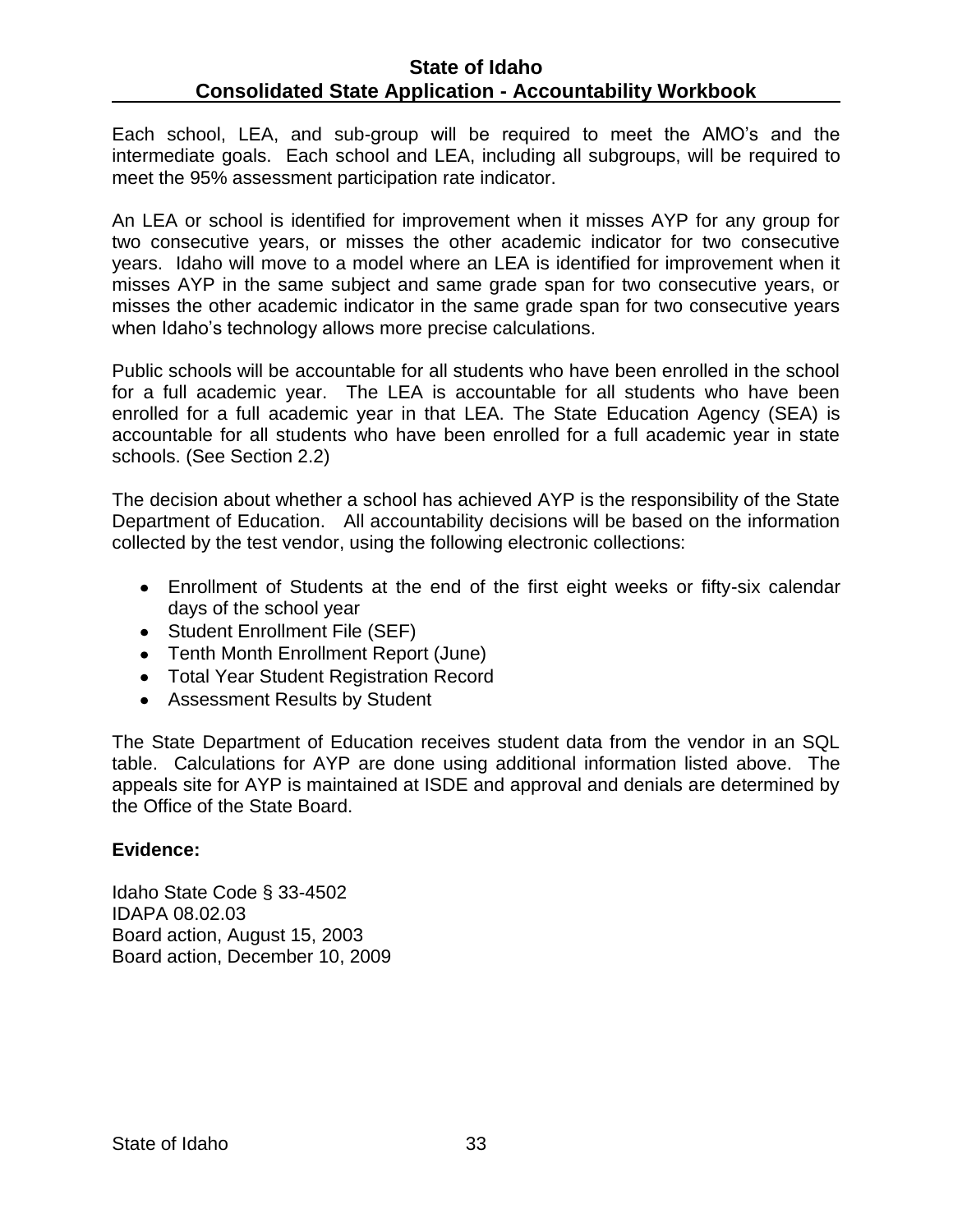PRINCIPLE 5. All public schools and LEAs are held accountable for the achievement of individual subgroups.

### **5.1 How does the definition of Adequate Yearly Progress include all the required student subgroups?**

Idaho's definition of AYP includes measuring and reporting the achievement of subgroups of students by the indicators and subgroups that appear in Chart 5 (Accountability Subgroups and Academic Indicators). Currently, Idaho reports LEA and state performance by the required student subgroups. The Idaho Report Card can be viewed at ISDE's website. Districts create Reports Cards for individual schools within their respective districts. Reports Cards are available to the public from each LEA.

|                                                     | Academic Indicators              |                                      | <b>Participation Rate</b> |                    | Graduation/Additional<br>Academic Indicator* |
|-----------------------------------------------------|----------------------------------|--------------------------------------|---------------------------|--------------------|----------------------------------------------|
|                                                     | Reading<br>% Meeting<br>Standard | Mathematics<br>% Meeting<br>Standard | Reading                   | <b>Mathematics</b> |                                              |
| <b>All Students</b>                                 |                                  |                                      |                           |                    |                                              |
| Economically<br>Disadvantaged                       |                                  |                                      |                           |                    |                                              |
| American<br>Indian/Alaskan<br><b>Native</b>         |                                  |                                      |                           |                    |                                              |
| Asian                                               |                                  |                                      |                           |                    |                                              |
| Black/African<br>American                           |                                  |                                      |                           |                    |                                              |
| <b>Native</b><br>Hawaiian/Other<br>Pacific Islander |                                  |                                      |                           |                    |                                              |
| White                                               |                                  |                                      |                           |                    |                                              |
| Hispanic or<br>Latino Ethnicity                     |                                  |                                      |                           |                    |                                              |
| Students with<br><b>Disabilities</b>                |                                  |                                      |                           |                    |                                              |
| <b>LEP Students</b>                                 |                                  |                                      |                           |                    |                                              |

### **Chart 5. Accountability Subgroups and Academic Indicators**

The school/LEA will not be required to disaggregate graduation rate and additional academic indicator data into the subgroups unless the school/LEA is using the "Safe Harbor" provision to achieve AYP.

Idaho's definition of AYP requires all student subgroups to be proficient in reading and mathematics by the end of the 2013-14 school year. (See Section 3.1)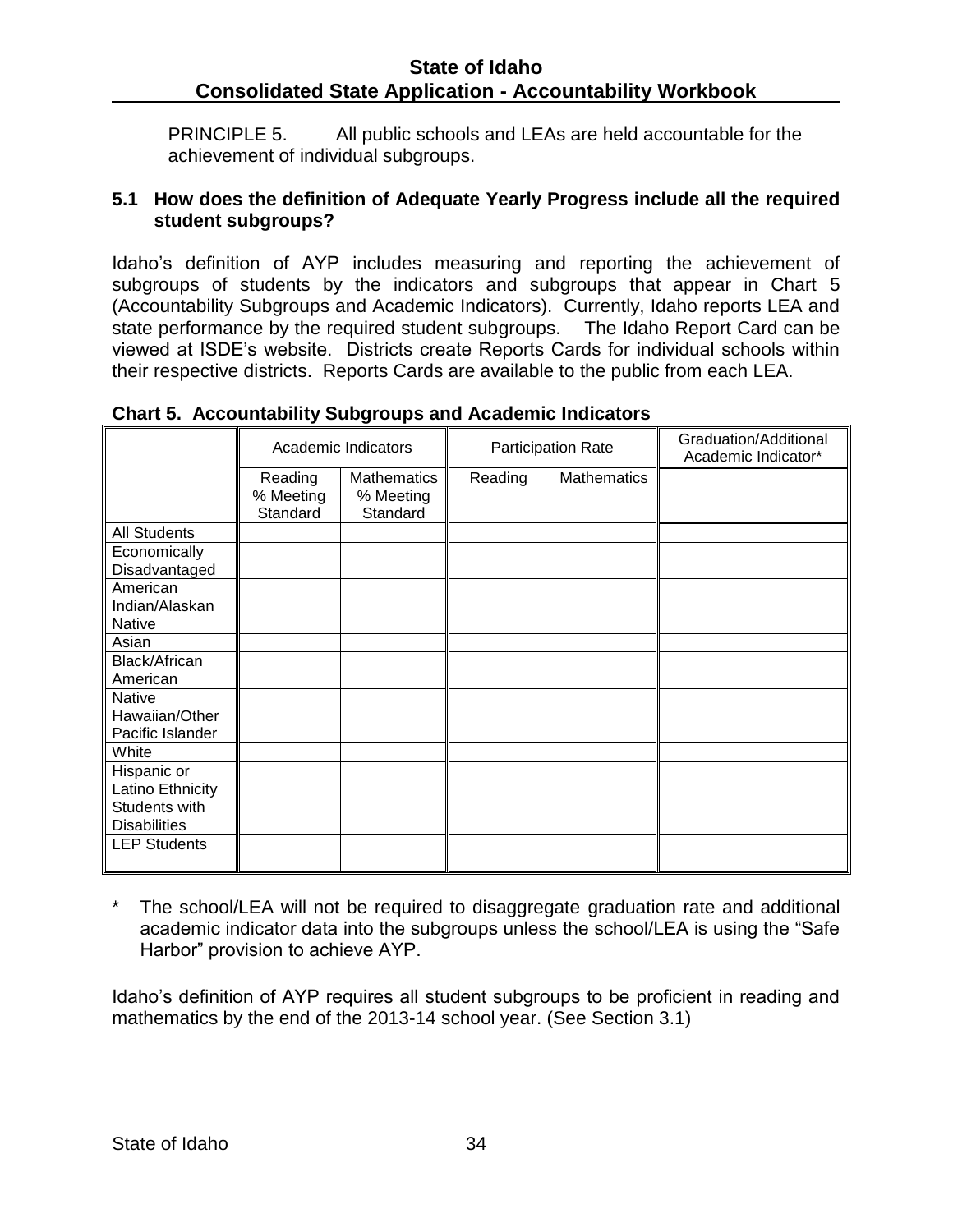**Evidence:**  Idaho Report Card <https://www.sde.idaho.gov/reportcard/> IDAPA 08.02.03 Board information, February 2008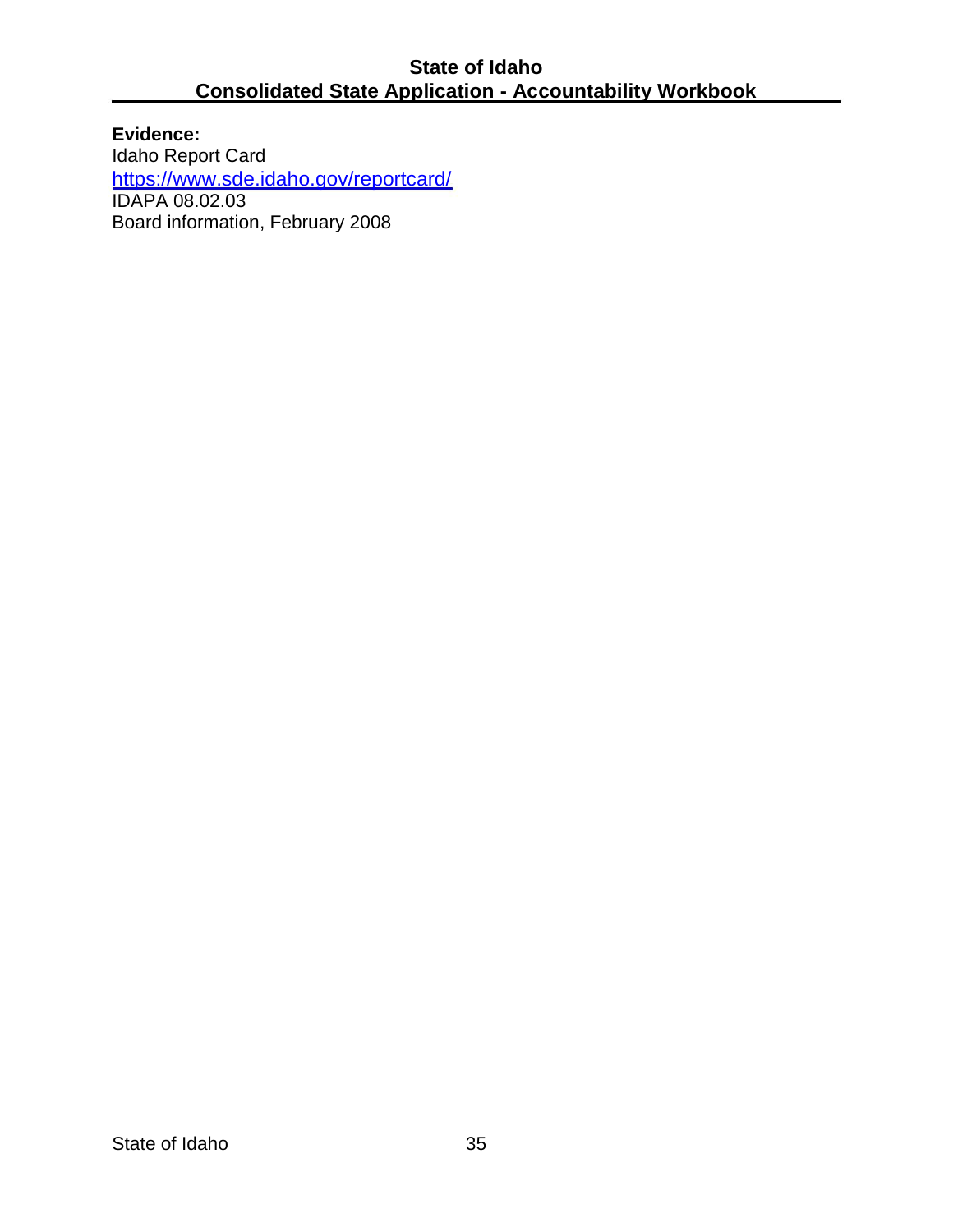#### **5.2 How are public schools and LEAs held accountable for the progress of student subgroups in the determination of Adequate Yearly Progress?**

Data Recognition Corporation, Idaho's assessment contractor, collects all data on all student subgroups. These data are then provided to ISDE and used to match student enrollment data with test results and other indicators to determine AYP for all required subgroups. School determinations of AYP are computed in this system. Each subgroup within the school or LEA must meet the objective for each indicator (assessment proficiency rate and participation rate) in order to achieve AYP.

Idaho uses a uniform averaging procedure across grade levels in a school, LEA, or state to produce a single assessment score for reading and a single assessment score for mathematics. Test results in 2003 provided starting points for determining intermediate goals and annual measurable objectives for schools at those grade configurations. (See Section 3.1) Additionally, Idaho applies the 95% participation rate to student subgroups.

For AYP determination, the additional academic indicator calculation is used for accountability at the school/LEA levels, but is not calculated for each subgroup. However, for schools/LEAs that must use the "Safe Harbor" provision to achieve AYP the academic indicator must then be met by the subgroup(s) that failed to achieve AYP on the assessment scores.

An LEA or school is identified for improvement when it misses AYP for any group for two consecutive years, or misses the other academic indicator for two consecutive years. Idaho will move to a model where an LEA is identified for improvement when it misses AYP in the same subject and same grade span for two consecutive years, or misses the other academic indicator in the same grade span for two consecutive years when Idaho's technology allows more precise calculations.

The Idaho Report Card will chart the progress of all groups of students and the status of each group in relation to annual measurable objectives based on the percent of students at the proficient level for reading, mathematics, the participation rate, and additional academic indicators. ISDE will provide the participating school, LEA, and state with the annual Report Card by the end of September with results.

### **Evidence:**

IDAPA 08.02.03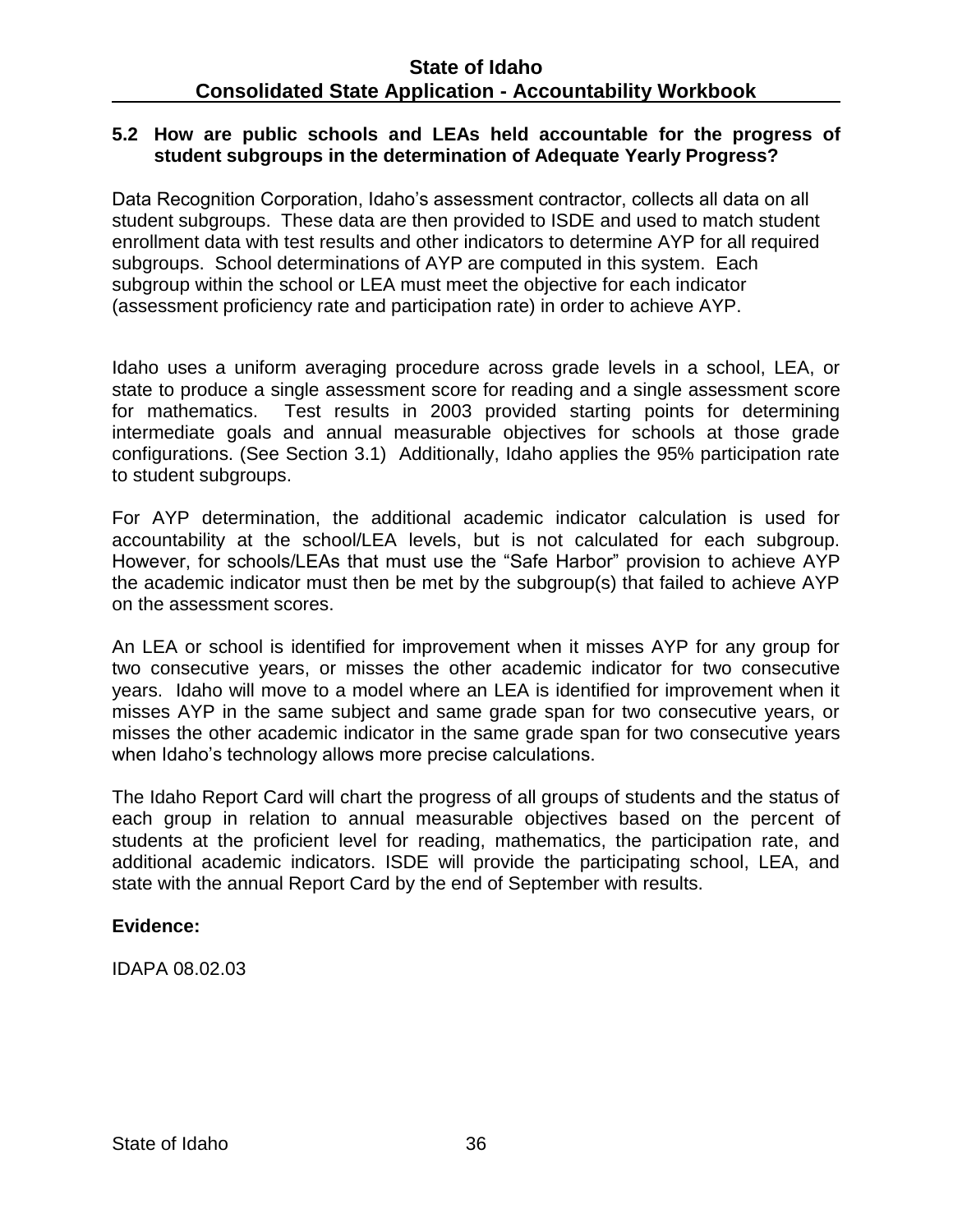## 5.3 **How are students with disabilities included in the State's definition of Adequate Yearly Progress?**

Students with disabilities, as defined under Section 602(3) of IDEA and State Board policy are required to participate in all statewide achievement tests in Idaho. For AYP purposes, Board policy also stipulates that students with disabilities who have been enrolled in a public school for a full academic year will be included in the accountability formula. Students with disabilities must participate either in the ISAT, with or without accommodations and adaptations, or in the Idaho Alternate Assessment (IAA). The participation and proficiency results for the students with disabilities will be included in all AYP determinations.

The Office of the State Board notifies schools and LEAs of the AYP status for the student with disabilities subgroup on each indicator (i.e., reading and mathematics proficiency and participation rates, graduation rate, or the performance rate on the additional academic indicator).

The IAA is for special education students with significant disabilities, whose cognitive impairment may prevent them from attaining grade-level knowledge and skills, even with effective instruction and modifications. The IEP team determines whether a student is eligible to take an alternate assessment by using the state guidelines. The IAA is aligned to extended knowledge and skills, which are aligned to the Idaho Achievement Standards. Extended knowledge and skills differ in complexity and scope from the general education knowledge and skills. The IAA has a clearly defined scoring criteria and procedure and a reporting format that identifies the same performance levels as students taking the ISAT. All students taking the IAA are included in the calculations of adequate yearly progress (AYP) as either proficient (and above) or not yet proficient at the school, LEA and state level in reading and math and participation rates. The percent of students in the Alternate Assessment to ISAT will not exceed 1% of all students in the grades assessed at the LEA and the state levels. If it is projected that an LEA may exceed the 1% cap due to unusual circumstances, the LEA must use the state appeal process for approval.

**Evidence:**  IDAPA 08.02.03 <http://www.sde.state.id.us/SpecialEd/AltAssessment/iaamanual.pdf>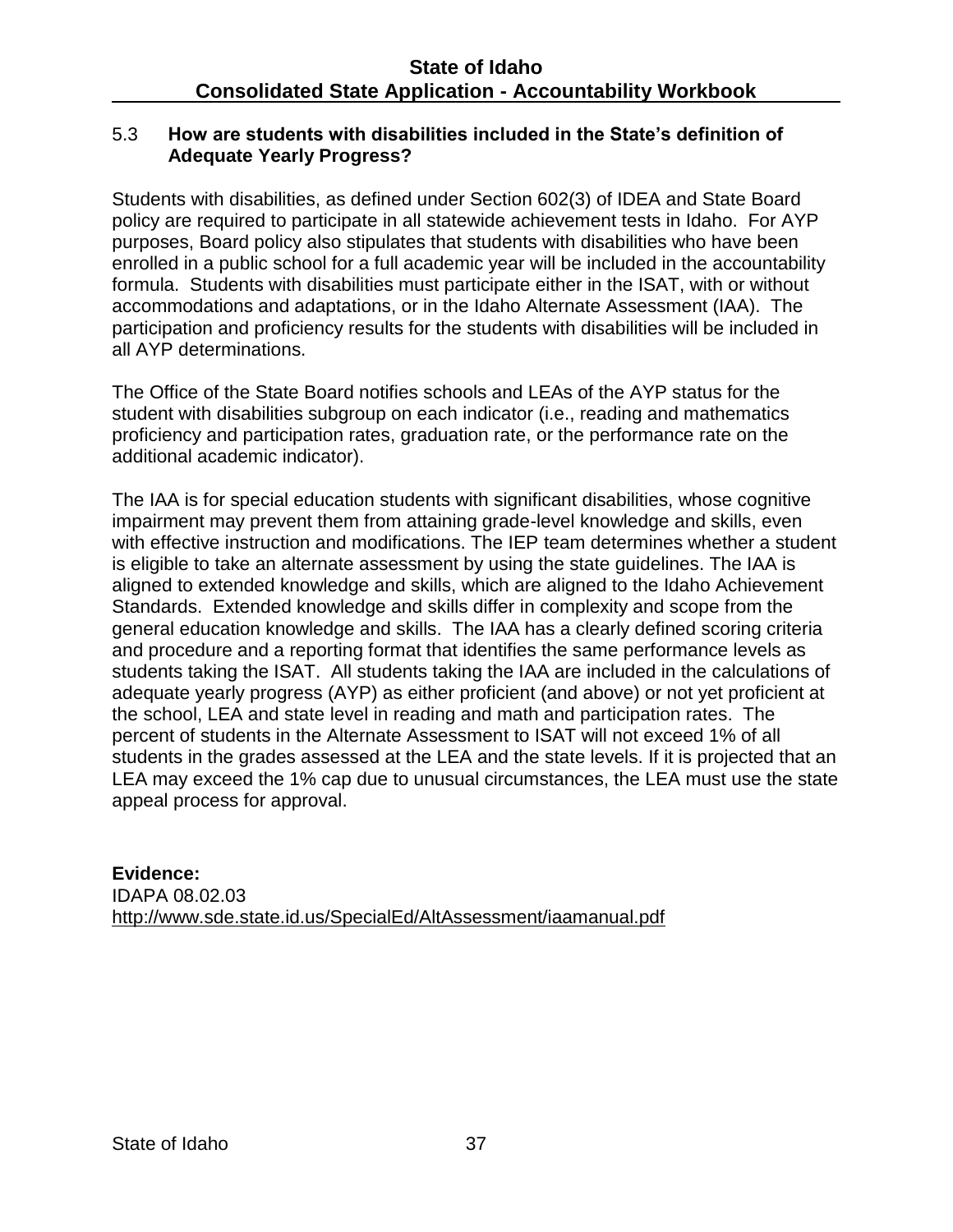### 5.4 **How are students with limited English proficiency included in the State's definition of Adequate Yearly Progress?**

All LEP students in Idaho public schools are required to participate in the Plan using appropriate accommodations and modifications. LEP, when used with reference to individuals, represents:

- Individuals whose native language is a language other than English.
- Individuals who come from environments where a language other than English is  $\bullet$ dominant.
- Individuals who are American Indian and Alaskan natives and who come from environments where a language other than English has had a significant impact on their level of English language proficiency, and who, by reason thereof, have sufficient difficulty speaking, reading, writing, or understanding the English language to deny such individuals the opportunity to learn successfully in classrooms, where the language of instruction is English.

Limited English Proficient (LEP) students who receive a score in the low range on the State Board of Education approved language acquisition proficiency test and have an Education Learning Plan (ELP), shall be given the ISAT with accommodations or adaptations as outlined in the ELP. For AYP purposes students can be categorized as LEP students for two (2) years after testing proficient on the language proficiency test and exiting the LEP program. However, exited LEP students are only included in the LEP subgroup when the number of LEP students in the subgroup already meets the minimum "n" size of 34. For testing purposes, exited LEP students will be coded LEPX1 and LEPX2 for first and second year of exited and monitored status. LEP students who do not have an ELP or a language acquisition score will be given the regular ISAT without accommodations or adaptations. LEP students who are enrolled in their first year of school in the United States may take the English Proficiency test in lieu of the reading/language usage ISAT but will still be required to take the math, and science in grades offered, ISAT with accommodations or adaptations as determined by the ELP and language proficiency score. Their participation will count positively in the 95% participation requirement for both the reading and math assessment. However, neither the math nor reading scores will be counted in the proficiency calculations. For testing purposes, first year LEP students will be coded as LEP1.

All of the required subgroups, including LEP students as described above, who are enrolled in an Idaho public school for a full academic year, will be included in the performance level measures that determine AYP and accountability status of schools, and the approval status of schools, LEAs, and the state.

Idaho will notify schools and LEAs of the LEP subgroup that initially does not achieve AYP in one year on any indicator (i.e., reading, mathematics, participation rate, additional academic indicator, or graduation rate).

### State of Idaho 38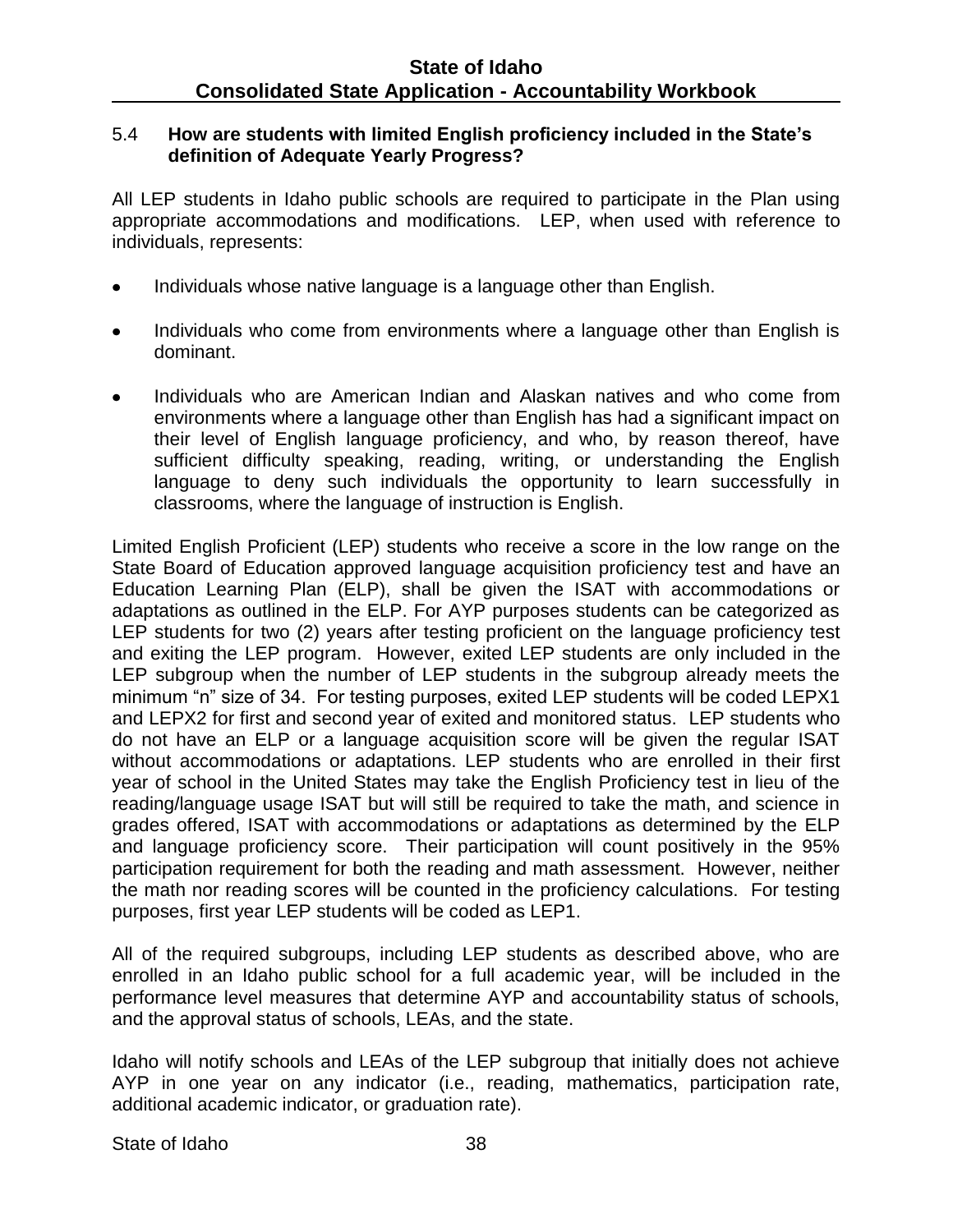Board rule addresses the participation of LEP students and also outlines the criteria that a school-based team must evaluate each individual LEP student to determine the appropriate participation in the ISAT. LEAs may approve assessment with accommodations and modifications on a case-by-case basis for individual students.

For an LEP student who is also identified as a student with disabilities under IDEA, the IEP team will determine whether the student participates in the ISAT or meets the criteria for the Idaho Alternate Assessment.

### **Evidence:**

[IDAPA 08.02.03, §§111.04 and 112](http://www2.state.id.us/adm/adminrules/rules/idapa08/0203.pdf)

Board action, December 10, 2009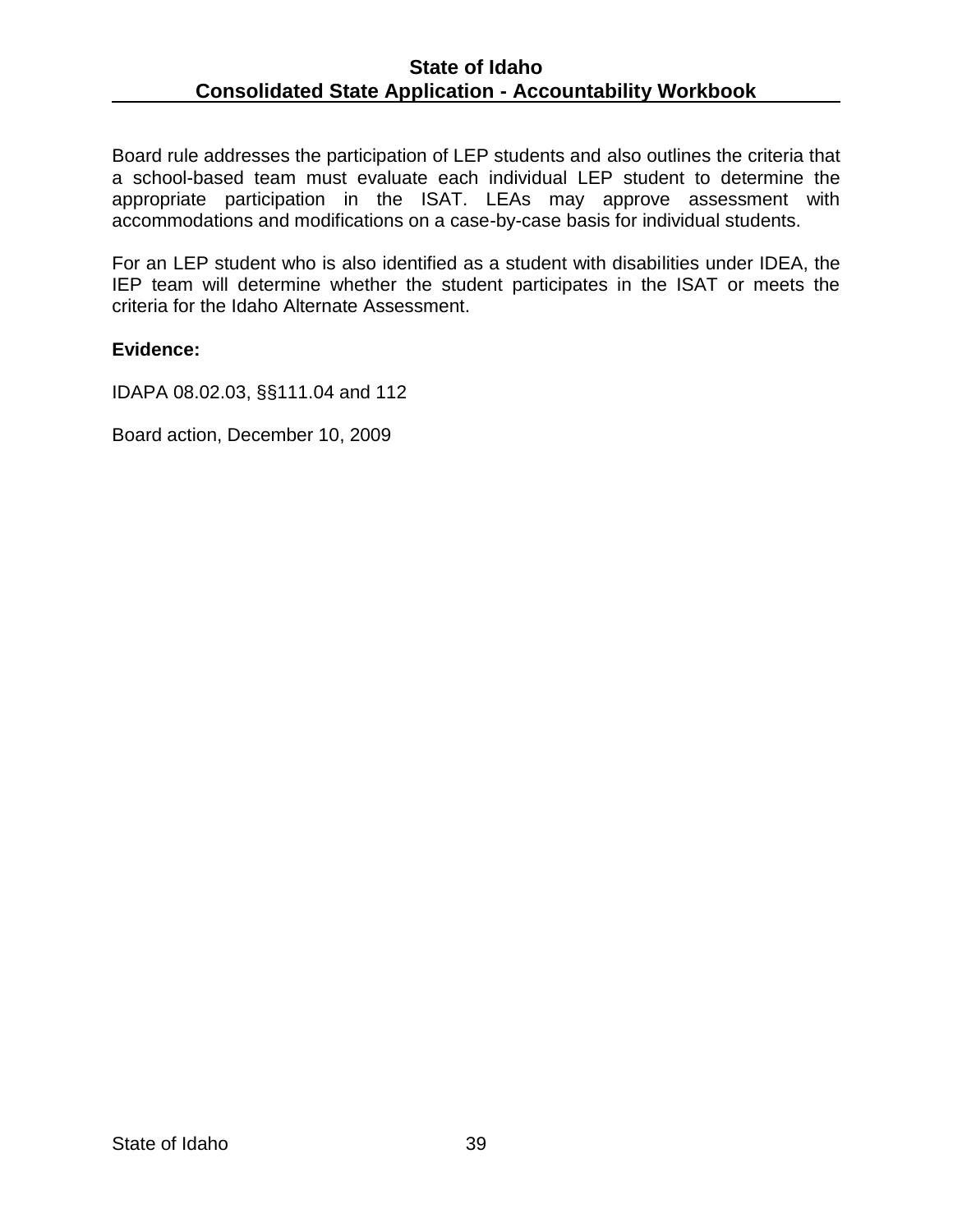### 5.5 **What is the State's definition of the minimum number of students in a subgroup required for reporting purposes? For accountability purposes?**

## Reporting Purposes

ISDE's minimum "n" for reporting is 10 students. Idaho Report Card does not report student data for less than 10 students. However, if the minimum "n" is not met, scores are rolled into the district level. In addition, when the cell being reported is greater then 95% or less than 5%, only the symbols >95% or < 5% will be reported. This will further reduce the possibility of inadvertently identifying information about individual students.

Board rule outlines the achievement performance measures for reporting the school's total students and each subgroup (migrant students, student gender, students with disabilities, LEP students, economically disadvantaged students, race/ethnicity to include American Indian/Alaskan Native, Asian, Black/African American, Native Hawaiian/Other Pacific Islander, White, and Hispanic or Latino Ethnicity), which contains 10 or more students.

### Accountability Purposes

ISDE's minimum "n" for accountability is 34 students. The minimum "n" of 34 will apply to ISAT, including Idaho Alternative Assessment test scores. Idaho examined the impact of the various "n" values that are statistically defensible for making valid and reliable AYP decisions. The "n" value of 34 provides confidence intervals of .05 and a power of .80, both of which are statistically acceptable.

For a comparative perspective, the following chart shows the impact of various "n" values on the number of schools that would be excluded at each value.

| Fall       | Number of      | Elementary | Alternative/ | Exceptional |
|------------|----------------|------------|--------------|-------------|
| Enrollment | <b>Schools</b> |            | Secondary    | Child       |
| < 50       | 66             |            |              |             |
| < 40       | SC             |            | 23           |             |
| < 34       | 51             |            |              |             |

As the chart illustrates an "n" of 34 includes 15 schools in the calculation that would not be reported with an "n" of 50. Idaho has a very homogeneous student population. Approximately 86% of students are White, 11% are Hispanic or Latino ethnicity, and 3% is identified as Black/African American, Asian, or American Indian/Alaskan Native.

With an "n" less than 34 the probability is high that whole subgroups of the population would be excluded from performance calculations. Idaho will use grouping techniques consistent with federal guidelines to group students across grade-level averaging to reach reportable student numbers.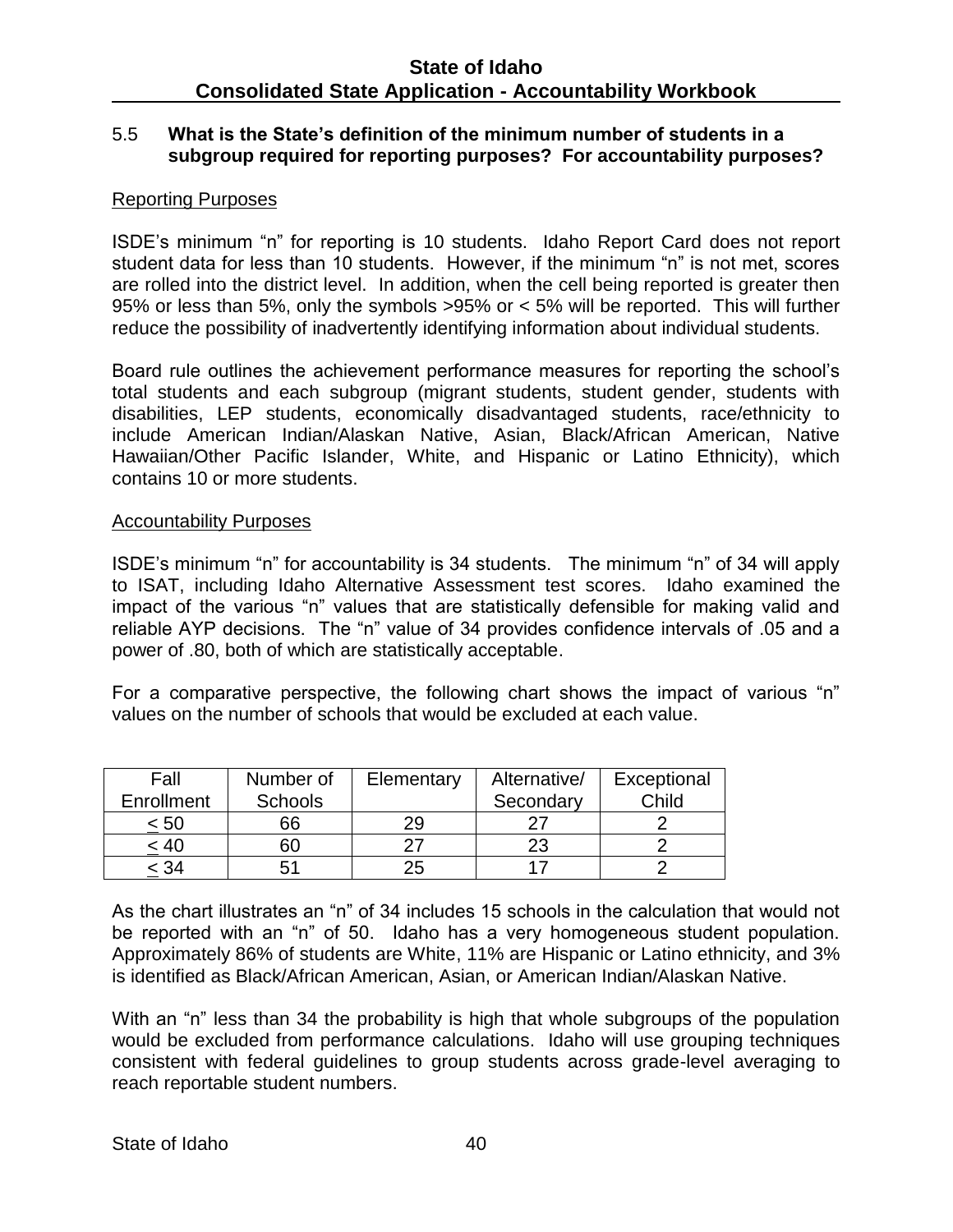Board policy outlines the achievement performance level measures for accountability as the "school's total students and each subgroup (students with disabilities, Limited English Proficient, economically disadvantaged, and racial/ethnic to include American Indian/Alaskan Native, Asian, Black/African American, Native Hawaiian/Other Pacific Islander, White, and Hispanic or Latino Ethnicity) that contains 34 or more students."

## **Evidence:**

IDAPA 08.02.03 Board action, December 10, 2009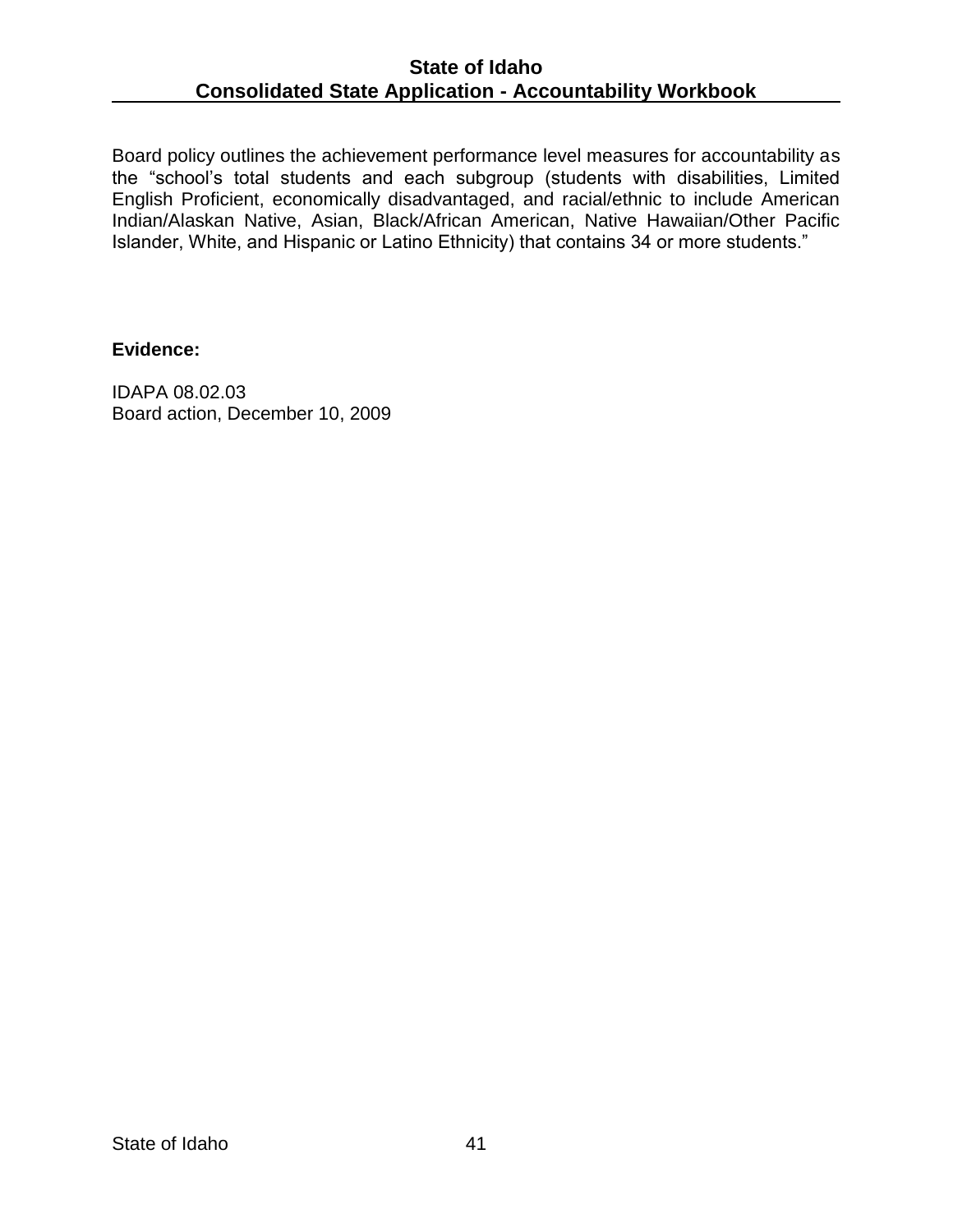#### **5.6 How does the State Accountability System protect the privacy of students when reporting results and when determining AYP?**

Idaho uses a minimum "n" of 10 for reporting of school and LEA results. This minimum is consistent with requirements of the Family Educational Rights and Privacy Act (FERPA) requirements. Additionally, the Board policy assures the privacy rights of all students.

Individual student results are not public record. In order to assure that individual students cannot be identified, school results are not publicly reported or displayed when the number of students in a subgroup is less than 10 or whenever the reported results would make it possible to determine the performance of individuals such as all students in the group falling into the same performance level. Asterisks will be used on the Idaho Report Card when data are suppressed.

Results greater than 95% will be reported as "> 95%" and results less that 5% will be reported as "< 5%" in order to prevent reporting information that would violate the privacy of individual students.

EVIDENCE:

IDAPA 08.02.03, §111.05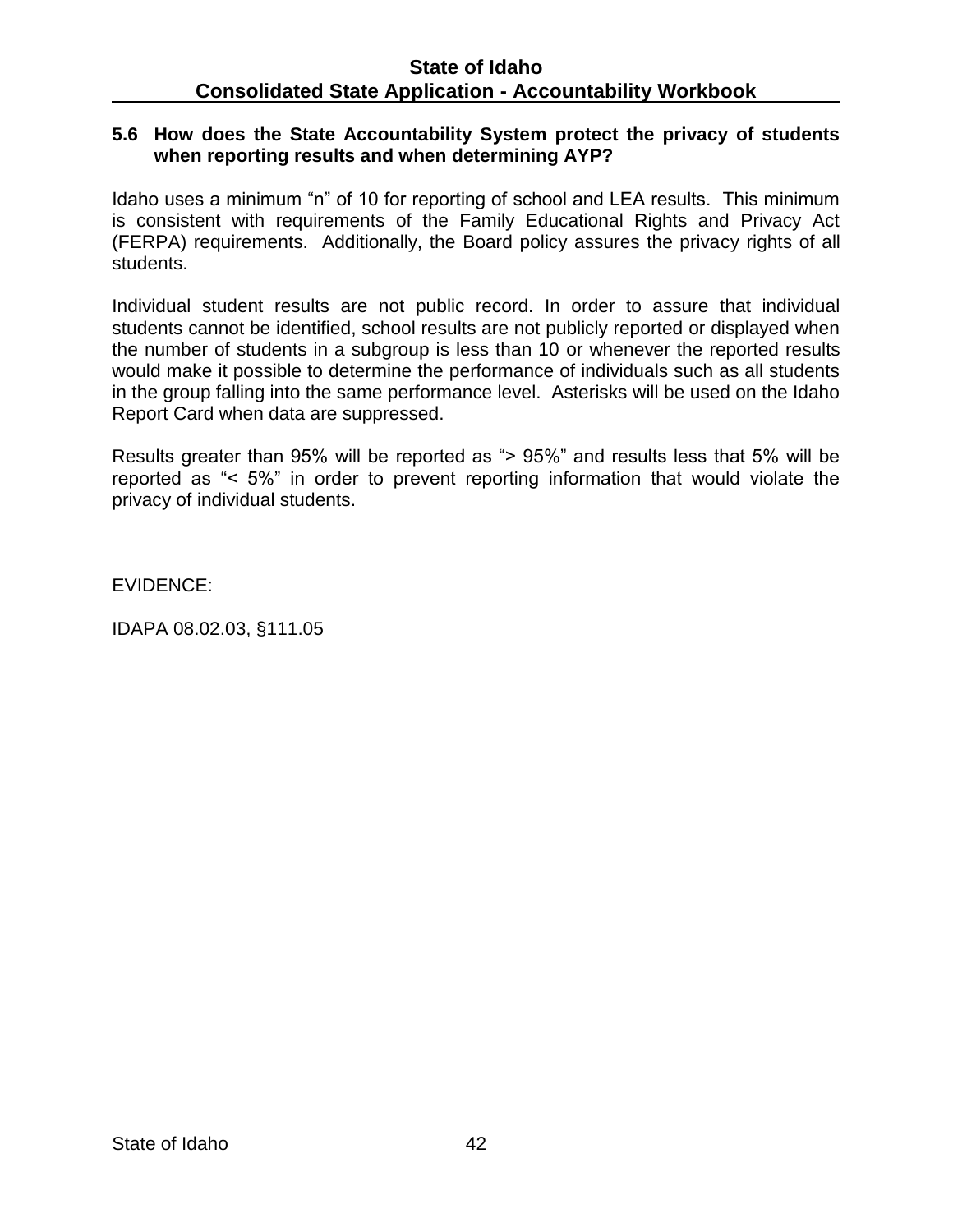#### **PRINCIPLE 6. State definition of AYP is based primarily on the State's academic assessments.**

### **6.1 How is the State's definition of Adequate Yearly Progress based primarily on academic assessments?**

Idaho's definition for AYP is based primarily on reading and mathematics assessments for all student subgroups. The 2002-2003 test results served as the baseline data years for the assessment indicators.

To achieve AYP, all student subgroups are required to meet the state's definition of proficient for reading and mathematics by the 2013-14 school year. Beginning in the 2004-05 school year, each school and LEA was required to increase the percent of students at the proficient level in that school or LEA consistent with intermediate annual measurable achievement objectives that were originally based on 2002-2003 baseline data.

The assessments that will be used to determine AYP calculations for schools and LEAs in Idaho are designated by "X" and on the following chart:

|              | <b>ISAT &amp; IAA</b> |                    |          |
|--------------|-----------------------|--------------------|----------|
| <b>GRADE</b> | <b>READING</b>        | <b>MATHEMATICS</b> | *SCIENCE |
| Κ            |                       |                    |          |
| 1            |                       |                    |          |
| $\mathbf{2}$ |                       |                    |          |
| 3            | X                     | X                  |          |
| 4            | X                     | X                  |          |
| 5            | X                     | X                  | X        |
| 6            | X                     | X                  |          |
| 7            | X                     | X                  | Χ        |
| 8            | X                     | X                  |          |
| 9            |                       |                    |          |
| 10           | X                     | X                  | X        |
| 11           |                       |                    |          |
| 12           |                       |                    |          |

## **Chart 6. Idaho's Accountability Assessments**

 **\*SCIENCE WILL BE** *REPORTED ONLY* **AS REQUIRED FOR 2008.**

The same performance level standards are applied to public schools and LEAs, disaggregating the data into the federally-defined subgroups to determine the minimum percent of students at or above the state's identified proficient performance level for the respective grade spans using the starting point calculations outlined in section 3.2b and Chart 4. These calculations first identified the percent of students achieving AYP for 2003-04; determined AYP intermediate goals/annual objectives based on state performance through 2013–2014 and determined annual growth objectives based on school performance up to 2013–2014.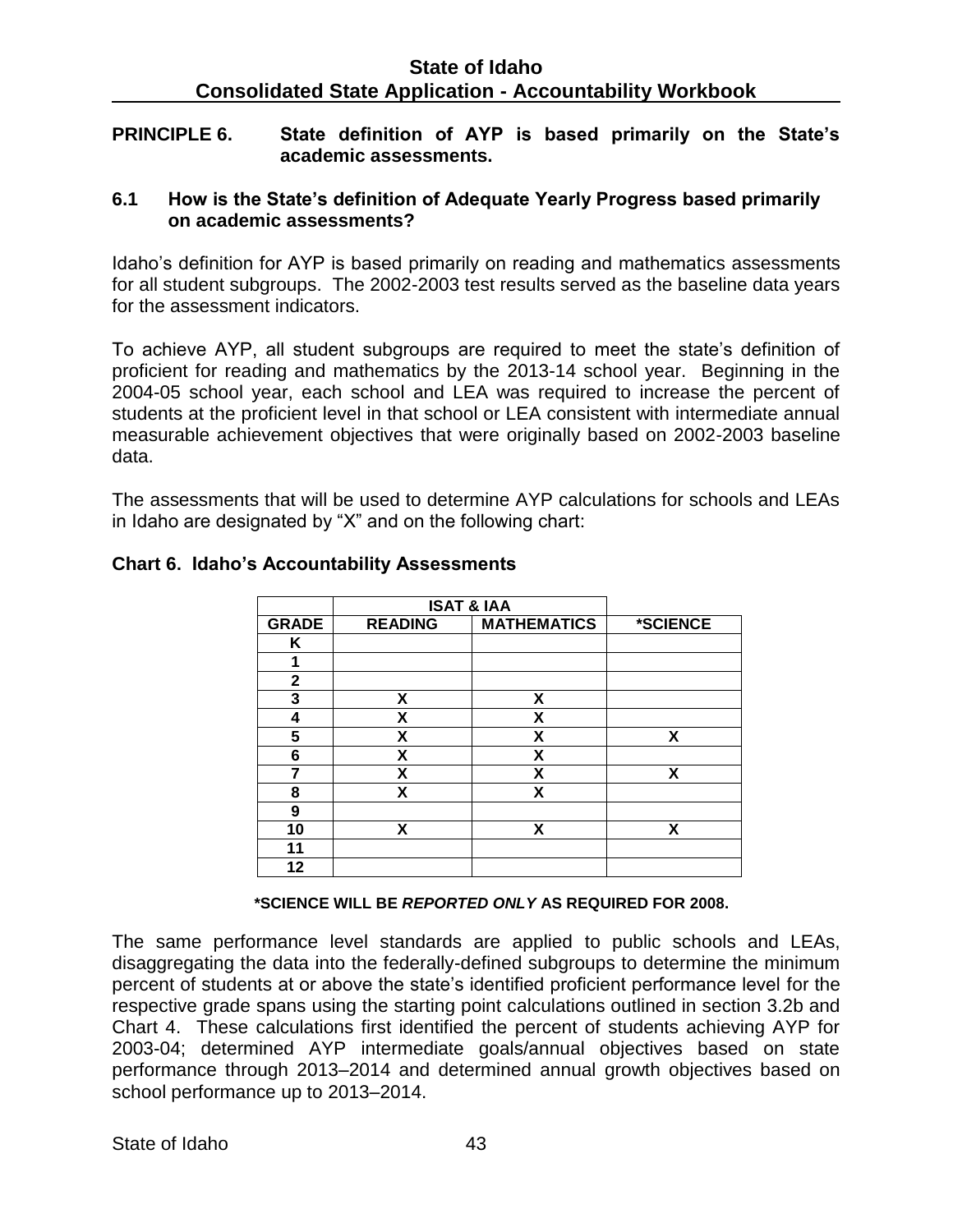In addition to meeting the 95% assessment participation rate, the graduation rate will be used as the additional indicator for public high schools.

### **Evidence:**

IDAPA 08.02.03 Board action, January 26, 2004 Board information, February 2008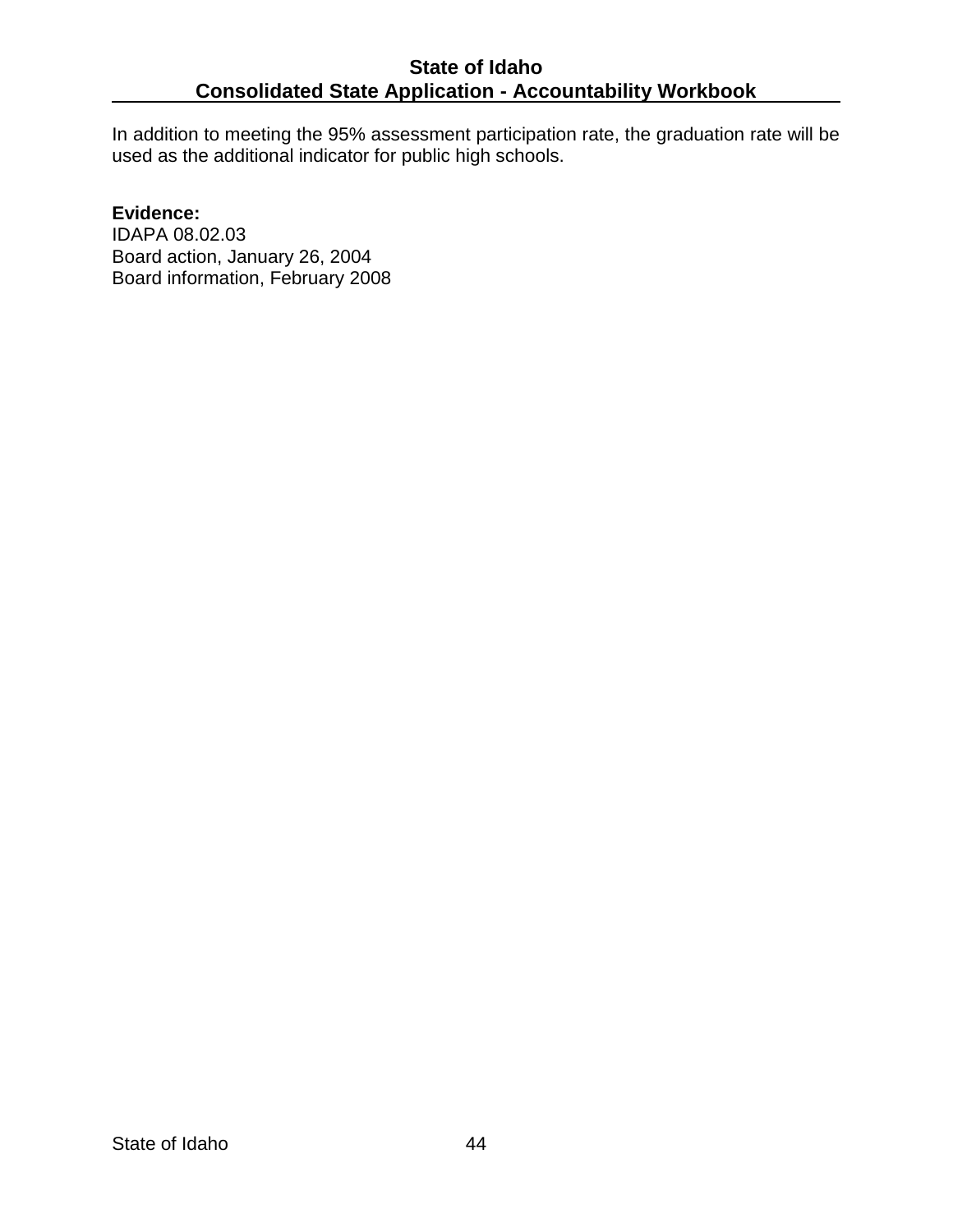**PRINCIPLE 7. State definition of AYP includes graduation rates for public high schools and an additional indicator selected by the state for public middle and public elementary schools (such as alternative performance measure rates).**

# **7.1 What is Idaho's definition for public school graduation rate?**

For Idaho, the graduation rate has been measured through AYP determinations made in 2007 using the number of students who graduate from a public high school with a regular diploma (not including a GED or any other diploma not fully aligned with the state's academic standards) in five years. Idaho includes in the graduation rate the number of students with disabilities who are entitled to services up to the age of 21 where the Individual Education Plan warrants the additional time to meet graduation requirements. The number of high school graduates and dropouts by grade has been reported to ISDE for the last five years.

The graduation rate formula beginning in fall 2008 data collection and used in the calculation for the class of 2007 in AYP determination for the State of Idaho for 2008 uses a denominator of current year graduates, plus current year  $12<sup>th</sup>$  grade dropouts, plus prior year 11<sup>th</sup> grade dropouts, plus two years prior 10<sup>th</sup> grade dropouts, plus three years prior 9<sup>th</sup> grade dropouts.

> A = Graduation Rate A+B+C+D+E

A = Current Year Graduates  $B =$  Current Year 12<sup>th</sup> Grade Dropouts  $C =$  Prior Year 11<sup>th</sup> Grade Dropouts D = Two Years Prior 10<sup>th</sup> Grade Dropouts  $E =$  Three Years Prior 9<sup>th</sup> Grade Dropouts

Idaho uses the formula for graduation rate from the National Center for Educational Statistics (NCES). Graduation rate (G) is defined by NCES as the proportion of students that begin in ninth grade and go on to complete twelfth grade with a diploma. Idaho includes students who complete high school under the IEP exception. A General Education Development (GED) certificate does not meet requirements that are comparable for receipt of a regular high school diploma.

$$
G = c_{st}^{long} = \frac{g_{st}}{g_{st} + d_{st}^{12} + d_{s}^{11} \leftarrow 1} + d_{s}^{10} \leftarrow 2} + d_{s}^{9} \leftarrow 3}
$$

Where

State of Idaho 45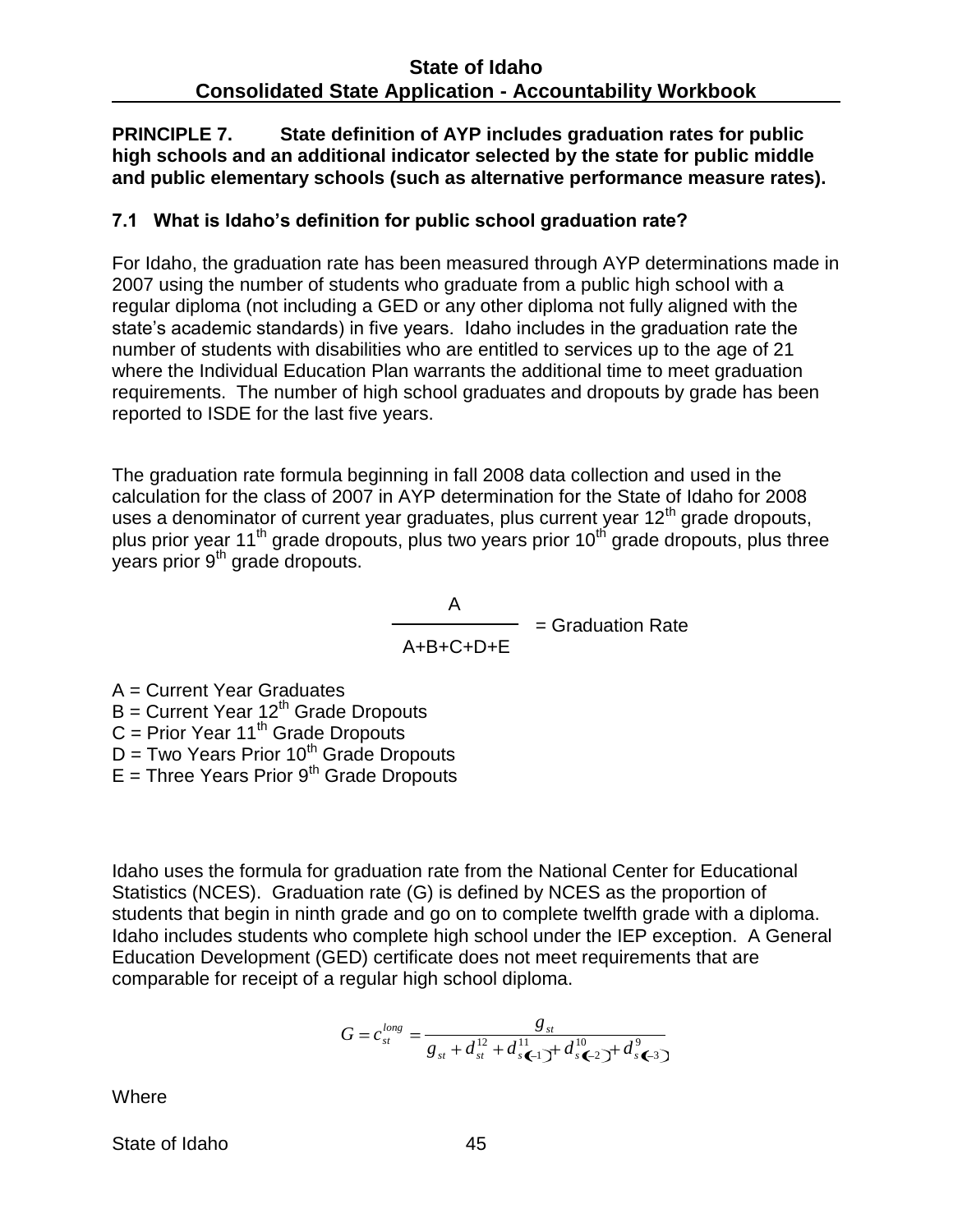| G                       | $=$ graduation rate.                                      |
|-------------------------|-----------------------------------------------------------|
| $C_{\rm st}^{\rm long}$ | $=$ four-year completion rate for state s at year t.      |
| $g_{st}$                | $=$ number of high school completers at year $t$ .        |
| $d_{st}^{12}$           | $=$ number of grade 12 dropouts at year t.                |
|                         | $d_{s-1}^{11}$ = number of grade 11 dropouts at year t-1. |
|                         | $d_{s-2}^{10}$ = number of grade 10 dropouts at year t-2. |
|                         | $d_s^9$ = number of grade 9 dropouts at year t-3.         |
|                         |                                                           |

The Board established the graduation rate standard of 90%. Schools will be considered as having achieved AYP if they have made at least a 2% improvement toward the standard.

Idaho will first determine whether each school met the 90% target or improved its graduation rate over the previous year.

The High School ISAT is first administered at grade 10. Proficient student scores will be banked. Non-proficient students will be re-tested in grades 11 and 12. AYP calculation will be made at the 11<sup>th</sup> grade cohort in 2009 and  $12^{th}$  grade cohort in 2010. Proficiency on the High School ISAT is a requirement for high school graduation in Idaho.

Graduation rates will use a rolling average, averaged over a two or three year period to determine if the requirement has been met.

For small schools below the minimum "n" (with 34 or fewer students in the cohort, Idaho will conduct a small school review by:

- **First determining whether the school has met the 90% target or improved its** graduation rate over the previous year.
- Second, a three year rolling average of graduation rates will be applied to calculate AYP when they fail to meet 90%.
- Finally, AYP determination will be based on whether the school lost no more than 1 student per year.

For subgroups with less than 10, the 90% or improvement rule will be applied at the LEA and state levels.

For AYP determination, the graduation rate calculation will be used for accountability at the school/LEA levels, but will not be calculated for each subgroup. However, for schools/LEAs that must use the "Safe Harbor" provision to achieve AYP for the graduation rate standard must then be met by the subgroup(s) that failed to achieve AYP on the assessment standards.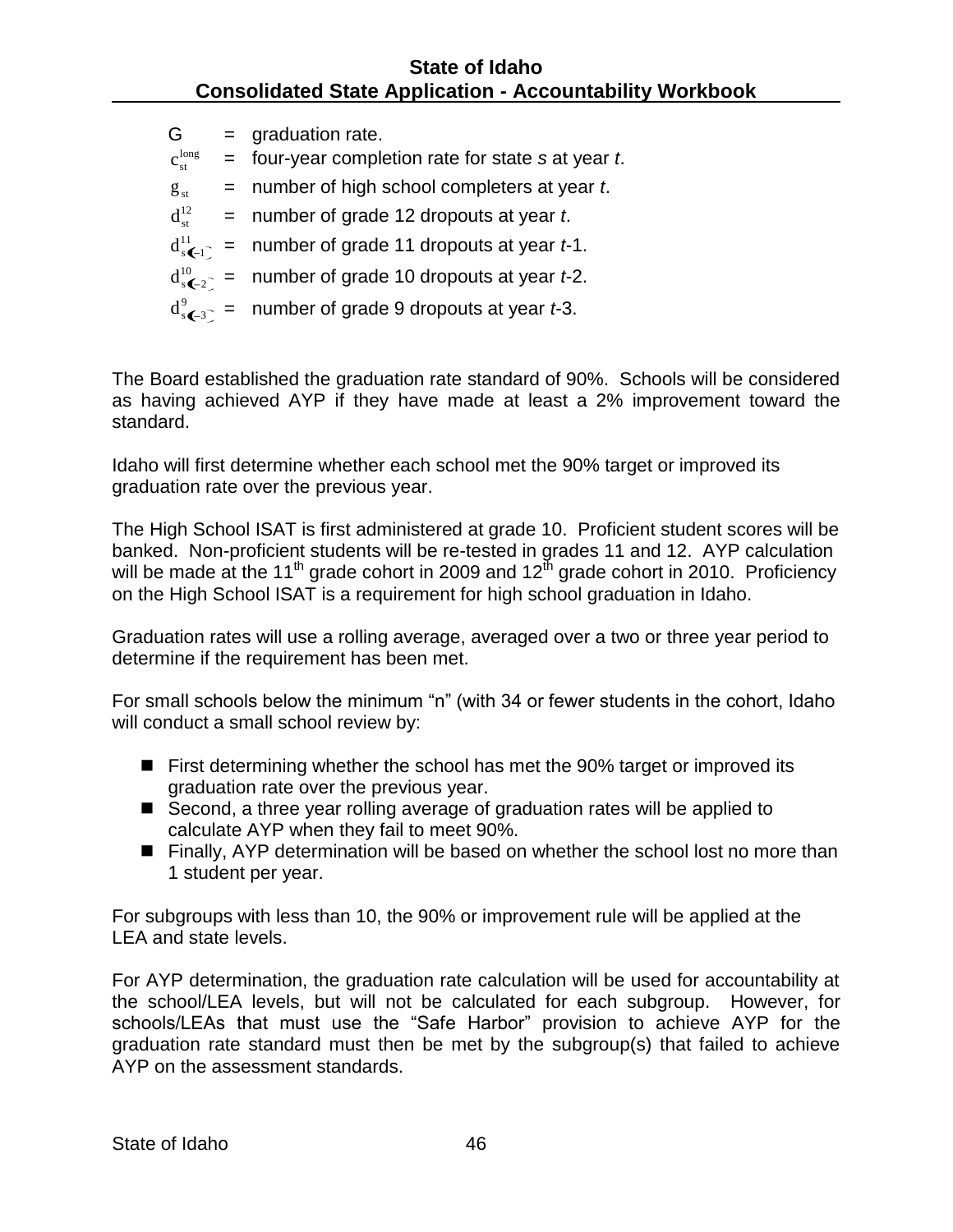While the state has been able to calculate the graduation rate for the student population as a whole, in order to provide for disaggregation of data by subgroups Idaho implemented in the fall 2008 collection detailed data that will allow the calculation of subgroup graduation rates for "Safe Harbor" determinations for the 2007 graduating class, which will be reported in 2008 AYP determinations.

The formula for calculating the graduation rate will be based on four year completers and will be used in the AYP calculation. With the implementation of a unique student identifier within the next year districts within Idaho will be better able to track transfers of students within the state.

### **Evidence:**

Board action October 2, 2003 IDAPA 08.02.03

Board Action June 17, 2010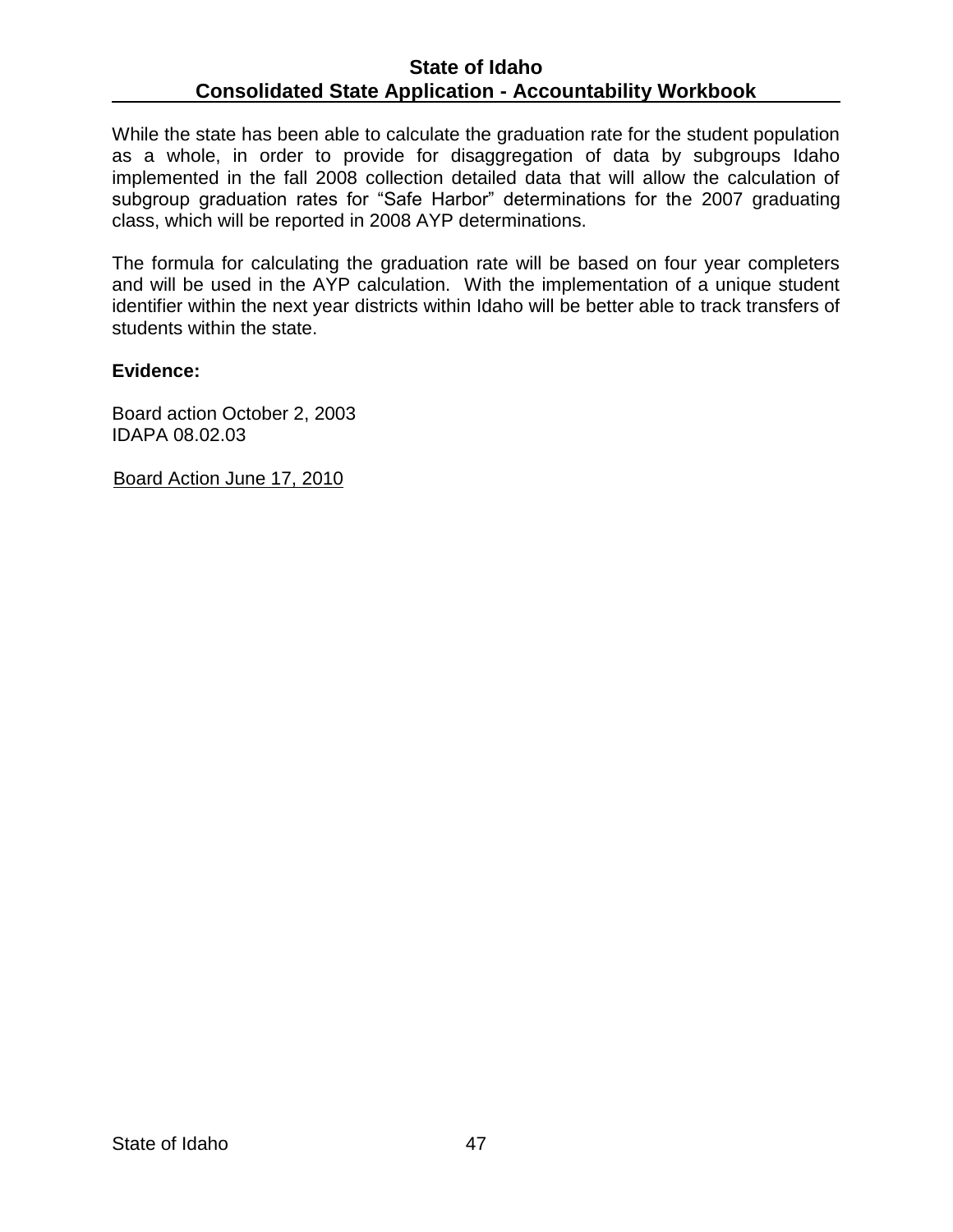## **7.2 What is the State's additional academic indicator for public elementary schools and public middle schools for the definition of AYP?**

The Idaho State Board of Education approved beginning in the 2004-2005 school year an additional academic indicator for elementary and middle schools. Districts may choose among the following three options:

- Meet or exceed previous Language Usage ISAT proficiency rates, or
- Reduce the percentage of students that score at the below basic level on the reading and math ISAT, or
- Increase the percentage of students that score at the advanced level on the reading and math ISAT.

The guidelines for the Language Usage proficiency rates will be the same as for the previous two years. Schools/districts and any applicable subgroup using safe harbor must do one of the following to meet the Language Usage goal:

- 1. Maintain the percent of proficient or advanced students from the previous year, or
- 2. Increase the percent proficient or advanced students from previous year, or
- 3. Achieve a proficiency rate at or above the current AMO target (see Principle 3.1).

In addition, the guidelines below apply to increasing the percent of advanced in reading and math or decreasing the percent of below basic in reading and math:

- 1. Increase in percent of advanced is an average of the percent of increase in reading and the increase in math delineated by the following formulas:
	- a) Formula for increase of advanced percent: ((Percent of advanced students in reading year  $2$  – percent of advanced students in reading year 1) + (Percent of advanced students in math year 2 – percent of advanced students in math year 1)) / 2
	- b) Formula for decrease of below basic percent: ((Percent of below basic students in reading year 1 – percent of below basic students in reading year 2) + (Percent of below basic students in math year 1 – percent of below basic students in math year 2)) / 2
- 2. Districts must maintain the previous year's level or make progress in either the percent of advanced or percent of below basic students to have achieved the goal.

The following are general guidelines for all three options:

- 1. Selection of an option is in force for a minimum of one year. Districts may change their selection annually by written notification to the Office of the State Board of Education by September 15th of each year. The selection will remain in effect unless notification is received by this date.
- 2. Districts must select a choice that will be applied to all schools within that district, including charter schools. Charter schools not chartered by a district will make a decision as an LEA.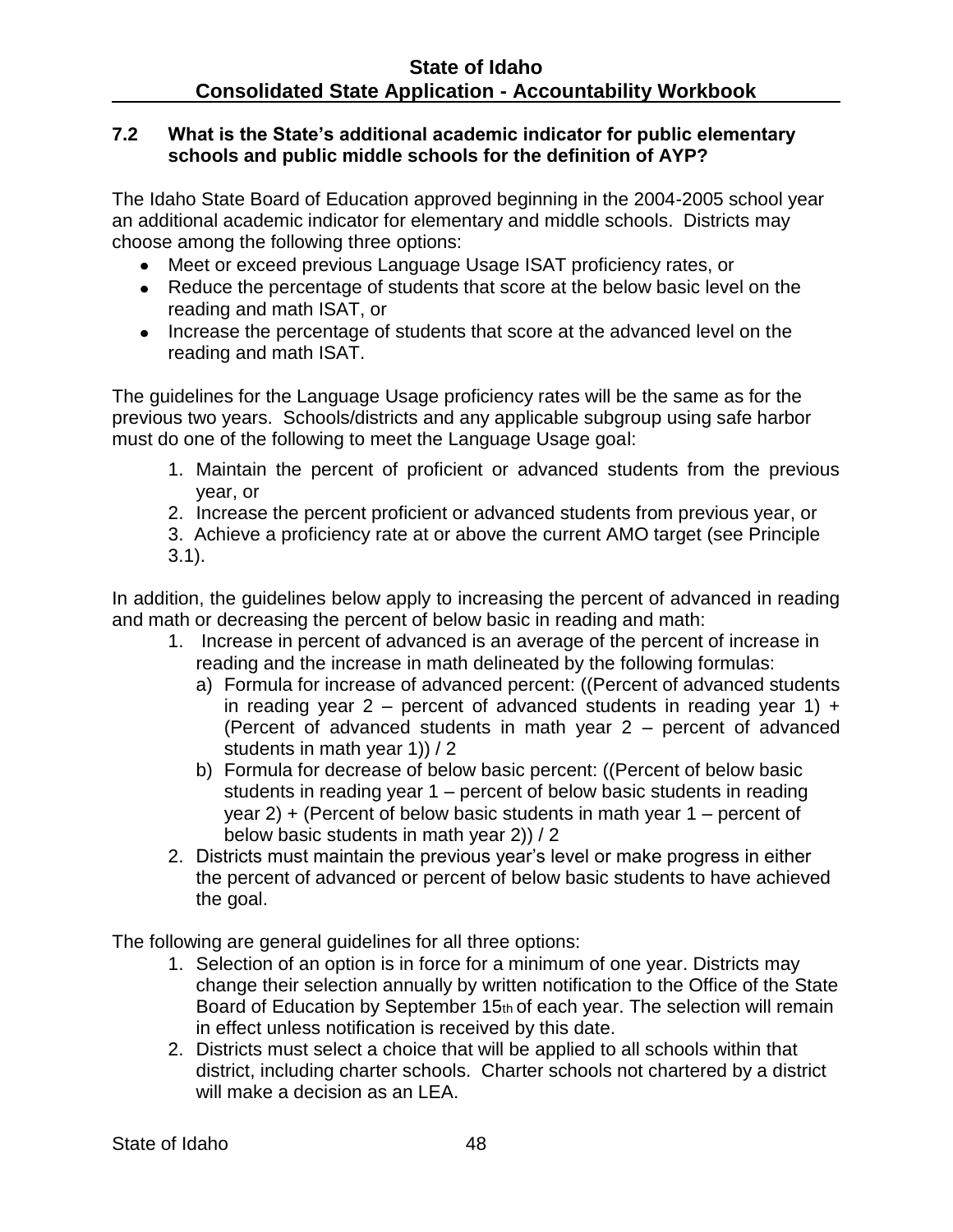LEA choices must be made at the beginning of the school year. The language usage option was assigned to LEAs that did not make the cut off date for the 2004-2005 school year.

These gains are measured by performance on the ISAT tests, eliminating the need for an additional statewide test. The language usage test is an academic test that is developed and maintained according to the same technical standards as the mathematics, reading, and science tests that are components of the ISAT.

For the AYP determination, the additional academic indicator calculation will be used for accountability at the school/LEA levels, but will not be calculated for each subgroup. However, for schools/LEAs that must use the "Safe Harbor" provision to achieve AYP for the achievement indicator, the additional academic indicator standard must then be met by the subgroup(s) that failed to achieve AYP on the assessment standards.

### **Evidence:**

Board action, January 26, 2004 Board action, December 10, 2009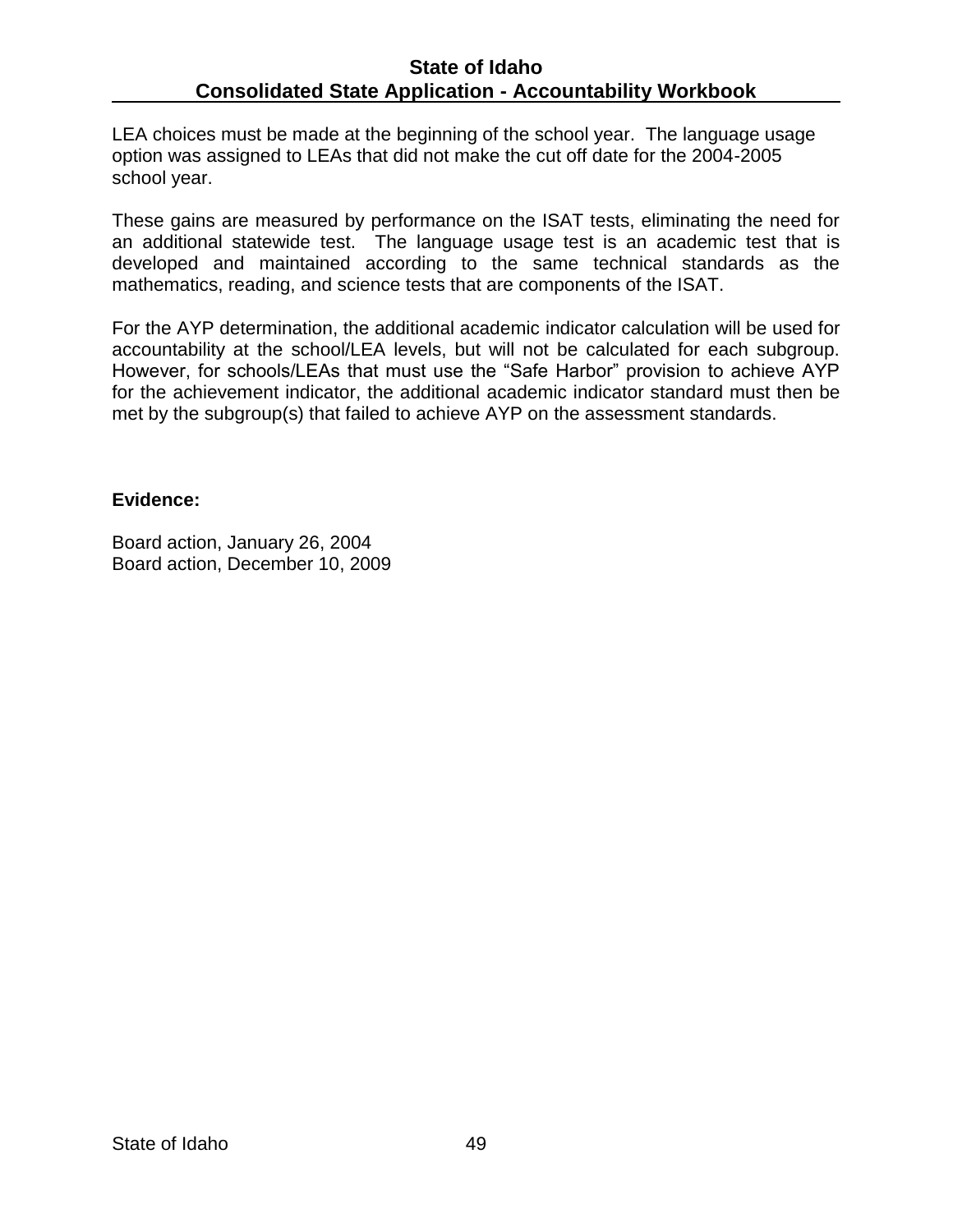## **7.3 Are the State's academic indicators valid and reliable?**

Idaho has defined academic indicators that are valid and reliable as demonstrated by the use of clear definitions (e.g., United States Department of Education-recommended calculation formulas) for data elements and the statewide collection and analysis of data by the Board and ISDE. The Board and ISDE review data submitted by LEAs, including school/LEA graduation and additional academic indicators, and publishes the information in school/LEA/state Report Cards. This includes the monitoring of databases to verify the accuracy of data.

Idaho's graduation rate calculation is consistent with the NCES calculation (See Section 7.1) with the exception that Idaho includes a provision that for students with disabilities who meet the criteria established on his or her IEP that specifically address completion of the student's secondary program more than four years can be taken to graduate. The same flexibility is allowed for LEP students with an ELP plan.

In 2007 and 2008, Idaho contracted with outside vendors to conduct independent reliability and validity studies of ISAT reading, mathematics, language usage, and science assessments. Educators from each part of the state will be involved in ongoing item writing and test development to provide test items for each testing session. Alignment study results found each content area to be in satisfactory alignment with Idaho content standards. The alternate assessment has been redesigned as a portfolio assessment aligned with Idaho Standards, and all content areas will be assessed using the new system in 2009-2010. An independent review will be conducted to assure validity, reliability, and alignment.

### **Evidence:**

Idaho State Department of Education website for Idaho Report Card https://www.sde.idaho.gov/reportcard/ Idaho State Department of Education website for alignment studies <http://www.sde.idaho.gov/site/assessment/ISAT/technicalReports.htm>

Board action, December 10, 2009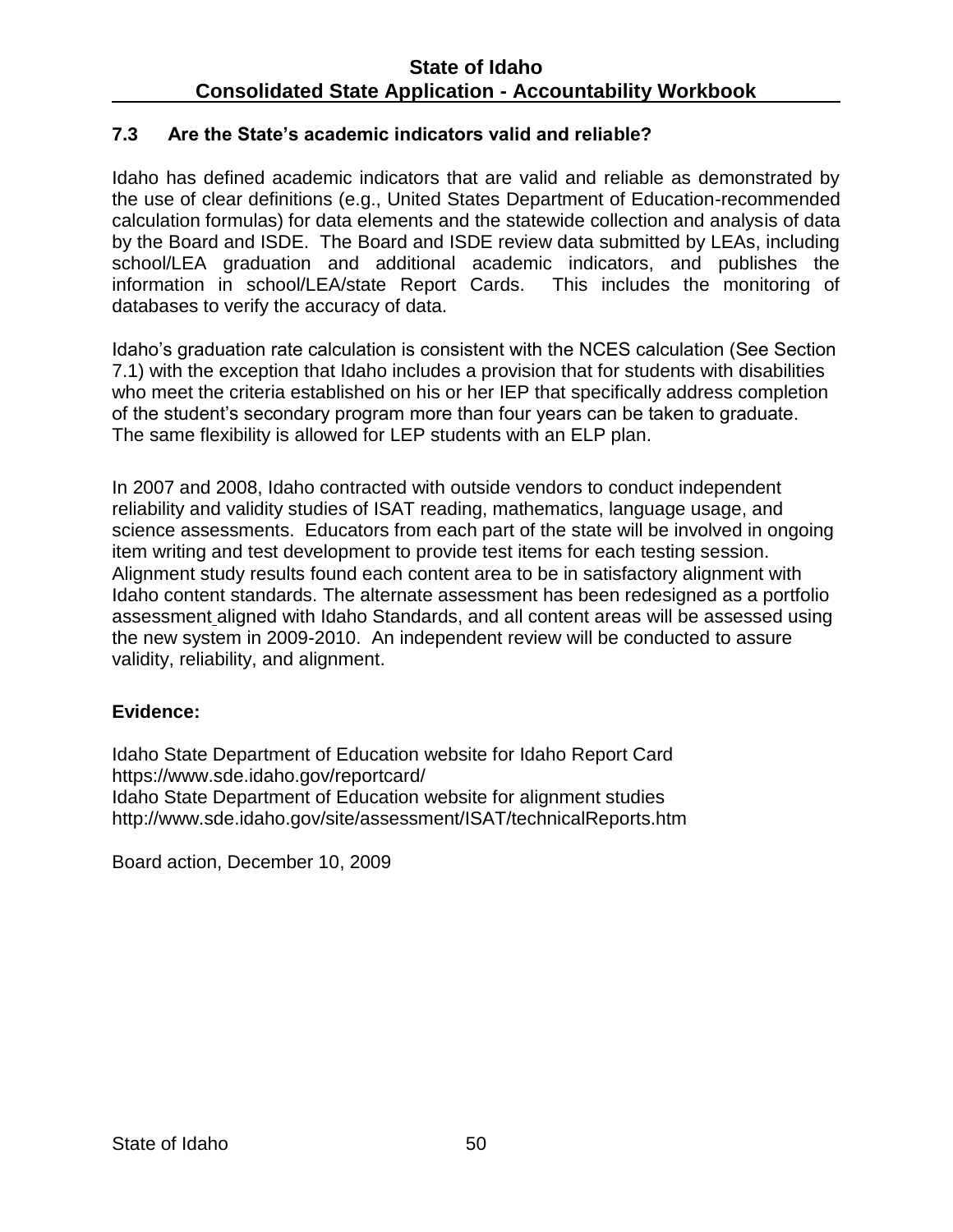**PRINCIPLE 8. AYP is based on reading/language arts and mathematics achievement objectives.**

## **8.1 Does the state measure achievement in reading/language arts and mathematics separately for determining AYP?**

For accountability purposes, using the ISAT, achievement in reading and mathematics are measured separately. For Idaho students with significant cognitive impairment, the Idaho Alternate Assessment (IAA) is used to assess students for accountability. (See Chart 3 in Section 3.1) During the 2002–03 academic year, Idaho implemented the ISAT assessment program on a statewide basis.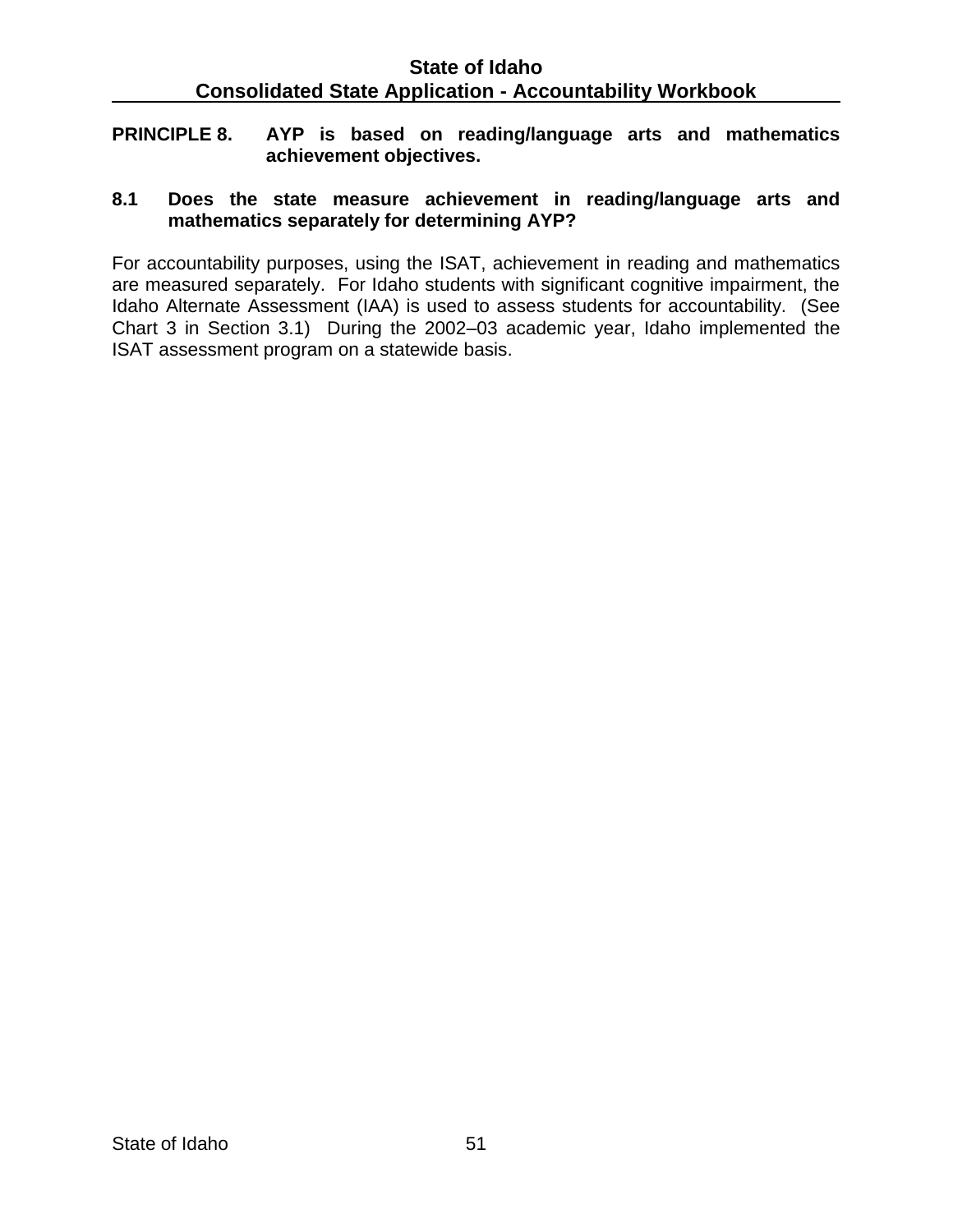## **PRINCIPLE 9. State Accountability System is statistically valid and reliable.**

#### **9.1 How do AYP determinations meet the State's standard for acceptable reliability?**

Idaho will provide a process that creates evidence that AYP determinations are reliable. The reliability of the Plan determinations will be assured through:

- Uniform averaging of proficiency categories across grade levels within the school and LEA to produce a single school or LEA score.
- 2002-03 scores were used as baseline for determining starting point. Idaho has  $\bullet$ established the trajectory of intermediate goals and annual objectives beginning in 2004-2005.
- Statistical tests to support the minimum "n" decision.  $\bullet$
- A minimum subgroup size of 34 is being used for accountability.  $\bullet$
- External review for content standards alignment.  $\bullet$
- Third party independent alignment studies for Mathematics, Science and Reading  $\bullet$ were completed in May 2007 and for Language Usage in January 2008. Note: Language Usage was delayed until Idaho's item bank was sufficient. All four alignment studies are available at http://www.sde.idaho.gov/site/assessment/ISAT/technicalReports.htm.
- "Safe Harbor" provision and evidence that this rule increases reliability of decisions about schools.

Note: Validity, reliability and alignment studies for the IAA will be available in fall 2009. IAA is currently under revision.

### **Evidence:**

(2) Assessment Data analysis from ISAT Technical Reports: ISAT http://www.sde.idaho.gov/site/assessment/ISAT/technicalReports.htm. Board action, December 10, 2009

**(3)**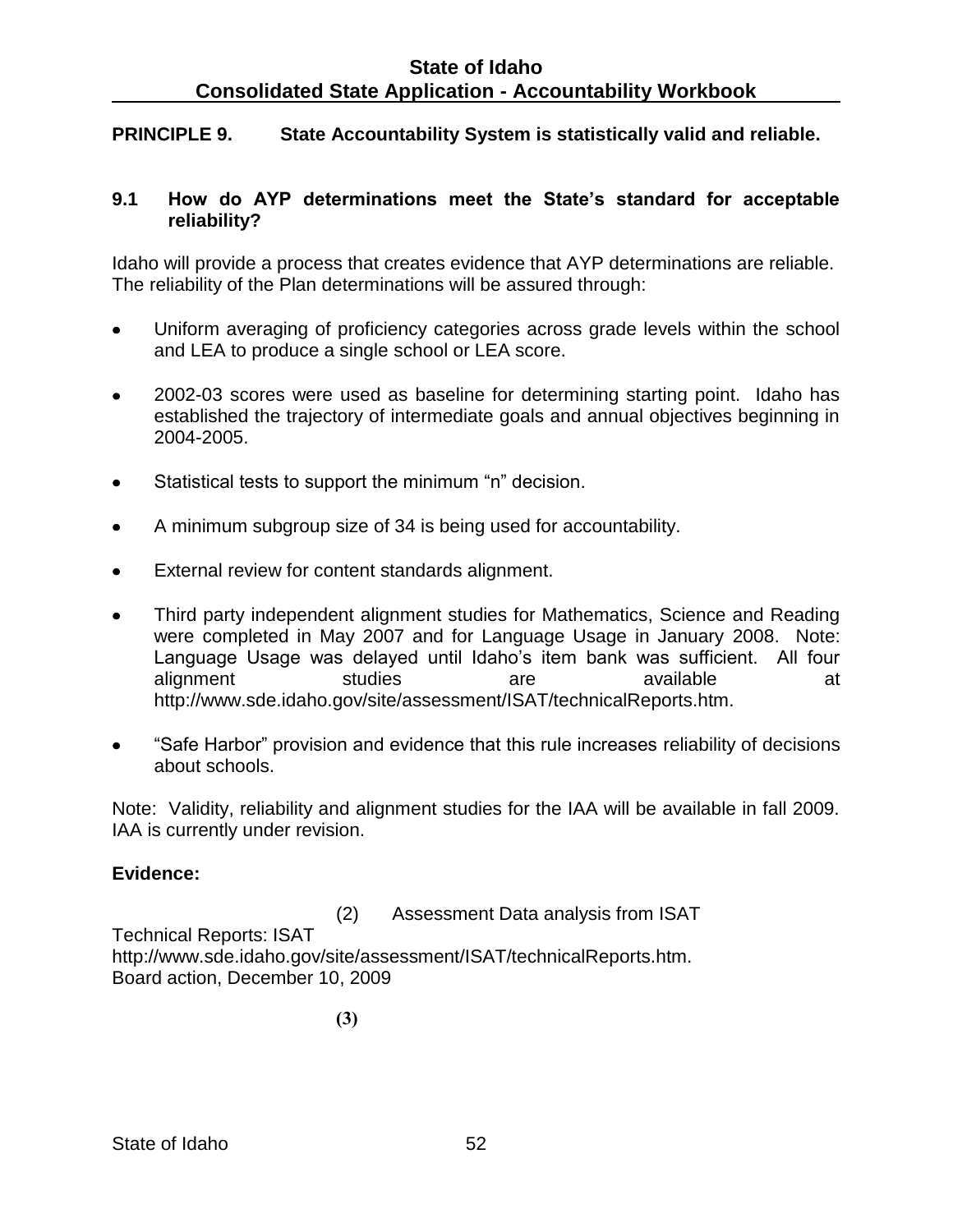## **9.2 What is the State's process for making valid AYP determinations?**

Idaho's Plan is designed for construct validity and ongoing analysis of results.

Reliable assessments aligned with content standards will result in accurate identification of schools and LEAs in need of improvement. Accurate data collection and reporting will support the inferences drawn from the System. Schools and LEAs will have access to an appeals procedure following preliminary identification.

In order to increase the validity of accountability decisions, Board policy includes the following Appeals Process:

- 1. The Idaho State Board of Education, with the assistance of the Idaho State Department of Education, determines preliminary identification of all schools and LEAs that have not met AYP according to the state criteria. The LEA will notify all schools that are identified for school improvement.
- 2. Within 30 days of preliminary identification, the agency (LEA/school) reviews its data and may challenge its identification. The agency (LEA/school) not meeting AYP may appeal its status and provide evidence to support the challenge to the agency making the identification (Idaho Board of Education or LEA).
- 3. No later than thirty days after preliminary identification, the identifying agency reviews the appeal and makes a final determination of identification for school improvement.

A valid and reliable accountability system has been designed for the ISAT assessment program that includes the requirements of NCLB. The new accountability system will be designed to create the most advantageous balance of 1) reliable results, 2) public confidence in the results, 3) including all public schools in the accountability formula, and 4) capacity building and development of resources to serve Idaho students and schools.

As the Idaho Accountability System is revised, Idaho will regularly examine the validity and reliability of the data related to the determination of AYP and decision consistency for holding public schools and LEAs accountable within this system. Updated analysis and reporting of decision consistency will be shared with the public at appropriate intervals.

### **Evidence:**

IDAPA 08.02.03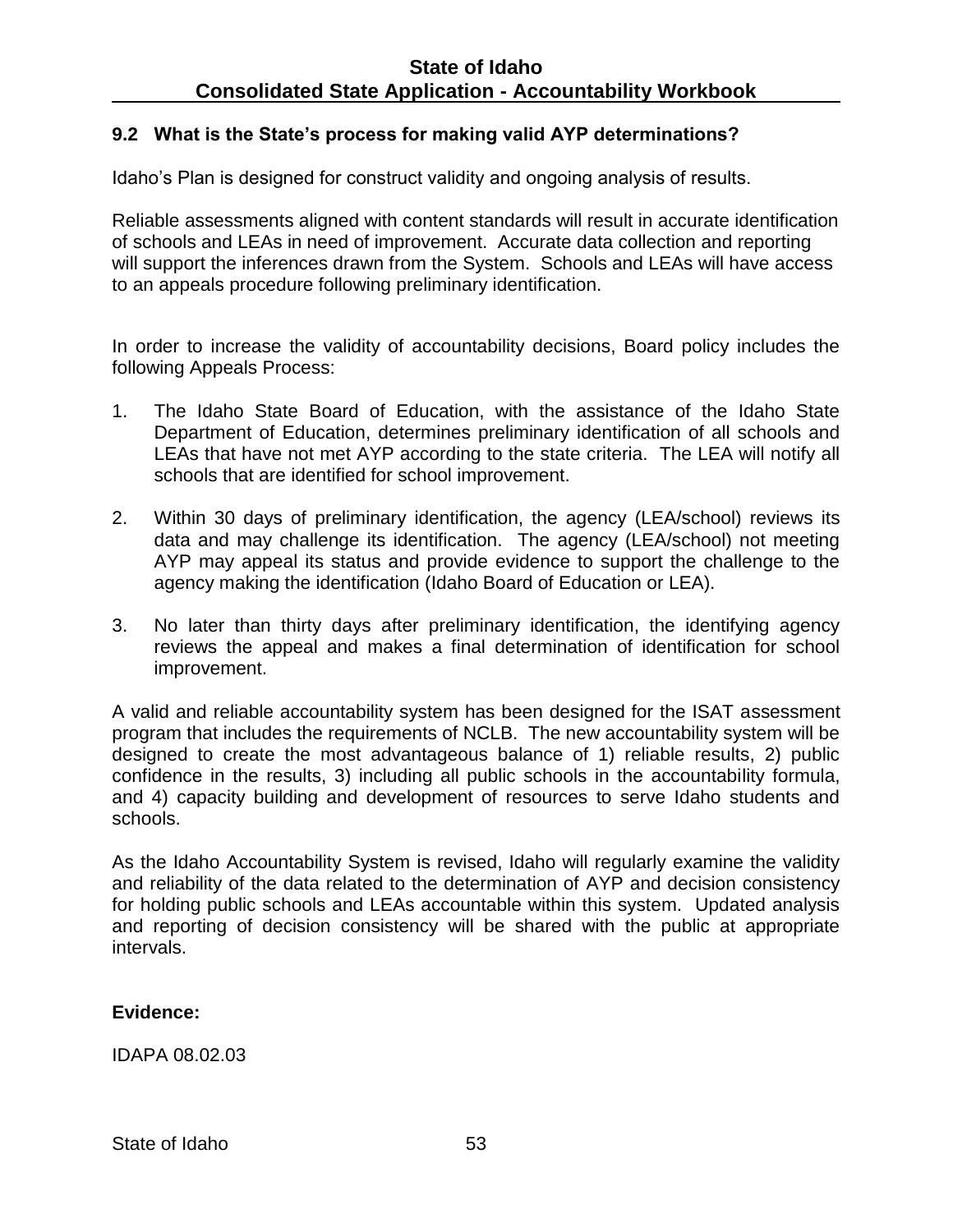### **9.3 How has the State planned for incorporating into its definition of AYP anticipated changes in assessment?**

The current ISAT was first developed for the spring 2007 administration. The development of test forms for subsequent administrations will be carefully linked and equated to previous administrations meeting current Standards for Education and Psychological Testing, AERA. Current technical reports are available at the State Board website.

ISAT is delivered primarily on the computer. Idaho provides accommodated versions of the assessment including pencil/paper, large print, Braille and audio for students requiring these accommodations. Online administration of the test increases accuracy and reliability of test results. New assessments that are implemented as part of the Plan will employ similar computer technology to assure consistent accuracy and reliability.

Note: The IAA is currently under revision. Technical reports will be available in fall 2009.

**Evidence:** IDAPA 08.02.03 Technical Reports: ISAT http://www.sde.idaho.gov/site/assessment/ISAT/technicalReports.htm

Board action, December 10, 2009

.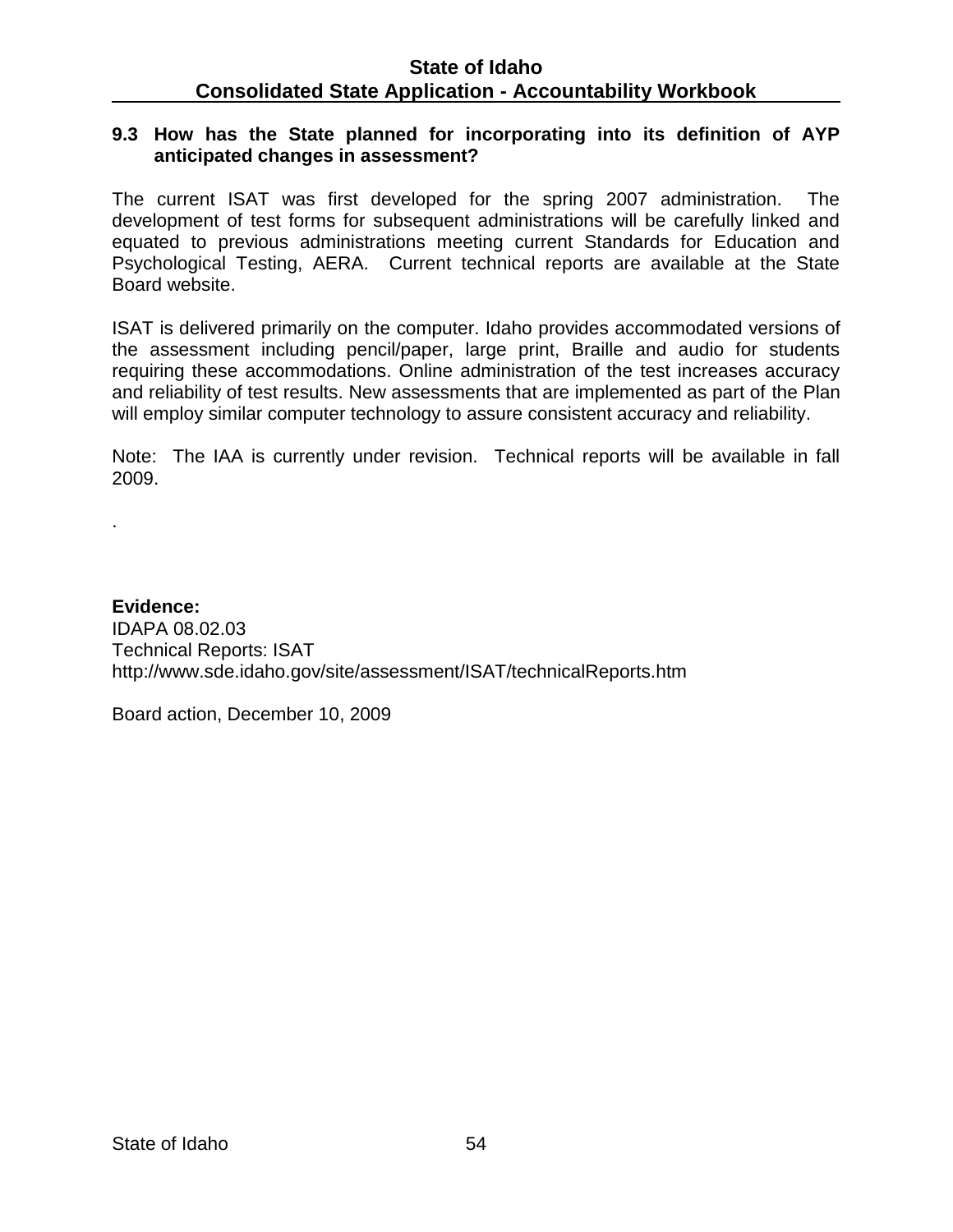## **PRINCIPLE 10. In order for a public school or LEA to make AYP, the State ensures that it assessed at least 95 percent of the students enrolled in each subgroup.**

#### **10.1 What is the State's method for calculating participation rates in the state assessments for use in Adequate Yearly Progress determinations?**

NCLB requires that a *minimum* of 95% of students enrolled in public schools as well as 95% of students in *each* subpopulation take the test. The 95% minimum precludes public schools from shielding low-scoring students in subpopulations from AYP accountability. Failure to include 95% of students automatically identifies the school as not having achieved AYP. The 95% determination is made by dividing the number of students assessed on the Spring ISAT by the number of students reported on the class roster files:

$$
\frac{T}{E} \ge .95
$$

**Where**

- **T = number of students tested.**
- **E = number of students reported on the class roster files.**

### **Invalid tests are included in the denominator, but not in the numerator. The state uses standard rounding rules in these calculations.**

In 2004 Idaho added to Board Rule the provision to use an average of the most recent three years to determine whether an LEA meets or exceeds the 95% requirement. IDAPA 08.02.03, Rules Governing Thoroughness, in section 03(b)1 states:

If a school district does not meet the ninety-five percent (95%) participation target for the current year, the participation rate can be calculated by the most recent two (2) year or the most recent (3) year average of participation.

This change is in accord with the 2004 policy decision of the U.S. Department of Education.

## **Evidence:**

IDAPA 08.02.03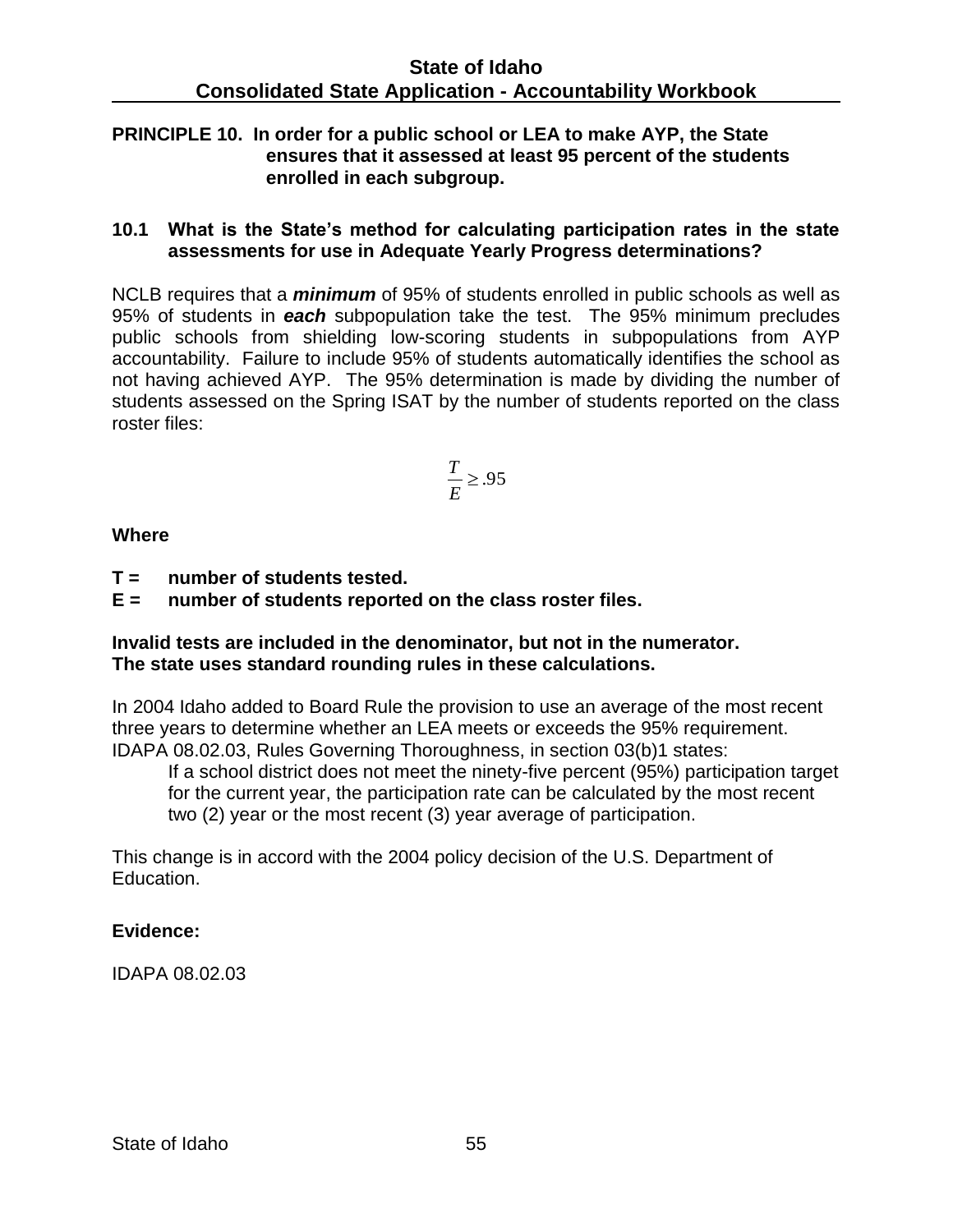## **10.2 What is the State's policy for determining when the 95% assessed requirement should be applied?**

For determining AYP, Idaho will apply the 95% of total enrollment participation requirement for grades tested for all schools and subgroups unless the subgroup has less than the minimum "n." For subgroups less than the minimum "n," the 95% assessed requirement will be applied at the LEA and state levels.

Failure to include ninety-five percent (95%) of all students and ninety-five percent (95%) of students in designated subgroups automatically identifies the school as not having achieved AYP. The ninety-five percent (95%) determination is made by dividing the number of students assessed on the spring ISAT by the number of students reported on the class roster file for the spring ISAT.

- 1) If a school district does not meet the ninety-five percent (95%) participation target for the current year, the participation rate will be calculated by a three (3) year average of participation.
- 2) Students who are absent for the entire state-approved testing window because of a significant medical emergency are exempt from taking the ISAT if such circumstances prohibit them from participating.

For groups of ten (10) or more students, absences for the state assessment may not exceed five percent (5%) of the current enrollment or two (2) students, whichever is greater. Groups of less than ten (10) students will not have a participation determination.

## **Evidence:**

IDAPA 08.02.03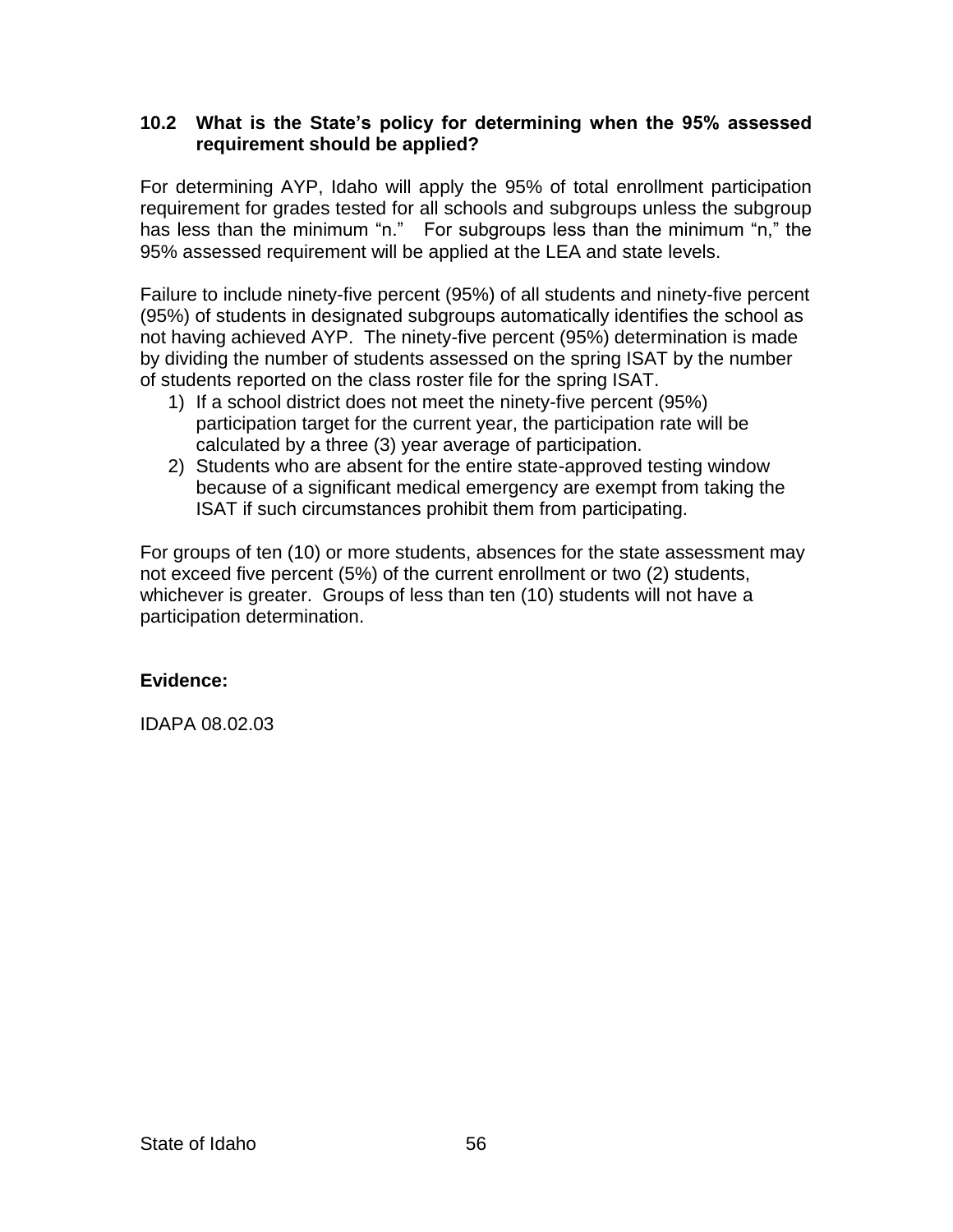# **APPENDIX A**

# **Adequate Yearly Progress Accountability Procedures**

**for** 

**Idaho Local Education Agencies & Schools** 

**Approved by the State Board of Education June 2004 Revised June 2006 Revised January 2008 Revised January 2009**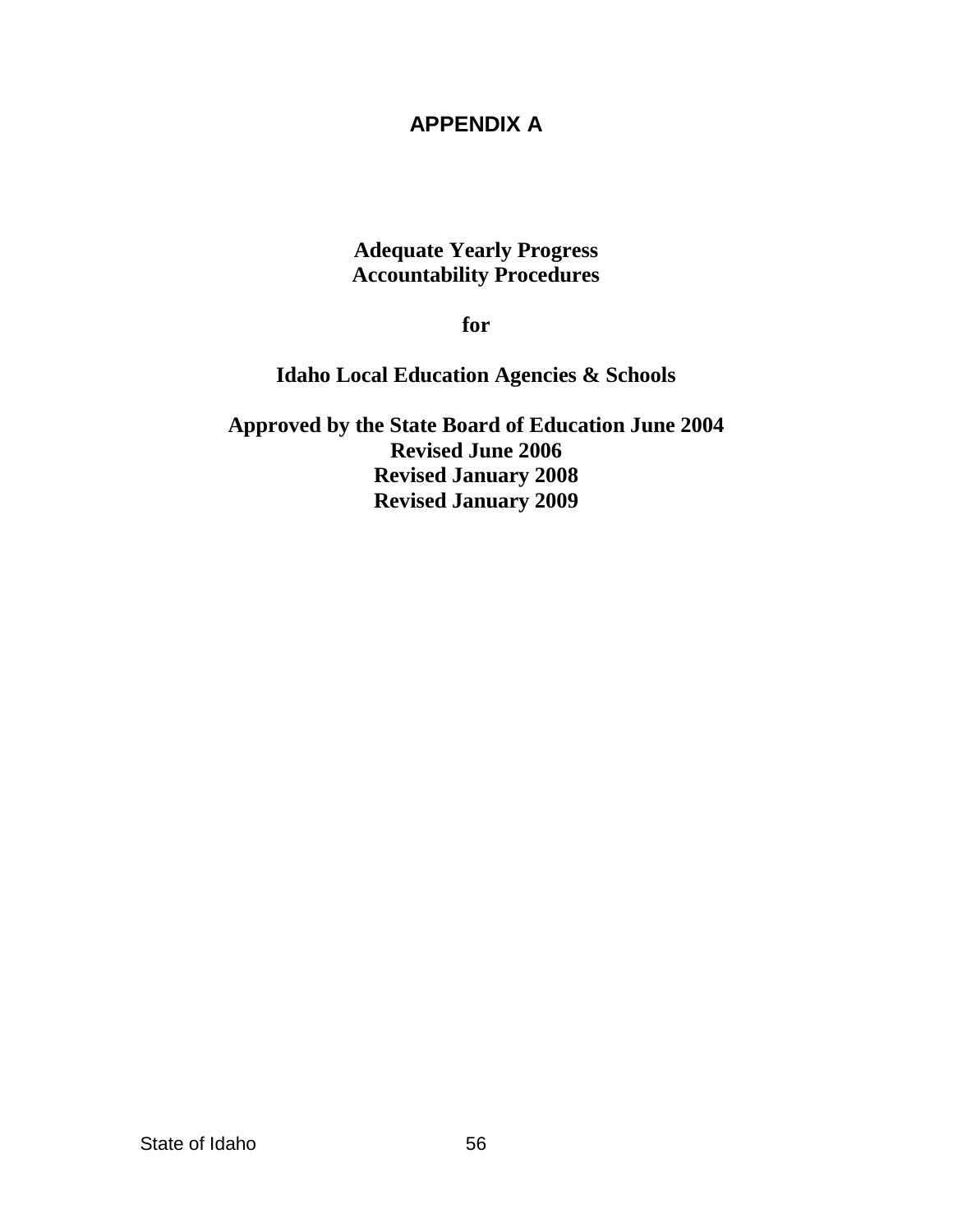# **CONTENTS**

| Accountability Timeline for Schools Not Making Adequate Yearly Progress3 |  |
|--------------------------------------------------------------------------|--|
|                                                                          |  |
|                                                                          |  |
|                                                                          |  |
|                                                                          |  |
|                                                                          |  |
|                                                                          |  |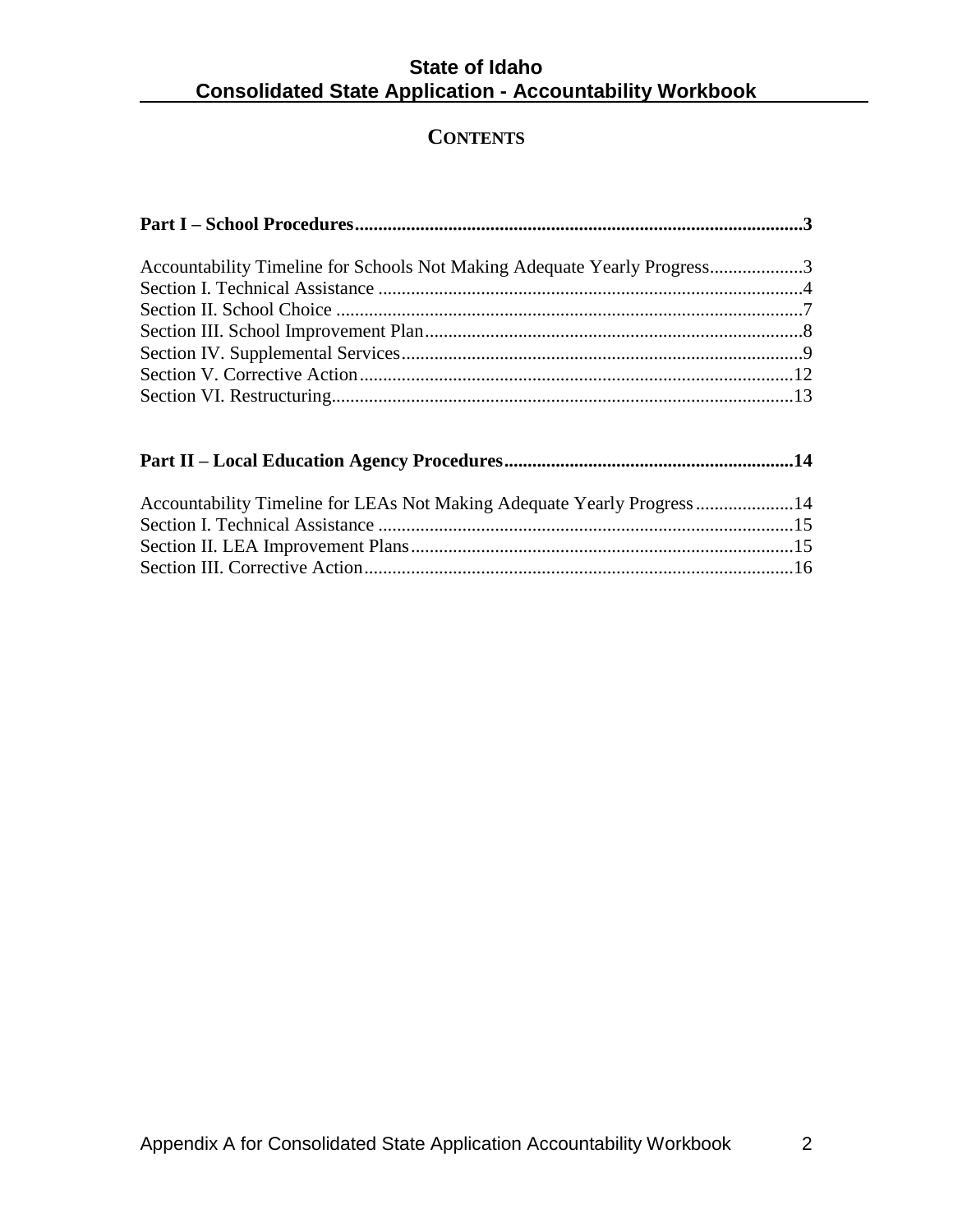#### **INTRODUCTION**

State Board of Education administrative rules and federal law establish sanctions or consequences for schools and local education agencies (LEAs) that do not make Adequate Yearly Progress (AYP). Part I of this document details the sanctions and procedures for schools. Part II details the sanctions and procedures for LEAs.

## **PART I: SCHOOL PROCEDURES**

Sanctions begin when a school fails to make AYP for two consecutive years. The sanctions become progressively more severe over the following five years if the school continues to fail to make AYP.

| Not Meeting           |                                                                                                                                          |                                                                                                                                          |
|-----------------------|------------------------------------------------------------------------------------------------------------------------------------------|------------------------------------------------------------------------------------------------------------------------------------------|
| <b>AYP</b>            | Schools                                                                                                                                  | LEAs                                                                                                                                     |
| <b>Year 1 &amp; 2</b> | Identified as not achieving AYP                                                                                                          | Identified as not achieving AYP                                                                                                          |
| Year <sub>3</sub>     | School Improvement<br><b>Technical Assistance from LEA</b><br>Choice<br>Develop and Implement an<br>Intervention School Improvement Plan | <b>LEA</b> Improvement<br><b>Technical Assistance from SDE</b><br>Develop and implement an<br>$\bullet$<br>Intervention Improvement Plan |
|                       | Supplemental Services for eligible<br>students in reading and math if choice<br>not available                                            |                                                                                                                                          |
| Year $\overline{4}$   | School Improvement                                                                                                                       | <b>LEA</b> Improvement                                                                                                                   |
|                       | <b>Technical Assistance from LEA</b>                                                                                                     | <b>Technical Assistance from SDE</b>                                                                                                     |
|                       | Choice                                                                                                                                   | Implement the Intervention                                                                                                               |
|                       | <b>Supplemental Services</b>                                                                                                             | Improvement Plan                                                                                                                         |
|                       | Implement Intervention School<br>$\bullet$                                                                                               |                                                                                                                                          |
|                       | Improvement Plan                                                                                                                         |                                                                                                                                          |
| Year <sub>5</sub>     | <b>Corrective Action</b>                                                                                                                 | <b>Corrective Action</b><br>$\bullet$                                                                                                    |
|                       | Choice                                                                                                                                   | <b>Technical Assistance from SDE</b>                                                                                                     |
|                       | <b>Supplemental Services</b>                                                                                                             | <b>Implement Corrective Action</b>                                                                                                       |
|                       | <b>Technical Assistance from LEA</b>                                                                                                     |                                                                                                                                          |
| Year <sub>6</sub>     | <b>Implement Corrective Action</b>                                                                                                       | <b>Corrective Action</b>                                                                                                                 |
|                       | School Improvement<br>Choice                                                                                                             | <b>Technical Assistance from SDE</b>                                                                                                     |
|                       | <b>Supplemental Services</b>                                                                                                             | <b>Implement Corrective Action</b>                                                                                                       |
|                       | Develop a Restructuring Plan<br>$\bullet$                                                                                                |                                                                                                                                          |
| Year <sub>7</sub>     | School Improvement                                                                                                                       |                                                                                                                                          |
|                       | Choice                                                                                                                                   |                                                                                                                                          |
|                       | <b>Supplemental Services</b>                                                                                                             |                                                                                                                                          |
|                       | <b>Implement Alternative Governance</b>                                                                                                  |                                                                                                                                          |

Note: For non-Title 1 schools identified for School Improvement (year 3, 4, 5, 6 & 7), see page 11 for alternate options for offering Supplemental Services.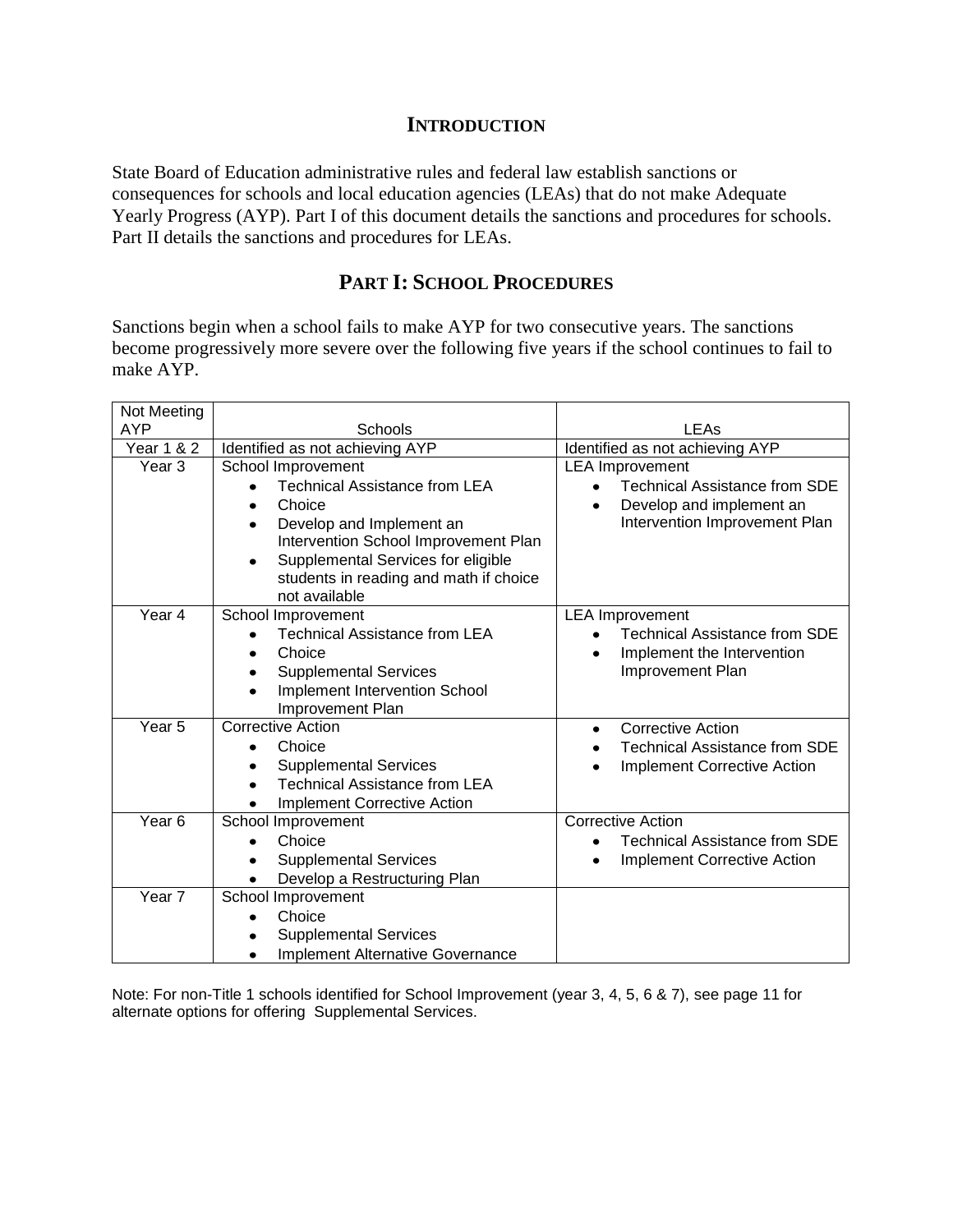An LEA, also called a school district or LEA charter school, must follow specific procedures to implement these sanctions when one or more of its schools consistently fail to make AYP. Procedures for each sanction and state support are detailed in the following sections:

- Section I Technical Assistance
- Section II School Choice
- Section III School Improvement Plans
- Section IV Supplemental Services
- Section V Corrective Action
- Section VI Restructuring

# **Section I. Technical Assistance**

Although technical assistance is listed with the consequences of not making AYP, it is not a sanction. Technical assistance is practical advice offered by an external source that addresses specific areas of improvement.

Federal law places the primary responsibility for providing technical assistance to schools with the LEA. The State Department of Education (SDE) also plays a significant role in the improvement process. Both federal law and State Board rule require the SDE to provide support to LEAs and schools (technical assistance, consultation, etc.) in the planning and implementation of school improvement.

Below are requirements identified in federal law for the LEA and the state with regard to providing technical assistance. Each sanction or consequence also identifies specific technical assistance procedures for the LEA.

## **LEA**

The LEA is required to provide technical assistance to its schools that fail to make AYP and are identified for improvement. Although the LEA must ensure its schools receive technical assistance, federal law allows the LEA to use other agencies to provide the direct services. Other acceptable technical assistance providers may include:

- the State Department of Education,
- an institution of higher education,
- a private, not-for-profit or for-profit organization,
- an educational service agency, or
- another entity with experience in helping schools improve academic achievement.

Additional resources may be found on the State Department of Education's website at http://www.sde.idaho.gov.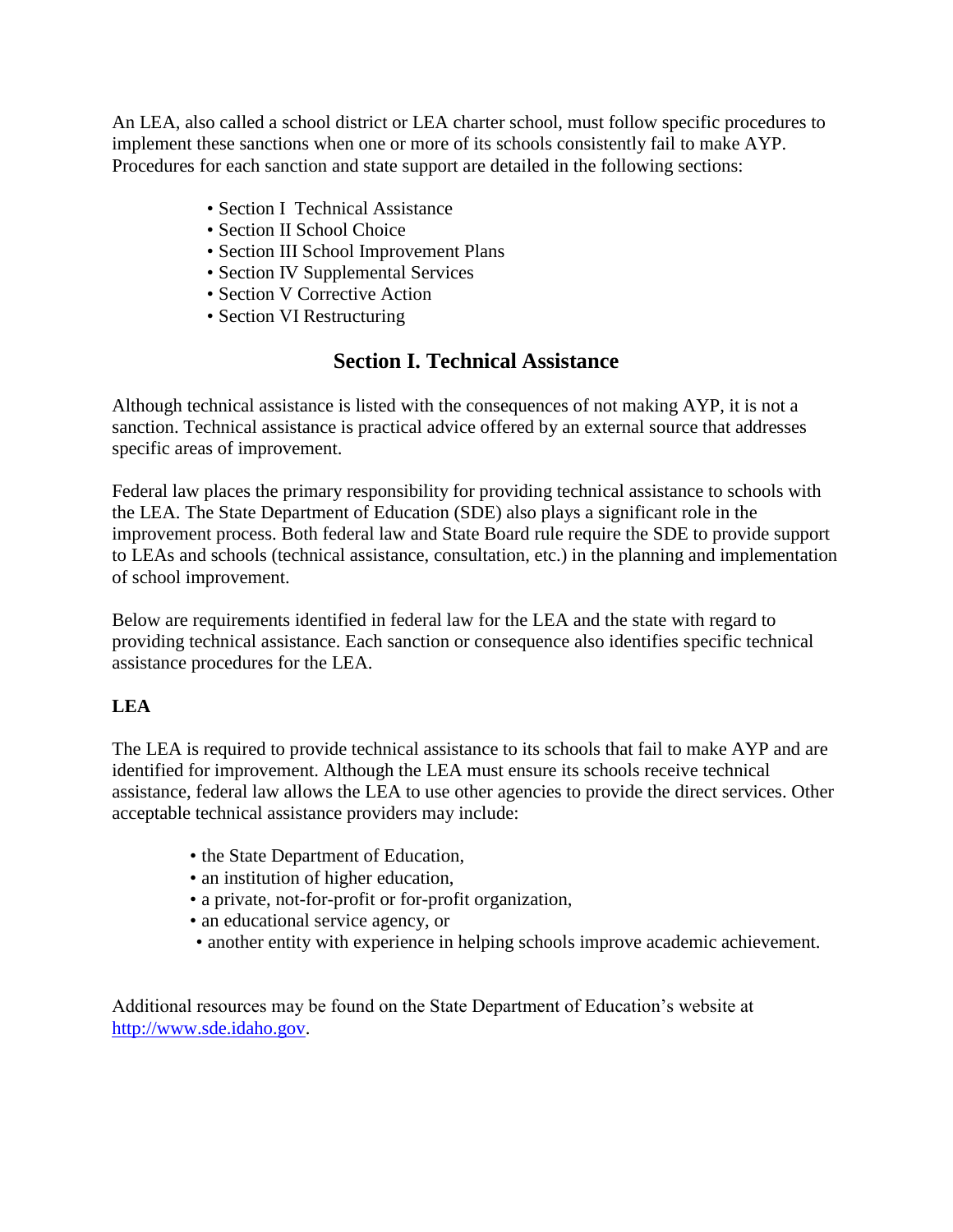#### **State Support**

Federal law sets specific technical assistance responsibilities for the state. States are to do the following:

1. Reserve and allocate Title I Part A funds for school improvement activities.

2. Create and sustain a statewide system of support that provides technical assistance to schools and LEAs identified for improvement.

The central focus of the statewide system of support and improvement is utilizing external teams of skillful and experienced individuals and professionals to assist schools and LEAs. Federal law also details the roles and responsibilities of these groups as follows:

- 1. A team is a group of skillful and experienced individuals charged with providing struggling schools with practical, applicable and helpful assistance in order to increase the opportunity for all students to meet the state's academic content and student academic achievement standards.
- 2. Each team must be comprised of individuals who are knowledgeable about scientifically based research and practice and its potential for improving teaching and learning. In addition, team members should be familiar with a wide variety of school reform initiatives, such as school wide programs, comprehensive school reform, and other means of improving educational opportunities for low-achieving students.
- 3. Typically, teams will include some or all of the following:

a. Highly qualified or distinguished teachers, principals, and district level personnel;

b. Pupil services personnel;

c. Parents;

d. Representatives of institutions of higher education;

e. Representatives of educational laboratories or regional technical assistance centers;

f. Representatives of external consultant groups; or

g. Other individuals that the state, in consultation with the LEA, may deem appropriate.

An extensive knowledge base, wide-ranging experience, and credibility are essential qualifications for team members.

4. The team's responsibility is to assist the school in strengthening its instructional program to improve student achievement. Specifically, the team must do the following: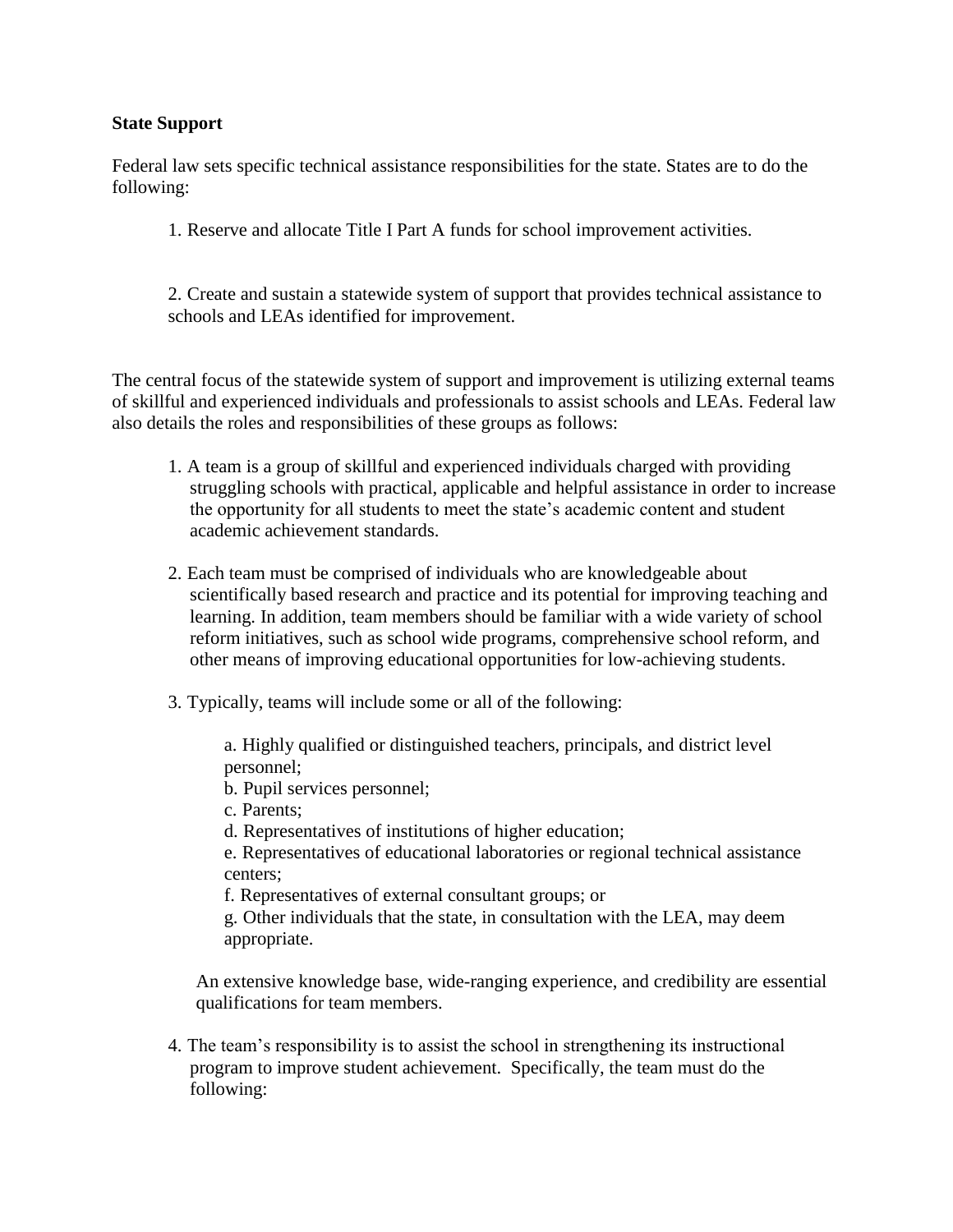a. Review and analyze all facets of the school's operation, including the design and operation of the instructional program, using the findings from this review to help the school develop recommendations for improved student performance.

- b. Collaborate with school staff, LEA staff, and parents to design, implement and monitor an improvement, corrective action or restructuring plan that can be expected to help the school meet its improvement goals if implemented.
- c. Monitor the implementation of the intervention school improvement plan and request additional assistance from the LEA or the state as needed by the school or the team.
- d. Provide feedback at least twice a year to the LEA, and to the state when appropriate, about the effectiveness of the personnel assigned to the school.
- e. The overall charge of the team is to help the school create and implement a coherent, efficient and practical plan for improvement. Effective team members will possess the knowledge, skills, experience and interpersonal skills that will enable them to address problems.

The state also must draw on the expertise of other entities to provide assistance as needed, such as institutions of higher education, educational service agencies or other local consortia, or private providers of scientifically based technical assistance. To the extent practicable, the statewide support system must work with and receive assistance from the comprehensive regional technical assistance centers and regional educational laboratories funded under the Elementary and Secondary Education Act (ESEA), or other providers of technical assistance.

In addition the state must monitor the efforts of LEAs to assist their schools identified for improvement. Federal law directs the state to do the following:

- 1. Make technical assistance available to schools identified for school improvement, corrective action or restructuring.
- 2. If the state determines that a LEA failed to carry out its responsibilities, take such corrective actions as the state determines to be appropriate and in compliance with state law.
- 3. Ensure that academic assessment results under this part are provided to schools before any identification of a school may take place under this subsection.
- 4. For LEAs or schools identified for improvement under this subsection, notify the U.S. Secretary of Education of major factors that were brought to the attention of the state that have significantly affected student academic achievement.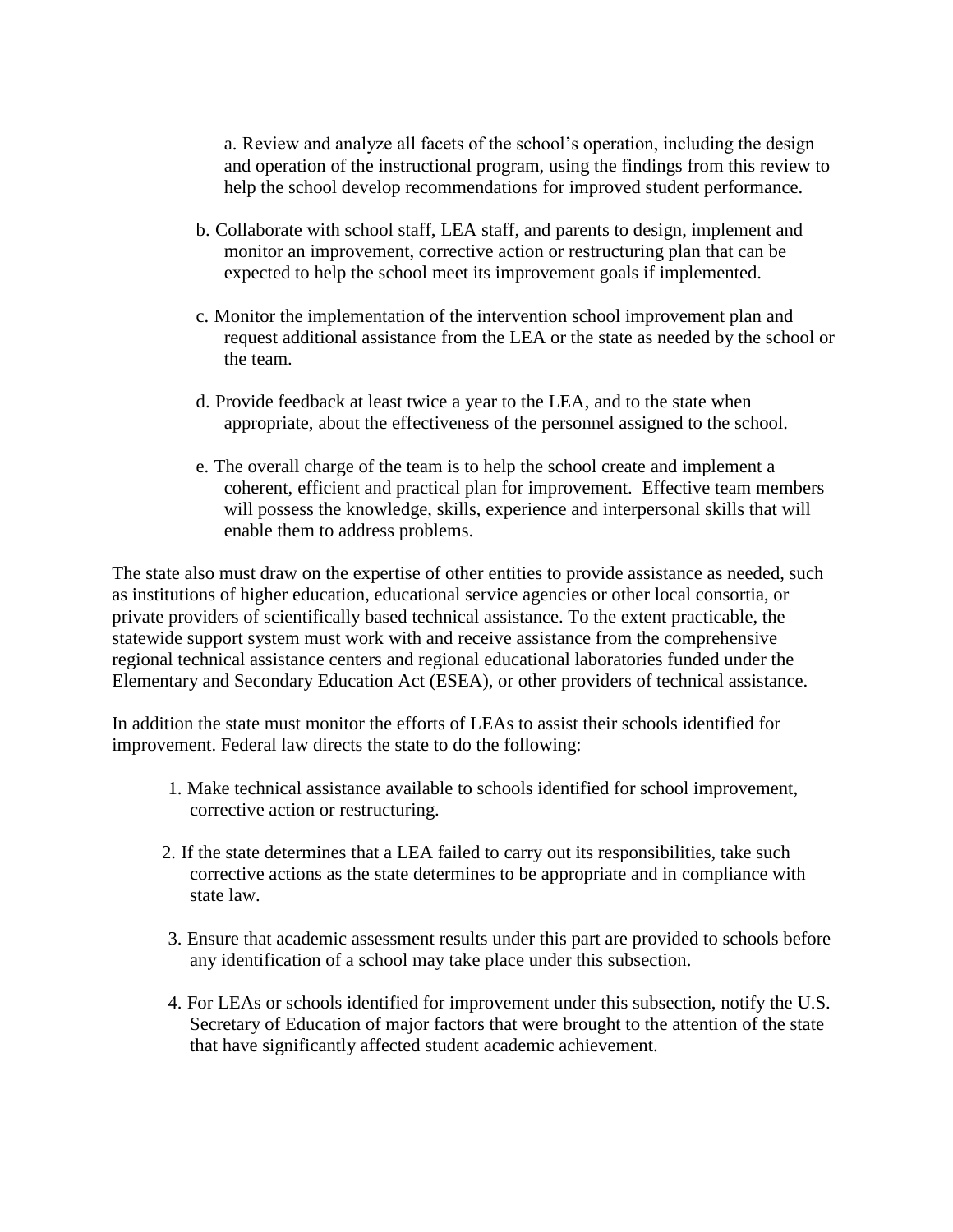# **Section II. School Choice**

Below are the School Choice procedures that must be followed by an LEA when one or more of its schools fail to make AYP for two or more years. Choice must be offered until the school meets AYP for two consecutive years or is restructured.

### **The LEA must do the following:**

- 1. Create a choice policy or revise an existing choice or open enrollment policy (Idaho Code 33-1402) to include choices for students enrolled in schools identified for improvement. The policy should include:
	- a. Parental notification of choices as soon as possible after identification and no later than 14 days prior to the start of the school year;
	- b. Procedures for parents to sign up their child for transfer;
	- c. Transportation options;
	- d. Criteria to be used for priority rankings if needed;
	- e. Schools available for transfer; and
	- f. Agreements with other LEAs to accept transfer students.
- 2. For each of its schools not making AYP for two or more years, advise parents of the school's improvement status and offer choices as soon as possible after identification and no later than the first day of school. The notice should accomplish the following:

a. Inform parents that their child is eligible to attend another public school due to the identification of the current school as in need of improvement.

b. Identify each public school, which may include charter schools, that the parent can select.

c. Include information on the academic achievement of the schools that the parent may select.

3. Report to the State Department of Education the number of students using the choice.

### **State Support**

The State Department of Education will provide technical assistance to the LEA upon request. Technical assistance may include providing sample letters to parents, sample policies and other services.

# **Section III. School Improvement Plan**

All Idaho LEAs and their schools have a strategic plan or a continuous school improvement plan. This sanction refers to a section of that plan that addresses the specific reading and math problems identified through AYP monitoring.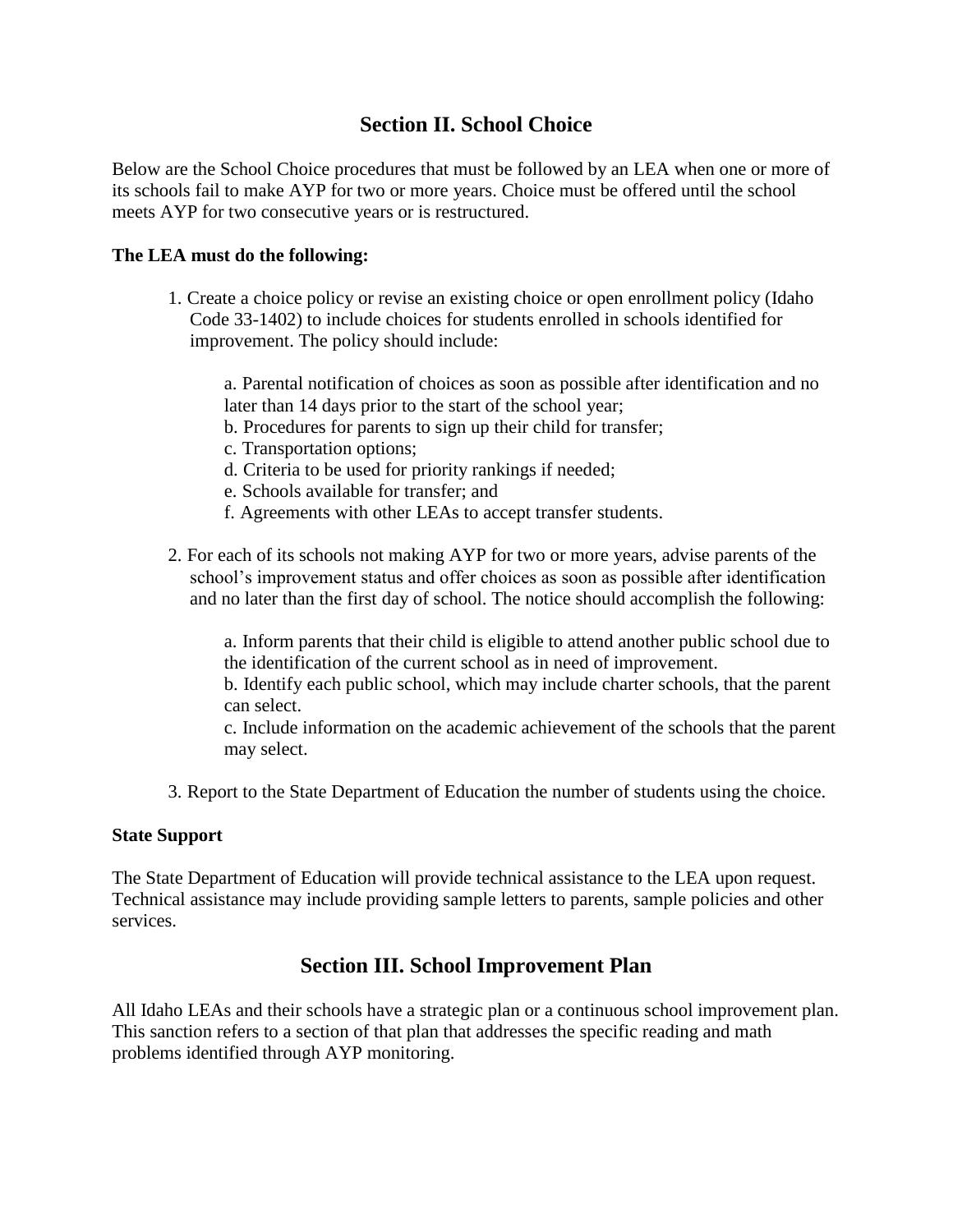#### **Procedures**

Below are the procedures that must be followed by a LEA when schools do not make AYP for two or more years.

#### **The LEA must do the following:**

- 1. Provide direct technical assistance or provide for other agencies to provide technical assistance to all its identified schools in creating a two-year school improvement plan. Technical assistance should include the following:
	- a. School improvement planning and implementation;
	- b. Data analysis;

c. Identification and implementation of effective, scientifically based instructional strategies;

- d. Professional development; and
- e. Budget analysis.
- 2. Ensure that each school identified for improvement completes, within 90 days of its identification, a two-year school improvement plan for LEA review. Improvement plans must:
	- a. Focus on reading and/or math deficiencies in participation or proficiency.
	- b. Identify scientifically based teaching strategies.
	- c. Outline professional development.
	- d. Include parental involvement.
	- e. Identify technical assistance needs.
	- f. Establish measurable goals.
	- g. Define implementation responsibilities for the school and the LEA.
- 3. Create a process for peer review of the plan.
- 4. Give final approval within 45 days of receiving the plan.
- 5. Work with the State Department of Education to identify a school team to assist schools identified for improvement.
- 6. Ensure that the plan is implemented as soon as possible after approval and no later than the beginning of the following school year.

#### **State Support**

The SDE will provide technical assistance to the LEA upon request. Technical assistance may include the following:

1. Reviewing and analyzing all facets of the school's operation, including the design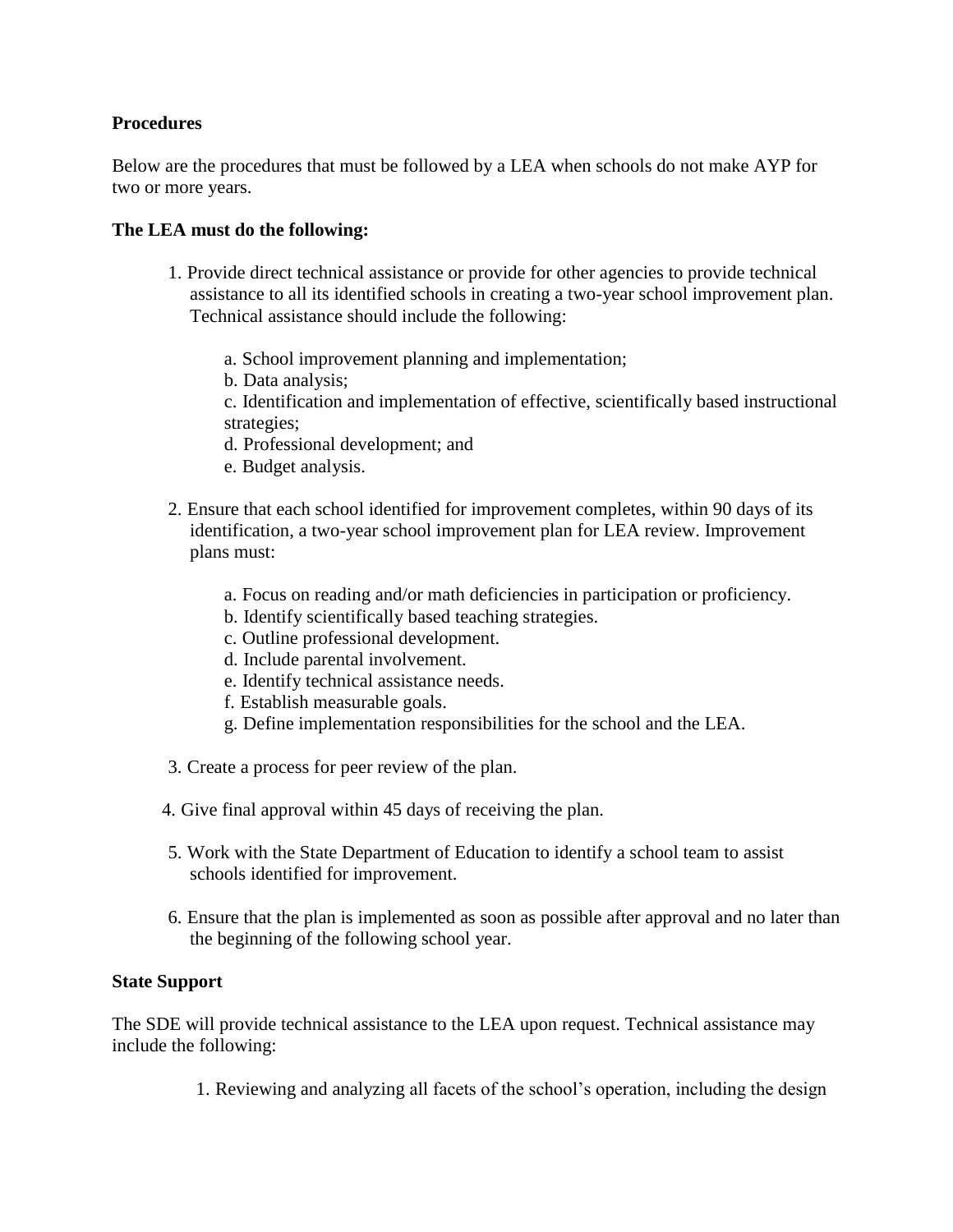and operation of the instructional program;

- 2. Assisting with writing the plan;
- 3. Reviewing the Mentoring Program;
- 4. Identifying a team to advise the school;
- 5. Offering regional workshops; and
- 6. Providing feedback at least twice a year to the LEA.

# **Section IV. Supplemental Services**

Students from low-income families who are attending schools that have been identified as needing improvement may be eligible to receive outside tutoring or academic assistance. Parents can choose the appropriate services for their child from a list of state-approved providers. The LEA will purchase the services with funds identified for this use.

### **Procedures**

Below are the supplemental services procedures that must be followed by a LEA when one or more of its schools fails to make AYP for three or more consecutive years. Supplemental services must be offered until the school meets AYP for two consecutive years or is restructured. Requirements of this program vary depending upon whether the school receives Title I funds.

### **For Title I schools, the LEA must do the following:**

1. Notify parents about the availability of services, at least annually. The notice must:

a. Identify each approved service provider within the LEA and LEA charter school, in its general geographic location or accessible through technology such as distance learning.

b. Describe the services, qualifications and evidence of effectiveness for each provider.

c. Describe the procedures and timelines that parents must follow in selecting a provider to serve their child.

d. Be easily understandable; in a uniform format, including alternate formats upon request; and, to the extent practicable, in a language the parents can understand.

2. Help parents choose a provider, if requested.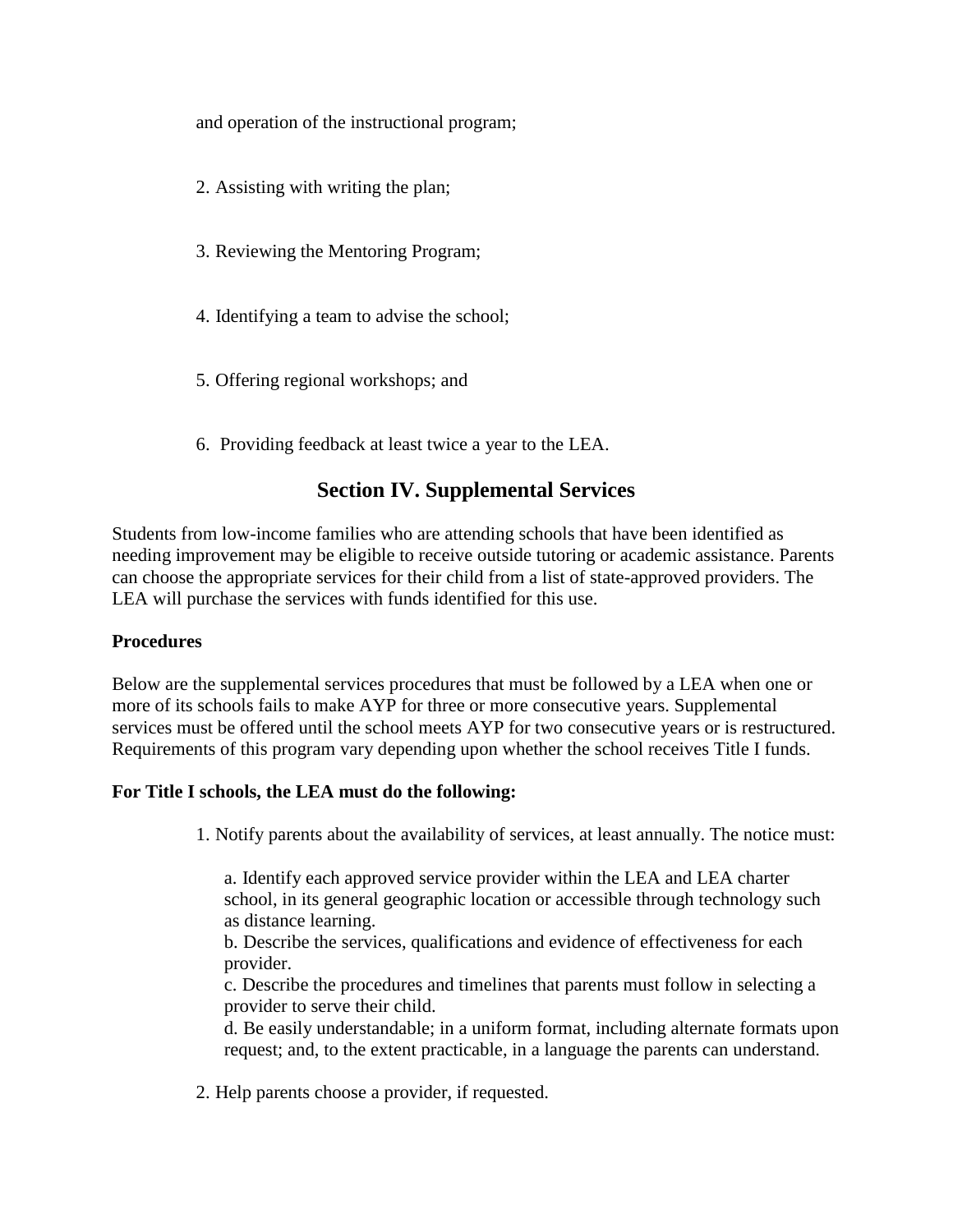3. Determine which students should receive services if not all students can be served based on eligibility criteria. If the LEA anticipates that it will not have sufficient funds to serve all students eligible to receive services, include in the notice information on how it will set priorities in order to determine which eligible students do receive services.

4. Protect the privacy of students who receive supplemental educational services.

5. Enter into an agreement with a provider selected by parents of an eligible student. The agreement must include the following:

a. Specific achievement goals for the student, which must be developed in consultation with the student's parents;

b. A description of how the student's progress will be measured and how the student's parents and teachers will be regularly informed of that progress;

c. A timetable for improving the student's achievement;

d. A provision for termination of the agreement if the provider fails to meet student progress goals and timetables;

e. Provisions governing payment for the services, which may include provisions addressing missed sessions;

f. A provision prohibiting the provider from disclosing to the public the identity of any student eligible for or receiving supplemental educational services without the written permission of the student's parents; and

g. An assurance that supplemental educational services will be provided consistent with applicable health, safety and civil rights laws.

6. Assist the state in identifying potential providers within the LEA and LEA charter school.

7. Report to the State Department of Education the number of students using the supplemental services option.

8. Provide the information the state needs to monitor the quality and effectiveness of the services offered by providers.

#### **For non-Title I schools, the LEA must do the following:**

1. Follow the same procedures outlined in the previous section for Title I schools using state approved supplemental service providers; **OR** 

2. Meet the intent of the State Board of Education rule by offering eligible students access to:

a. Computerized remediation programs such as Idaho Plato Learning Network (I-PLN);

b. Remedial classes through the Idaho Digital Learning Academy;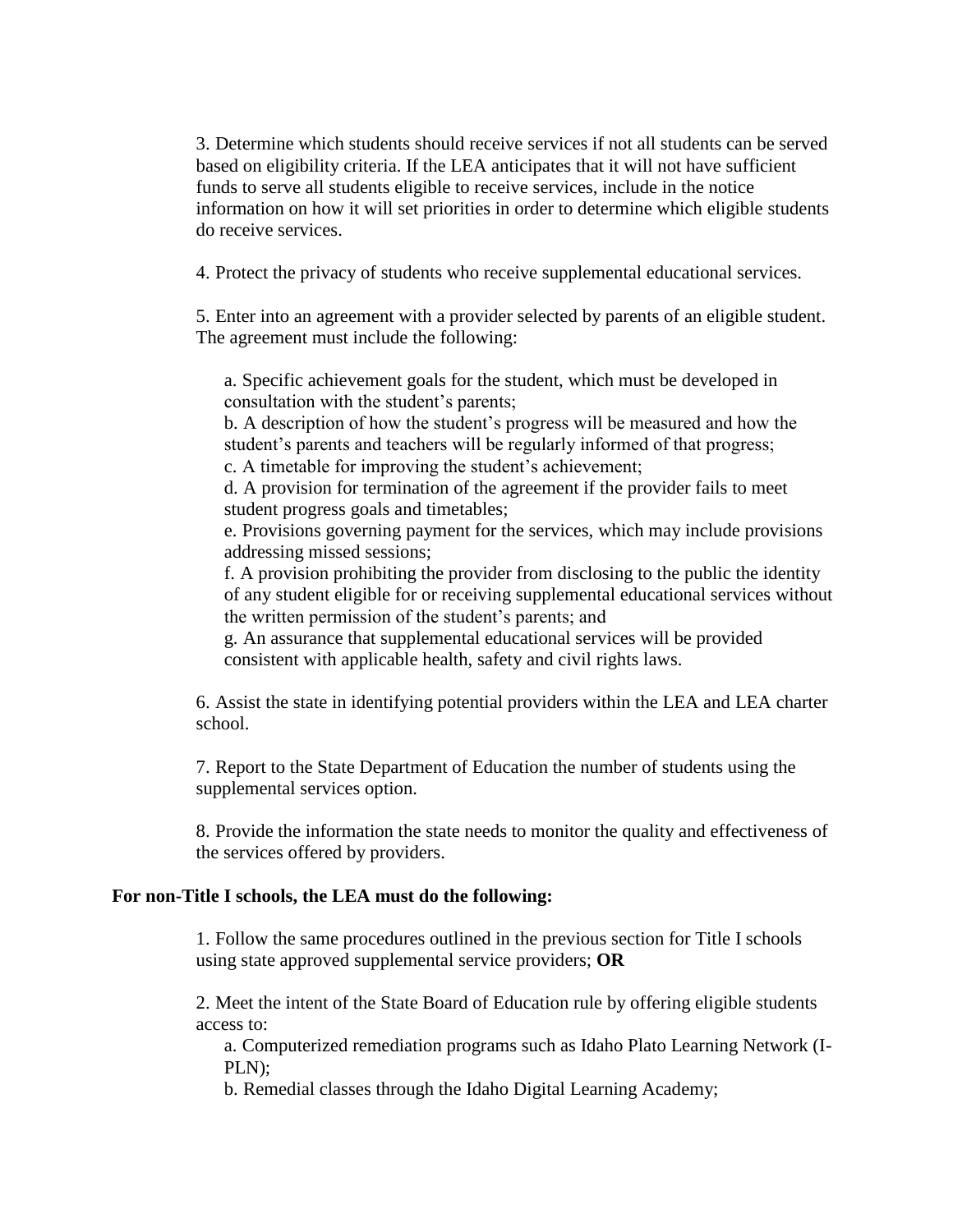- c. After-school academic programs; or
- d. Other district-sponsored remedial or tutoring services.

Districts using option #2 must notify parents of the choices available to students in non-Title I schools. The notification should:

a. Describe the services available to eligible students;

b. Describe the procedures and timelines that parents must follow in selecting a provider to serve their child;

c. Be easily understandable; in a uniform format, including alternate formats, upon request; and, to the extent practicable, in a language the parents can understand; and

d. If the LEA anticipates that it will not have sufficient funds to serve all students eligible to receive services, include in the notice information on how it will set priorities in order to determine which eligible students do receive services.

3. Report to the State Department of Education the number of students using the supplemental services option.

4. Provide the information the state needs to monitor the quality and effectiveness of the services offered by providers.

#### **State Support**

The state has a number of responsibilities in ensuring that eligible students receive additional academic assistance. The State Department of Education will do the following:

> 1. Consult with parents, teachers, LEAs and LEA charter schools, and interested members of the public to identify supplemental educational service providers so that parents have choices.

> 2. Provide and disseminate broadly, through an annual notice to potential providers, the process for obtaining approval to be a provider of supplemental educational services.

3. Develop and apply objective criteria for approving potential providers.

4. Maintain an updated list of approved providers.

5. Give school districts a list of available approved providers in their general geographic locations.

### **Section V. Corrective Action**

This stage requires an LEA to ensure that each school identified for corrective action makes substantive change. This is a process of immediate planning and implementation. If the school continues to fail to meet AYP, the school also must begin planning to restructure.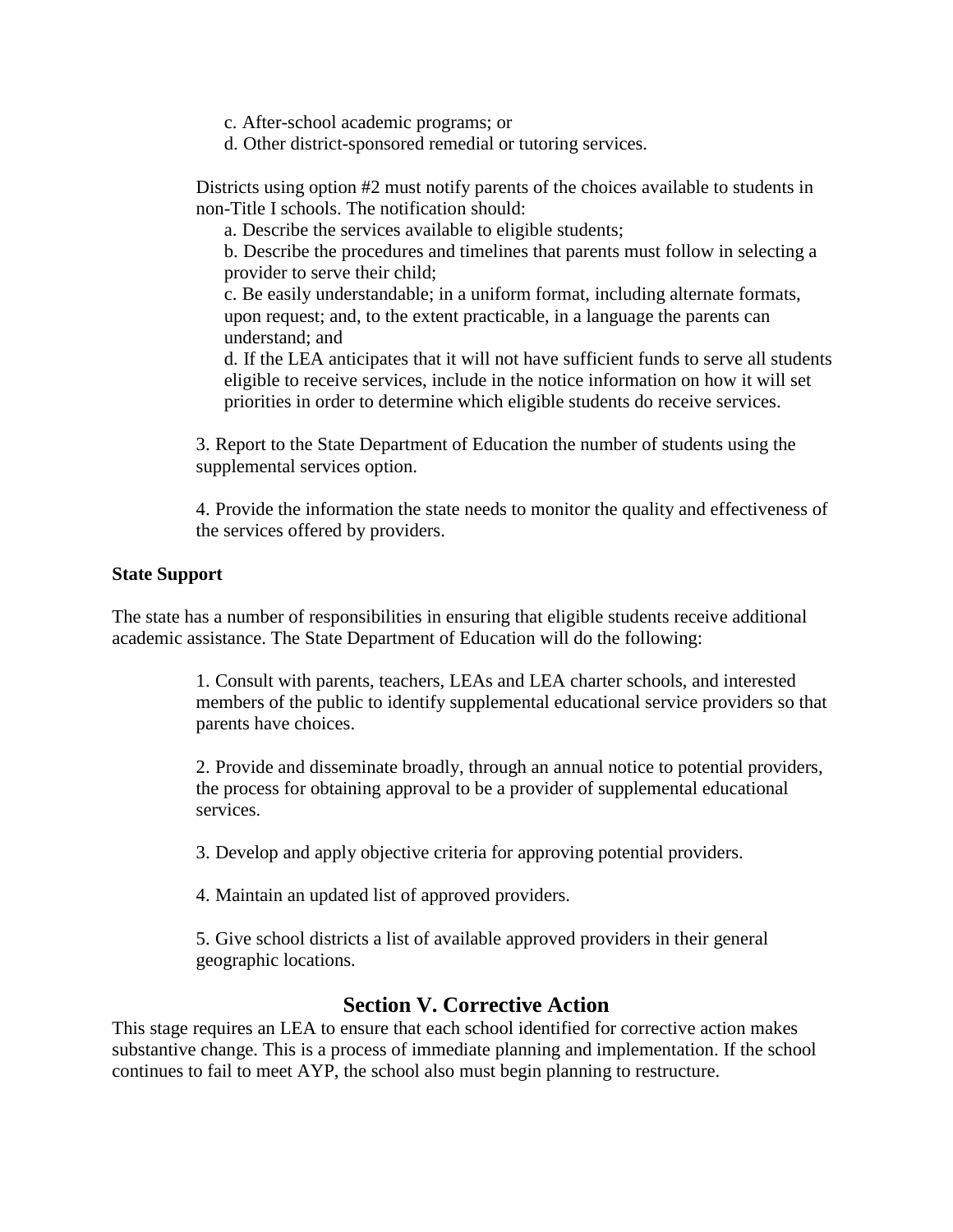#### **Procedures**

Below are the Corrective Action procedures that must be followed by the LEA when one or more of its schools fails to make AYP for four and five consecutive years. Schools may choose to submit restructuring plans for approval prior to Year 5.

#### **The LEA must do the following:**

1. Ensure that each school identified for corrective action continues to offer choice and supplemental services.

2. Continue to provide technical assistance to schools identified for corrective action.

3. Enroll schools in the state sponsored technical assistance program **and/or** take **one** of the following actions as soon as possible, no later than the beginning of the following school year:

a. Provide for all relevant staff appropriate, scientifically research-based professional development that is likely to improve academic achievement of lowperforming students.

b. Institute a new curriculum grounded in scientifically based research and provide appropriate professional development to support its implementation. c. Extend the length of the school year or school day in a substantive amount to improve instruction and increase student learning.

d. Replace the school staff who are deemed relevant to the school not making AYP.

- e. Significantly decrease management authority at the school.
- f. Restructure the internal organization of the school.
- g. Appoint one or more external experts to advise the school
- (1) how to revise and strengthen the improvement plan it created while in school improvement status, and
- (2) how to address the specific issues underlying the school's continued inability to make AYP.

4. In the fifth year of failing to make AYP, plan for restructuring if the school does not met AYP by the end of the year.

5. In the fifth year of failing to make AYP, provide teachers and parents with notification, opportunity to comment and participation in the development of the school's restructuring plan.

#### **State Support**

The State Department of Education will continue to provide technical assistance and monitor the identified corrective actions.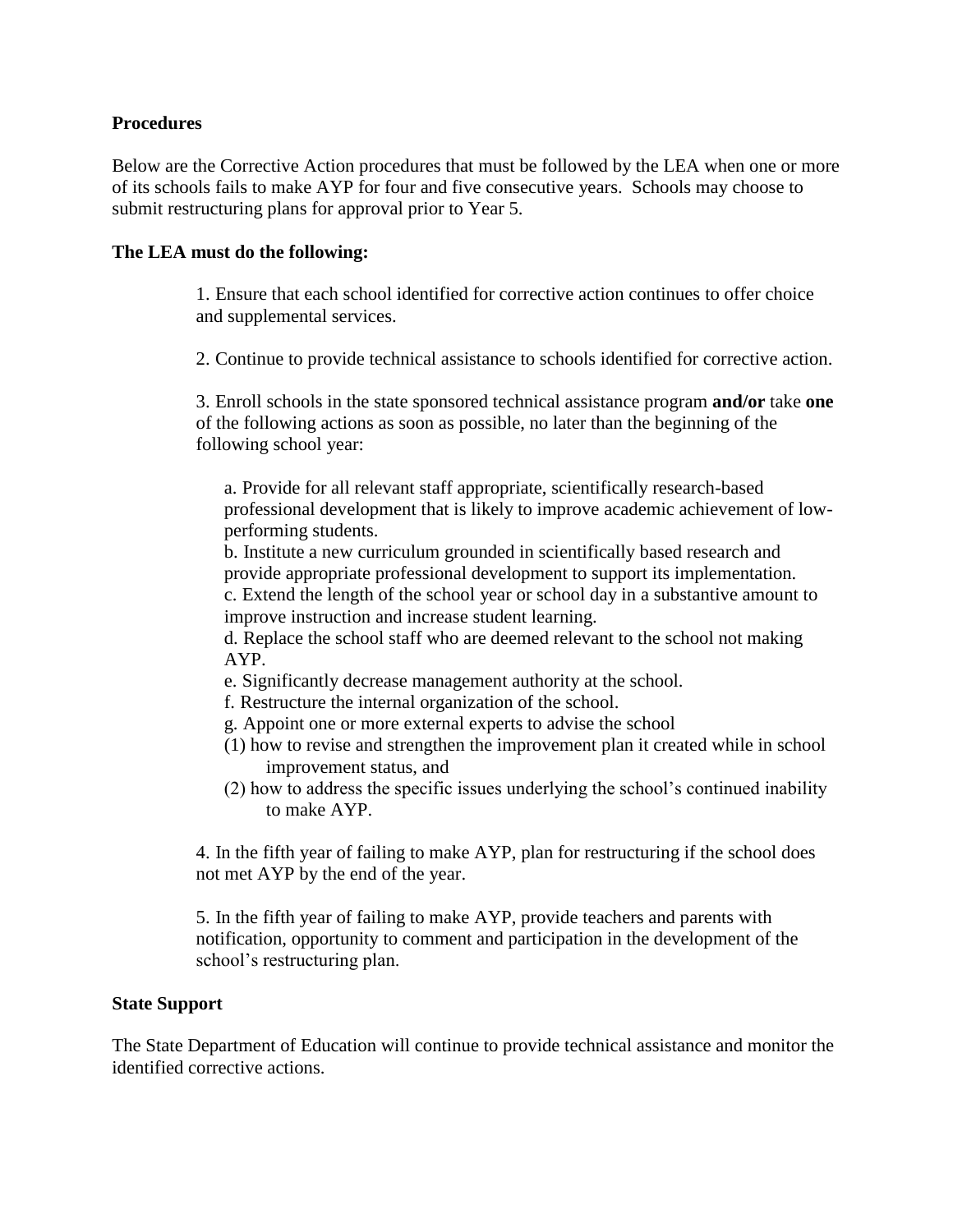# **Section VI. Restructuring**

This is the last of the sanctions identified for a school and results in a change in governance and operation of the school. Restructuring is a two-year process directed by the LEA. When complete, the restructured school no longer is required to offer choice or supplemental services and is considered in its first year of AYP monitoring.

### **Procedures**

Below are the restructuring procedures that must be followed prior to the beginning of the school year by a LEA when one or more of its schools does not make AYP for four and five years.

> 1. Continue to plan for restructuring if the school does not meet AYP by the end of the year.

2. Continue to provide teachers and parents with notification, opportunity to comment, and participation in the development of the school's restructuring plan.

- 3. Prepare a restructuring plan to implement at least one of the following actions:
	- a. Replace all or most of the school staff.

b. Enter into a contract with an entity, such as a private management company, with a demonstrated record of effectiveness, to aid in the operation of the school as a public school.

c. Turn the operation of the school over to the state education agency.

d. Re-open the school as a public charter school.

e. Implement any other major restructuring of the school's governance that is consistent with the principles of restructuring as set forth in the Idaho State Department of Education's Restructuring Rubric for Idaho Local Education Agencies and Schools.

4. State Department of Education reviews and makes recommendations to the State Board of Education.

5. State Board of Education will determine if the school remains in restructuring or begins as a new school.

6. Begin implementing the restructuring plan no later than the first day of the upcoming school year.

#### **State Support**

The State Department of Education will continue to provide technical assistance in addition to coordinating efforts with the LEA and its team to implement the restructuring plan.

# **PART II: LOCAL EDUCATION AGENCY PROCEDURES**

State Board of Education rules and federal law establish sanctions or consequences for LEAs that do not make AYP. Sanctions begin when a LEA fails to make AYP for two consecutive years.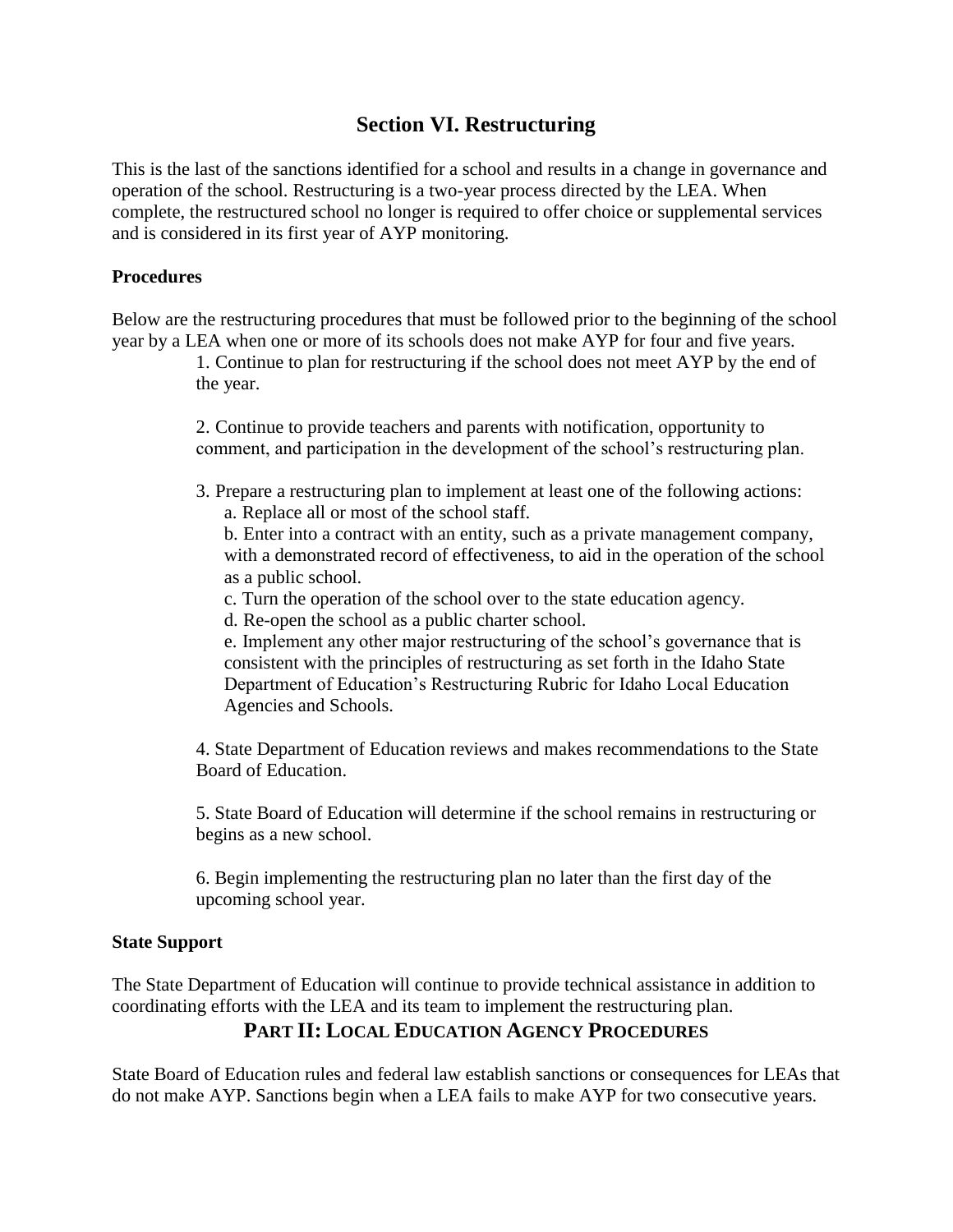The sanctions become progressively more severe over the following five years if the LEA continues to fail to make AYP.

| Not Meeting           |                                         |                                                 |
|-----------------------|-----------------------------------------|-------------------------------------------------|
| <b>AYP</b>            | Schools                                 | LEAs                                            |
| <b>Year 1 &amp; 2</b> | Identified as not achieving AYP         | Identified as not achieving AYP                 |
| Year <sub>3</sub>     | School Improvement                      | <b>LEA Improvement</b>                          |
|                       | <b>Technical Assistance from LEA</b>    | <b>Technical Assistance from SDE</b>            |
|                       | Choice                                  | Develop and implement an<br>$\bullet$           |
|                       | Develop and Implement an                | Intervention Improvement Plan                   |
|                       | Intervention School Improvement Plan    |                                                 |
|                       | Supplemental Services for eligible      |                                                 |
|                       | students in reading and math if choice  |                                                 |
| Year 4                | not available                           |                                                 |
|                       | School Improvement                      | <b>LEA Improvement</b>                          |
|                       | <b>Technical Assistance from LEA</b>    | <b>Technical Assistance from SDE</b>            |
|                       | Choice                                  | Implement the Intervention                      |
|                       | <b>Supplemental Services</b>            | Improvement Plan                                |
|                       | Implement Intervention School           |                                                 |
|                       | Improvement Plan                        |                                                 |
| Year <sub>5</sub>     | <b>Corrective Action</b>                | <b>Corrective Action</b>                        |
|                       | Choice                                  | <b>Technical Assistance from SDE</b>            |
|                       | <b>Supplemental Services</b>            | <b>Implement Corrective Action</b>              |
|                       | <b>Technical Assistance from LEA</b>    |                                                 |
|                       | <b>Implement Corrective Action</b>      |                                                 |
| Year <sub>6</sub>     | School Improvement                      | <b>Corrective Action</b>                        |
|                       | Choice                                  | <b>Technical Assistance from SDE</b>            |
|                       | <b>Supplemental Services</b>            | <b>Implement Corrective Action</b><br>$\bullet$ |
|                       | Develop a Restructuring Plan            |                                                 |
| Year 7                | School Improvement                      |                                                 |
|                       | Choice                                  |                                                 |
|                       | <b>Supplemental Services</b>            |                                                 |
|                       | <b>Implement Alternative Governance</b> |                                                 |

Note: For non-Title 1 schools identified for School Improvement (year 3, 4, 5, 6 & 7), see page 11 for alternate options for offering Supplemental Services.

An LEA, also called a school district or LEA charter school, must follow specific procedures to implement these sanctions when the LEA has failed to make AYP for two or more consecutive years. Procedures for each sanction and state support are detailed in the following sections:

- Section I Technical Assistance
- Section II LEA Improvement Plan
- Section III LEA Corrective Action Plan

## **Section I. Technical Assistance**

Although technical assistance is listed with the consequences of not making AYP, it is not a sanction. Technical assistance is practical advice offered by an external source that addresses specific areas of improvement. The purposes of state technical assistance are to help the LEA: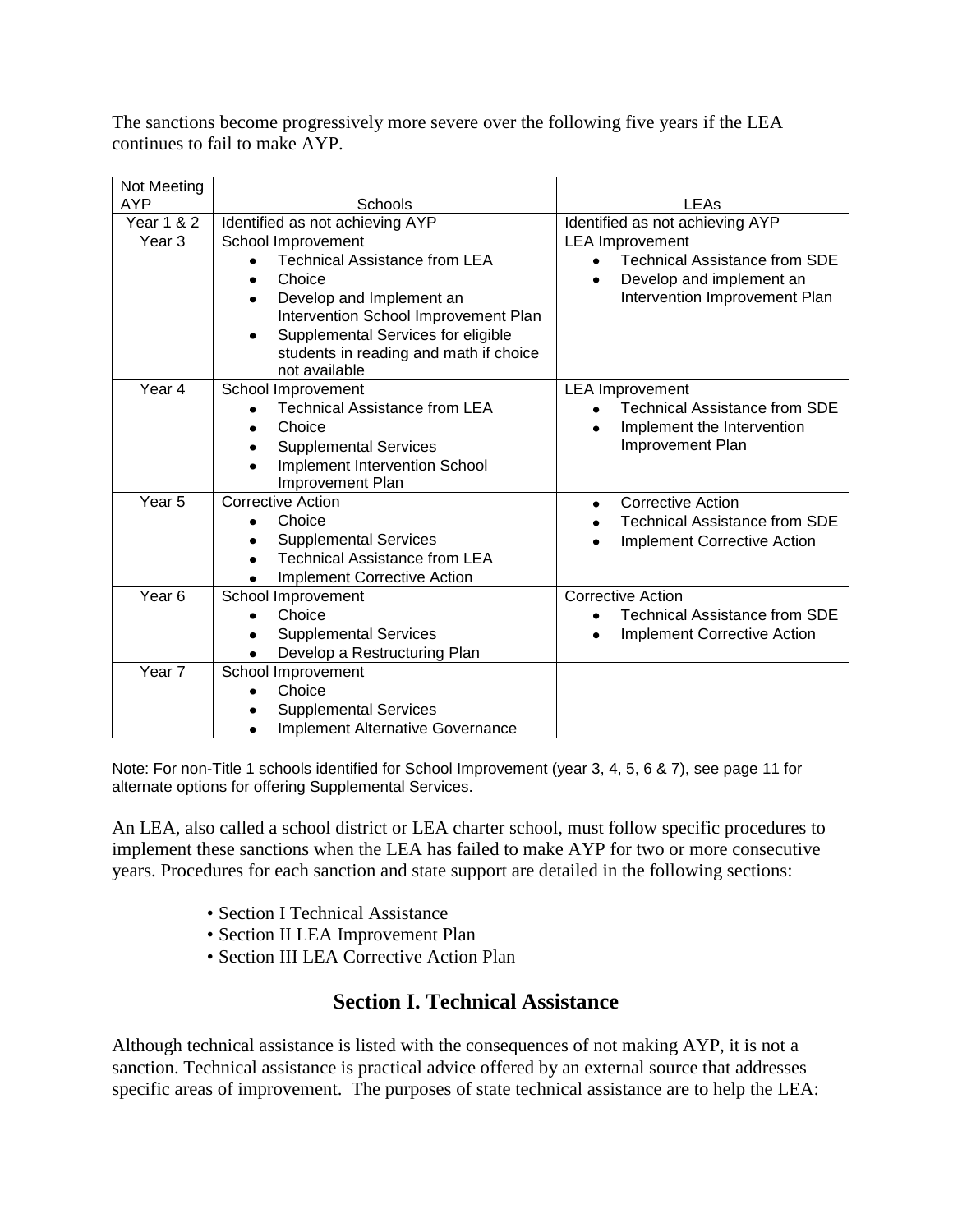- 1. Develop and implement its required plan; and
- 2. Work more effectively with its schools identified for improvement.

## **Section II. Local Education Agency Improvement Plan**

All Idaho LEAs have a strategic plan for their programs and schools. This sanction refers to an addition to the plan that addresses the specific problems identified through AYP monitoring.

#### **Procedures**

Below are the procedures that must be followed by the LEA when it is does not make AYP for two or more years. LEAs may choose to submit corrective action plans for approval prior to Year 5.

### **The LEA must do the following:**

1. Develop or revise an improvement plan, no later than three months after the identification. In developing or revising this plan, the LEA must consult with parents, school staff, and others. The plan must:

a. Address the fundamental teaching and learning needs of schools in the LEA, especially the academic problems of low-achieving students.

b. Define specific measurable achievement goals and targets for each of the student subgroups whose disaggregated results are included in the state's definition of AYP.

c. Incorporate strategies grounded in scientifically based research that will strengthen instruction in core academic subjects.

d. Include, as appropriate, student learning activities before school, after school, during the summer and during any extension of the school year.

e. Provide for high-quality professional development for instructional staff that focuses primarily on improved instruction in the areas identified as needs improvement.

f. Include strategies to promote effective parental involvement in the schools served by the LEA.

2. Implement its improvement plan, whether new or revised, no later than the beginning of the subsequent school year.

#### **State Support**

When a LEA is identified for improvement, federal law also requires the state to take specific actions. The state must do the following:

> 1. Promptly notify the parents of each student enrolled in the schools served by that LEA. In the notification, the state must explain the reasons for the identification and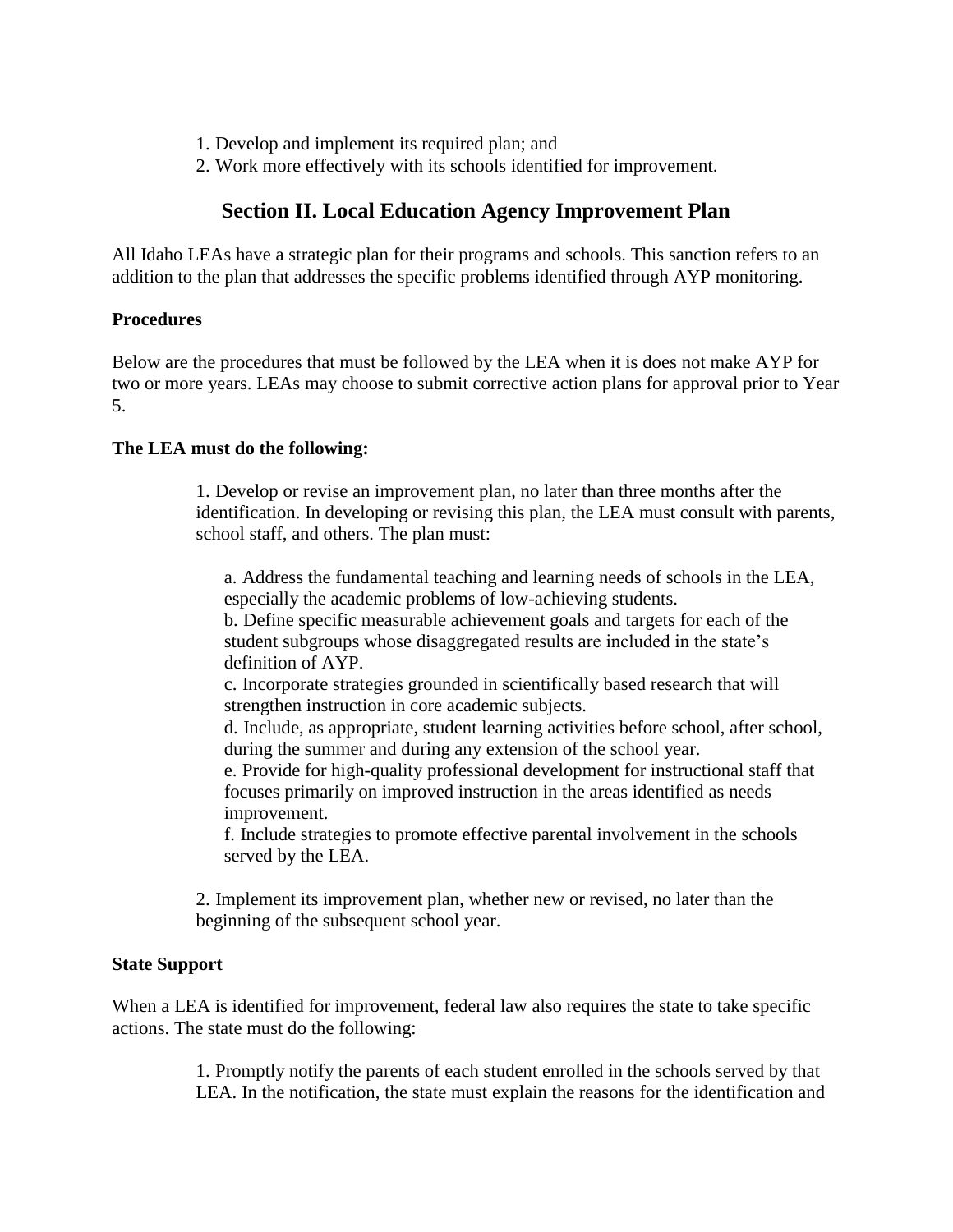how parents can participate in improving the LEA.

2. Promptly notify parents of its action in clear and non-technical language, providing information in a uniform format and in alternative formats upon request. When practicable, the state must convey this information to limited English proficient parents in written translations that they can understand. If that is not practicable, the information must be provided in oral translations for these parents.

3. Broadly disseminate findings.

# **Section III. Corrective Action**

Corrective action is the collective name given to steps taken by the state that substantially and directly respond to serious instructional, managerial and organizational problems in the LEA that jeopardize the likelihood that students will achieve proficiency in the core academic subjects of reading and mathematics.

The state may choose to delay LEA identification for corrective action if the LEA makes AYP for one year. Otherwise, only extreme circumstances justify a delay, such as a natural disaster, precipitous and unforeseen decline in the financial resources of the LEA or other exceptional or uncontrollable circumstances. In any case, if the state chooses to delay identification, it may do so for only one year and in subsequent years must apply appropriate sanctions as if the delay never occurred.

### **Procedures**

Federal law requires the state to take specific steps when a LEA does not make AYP for three or more years.

#### **The state must do the following:**

1. Continue to ensure that the LEA is provided with technical assistance.

2. Provide the LEA with a public hearing no later than 45 days after the state decision.

3. Take at least **one** of the following corrective actions, as consistent with state law:

a. Defer programmatic funds or reduce administrative funds.

b. Institute and fully implement a new curriculum based on state and local content and academic achievement standards that includes appropriate, scientifically research-based professional development for all relevant staff.

c. Replace LEA personnel who are relevant to the inability of the LEA to make adequate progress.

d. Remove individual schools from the jurisdiction of the LEA and arrange for their public governance and supervision.